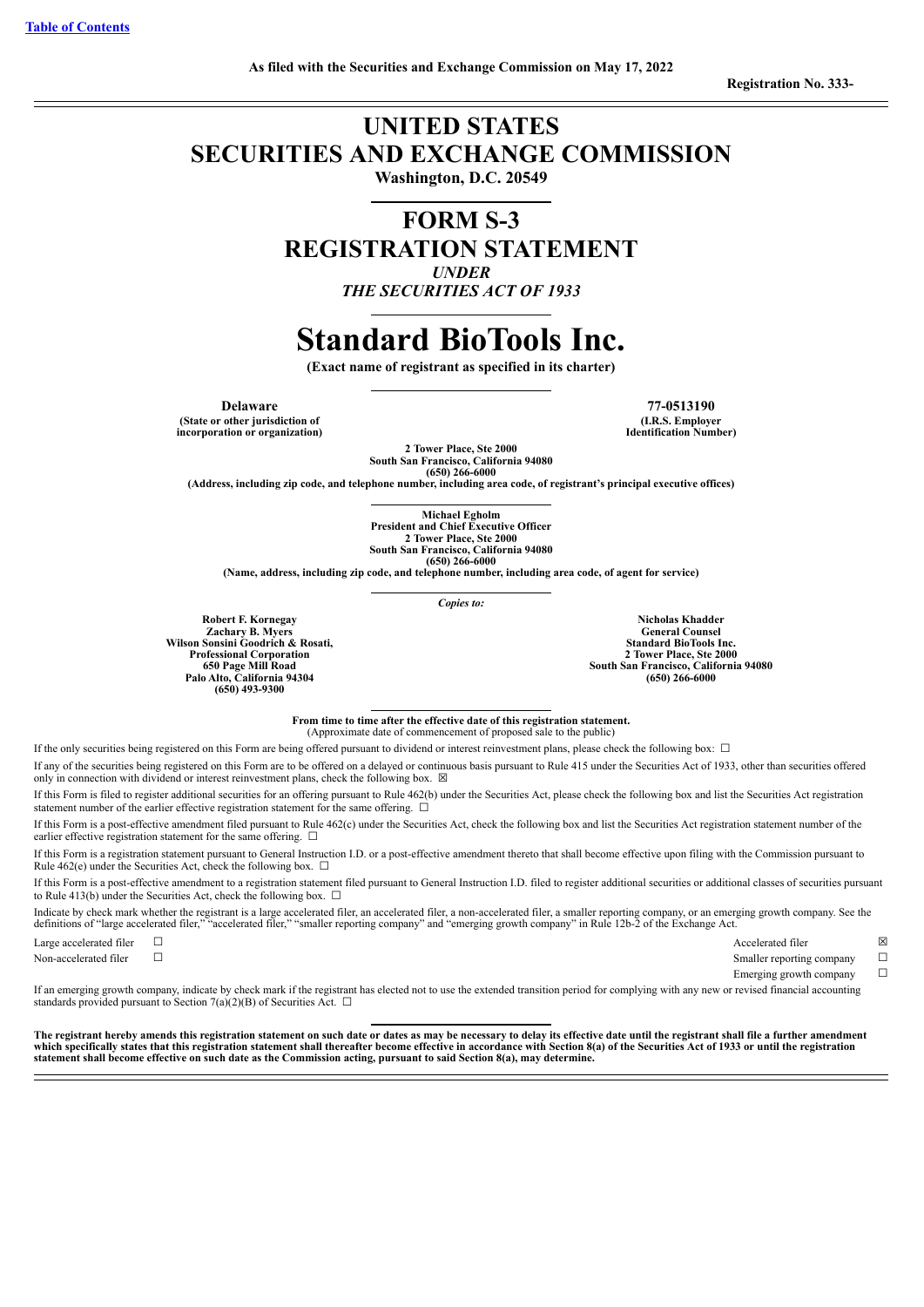The information in this prospectus is not complete and may be changed. The securities may not be sold until the registration statement filed with the Securities and Exchange Commission is effective. This prospectus is not an offer to sell these securities and it is not soliciting an offer **to buy these securities in any state where the offer or sale is not permitted.**

**Subject to Completion, dated May 17, 2022**

#### **PROSPECTUS**



# **Standard BioTools Inc.**

### **75,164,397 Shares of Common Stock Offered by the Selling Securityholders**

The selling securityholders identified herein may from time to time offer or sell up to 75,164,397 shares of our common stock, \$0.001 par value per share ("Common Stock"), which may be issued upon conversion of Series B Convertible Preferred Stock. On April 4, 2022, we issued 127,780 shares of our Series B-1 Convertible Preferred Stock, \$0.001 per share (the "Series B-1 Preferred Stock") and 127,779 shares of our Series B-2 Convertible Preferred Stock, \$0.001 per share (the "Series B-2 Preferred Stock" and with the Series B-1 Preferred Stock, the "Series B Preferred Stock") to the selling securityholders. The Series B Preferred Stock was acquired by the selling securityholders in a private placement and upon the conversion of term loans, which are more fully described in the section entitled "Description of Transaction." To the extent that any selling securityholders resell any securities, the selling securityholders may be required to provide you with this prospectus and a prospectus supplement identifying and containing specific information about the selling securityholders and the amount and terms of the securities being offered. You should read this prospectus and any applicable prospectus supplement before you invest. We will not receive any proceeds from the sale of our Common Stock by the selling securityholders.

We are registering the resale of shares of our Common Stock in connection with the selling securityholder's registration rights pursuant to a registration rights agreement entered into by us and the selling securityholders, described under the heading "Description of Transaction," but the registration of those shares does not necessarily mean that any of those shares will be offered or sold by the selling securityholders pursuant to this prospectus or at all.

This prospectus describes the general manner in which the shares of our Common Stock may be offered and sold by the selling securityholders. The selling securityholders or their permitted transferees or other successors-in-interest may, but are not required to, sell the shares of our Common Stock offered by this prospectus from time to time in a number of different ways and at varying prices. The selling securityholders may offer and sell the shares of Common Stock to or through underwriters, dealers or agents, or directly to investors, on a continuous or delayed basis. For additional information on the possible methods of sale that may be used by the selling securityholders, see "Plan of Distribution" and "Selling Securityholders." We do not know when or in what amount the selling securityholders may offer the shares of Common Stock for sale. We have agreed to pay certain expenses in connection with the registration of the shares of Common Stock. The selling securityholders will pay all underwriting discounts and selling commissions, if any, in connection with the sale of the shares of Common Stock. Any prospectus supplement or free writing prospectus may add, update, or change information contained in this prospectus. You should read this prospectus, any prospectus supplement and any free writing prospectus, together with the documents incorporated by reference herein and therein, before you make an investment decision.

Our Common Stock is listed on the Nasdaq Global Select Market under the symbol "LAB." On May 16, 2022, the last reported sale price of our Common Stock on the Nasdaq Global Select Market was \$2.17 per share. Each prospectus supplement will indicate whether the securities offered thereby will be listed on any securities exchange.

**Investing in these securities involves risks. You should read carefully this prospectus, the documents incorporated by reference in this [prospectus and any prospectus supplement before you invest. Please carefully read the information under the headings "Risk](#page-5-0) Factors" beginning on page 3 of this prospectus and "Item 1A – Risk Factors" of our most recent report on Form 10-K or 10-Q that is incorporated by reference in this prospectus before you invest in our securities.**

Neither the Securities and Exchange Commission nor any state securities commission has approved or disapproved of these securities or passed upon the adequacy or accuracy of this prospectus. Any representation to the contrary is a criminal offense.

**The date of this prospectus is , 2022.**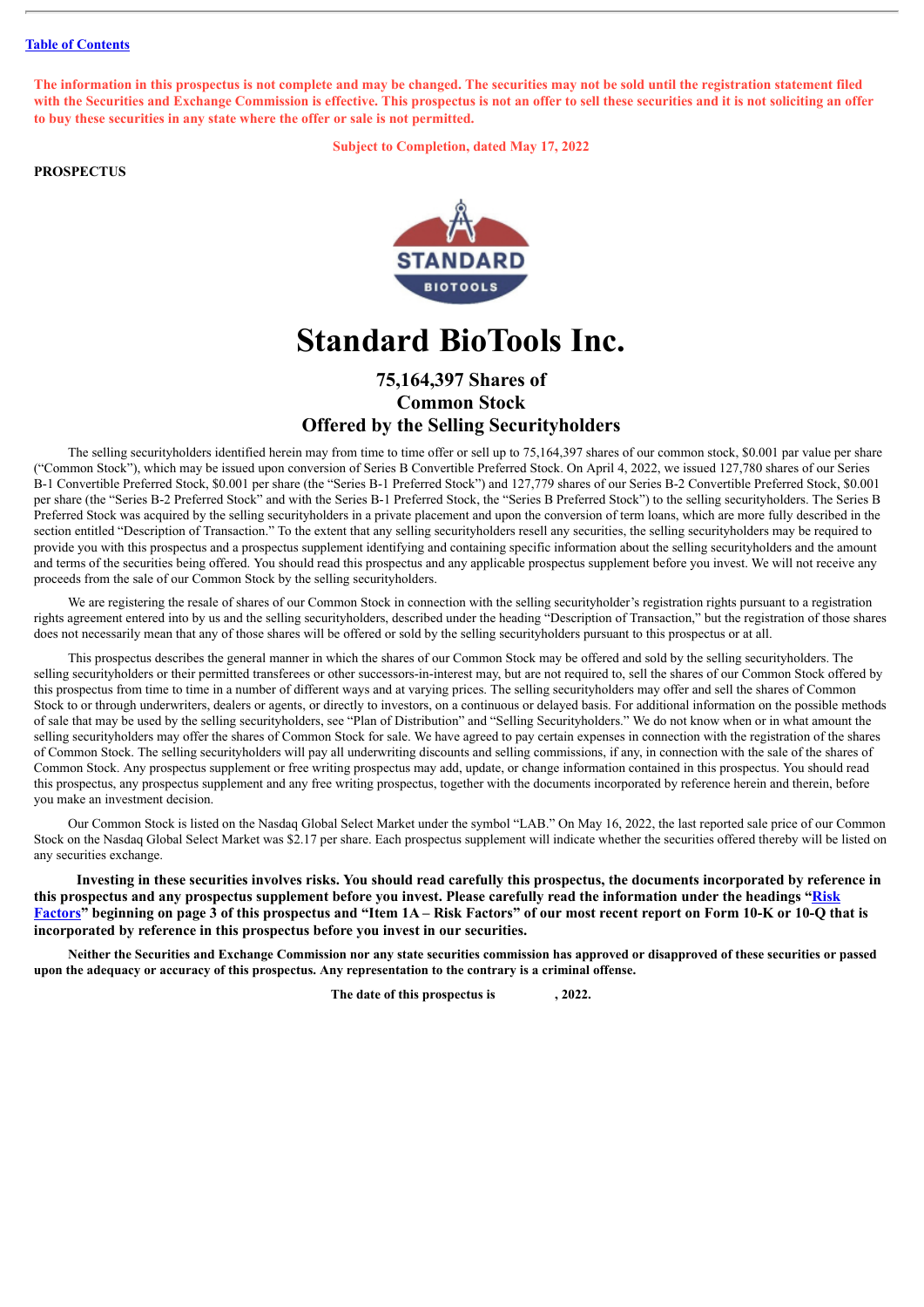#### **TABLE OF CONTENTS**

**Page**

<span id="page-2-0"></span>

|                                                                              | Page         |
|------------------------------------------------------------------------------|--------------|
| <b>About this Prospectus</b>                                                 | 11           |
| <b>Prospectus Summary</b>                                                    |              |
| <b>Risk Factors</b>                                                          | 3            |
| <b>Forward-Looking Statements</b>                                            | $\mathbf{3}$ |
| <b>Description of Transaction</b>                                            |              |
| Use of Proceeds                                                              |              |
| <b>Selling Securityholders</b>                                               |              |
| <b>Description of Capital Stock</b>                                          |              |
| <b>Plan of Distribution</b>                                                  | 16           |
| U.S. Federal income Tax Consequences to Non-U.S. Holders of Our Common Stock | 18           |
| <b>Legal Matters</b>                                                         | 22           |
| <b>Experts</b>                                                               | 22           |
| Where You Can Find More Information                                          | 22           |
| <b>Incorporation by Reference</b>                                            | 22           |
|                                                                              |              |

#### **ABOUT THIS PROSPECTUS**

<span id="page-2-1"></span>This prospectus is part of a registration statement that we filed with the Securities and Exchange Commission, or the SEC, using a "shelf" registration process. Under this shelf registration process, the selling securityholders may from time to time sell the securities described in this prospectus in one or more offerings.

You should rely only on the information contained in, or incorporated by reference into, this prospectus or contained in any free writing prospectus prepared by or on behalf of us or to which we have referred you. We have not authorized anyone to provide you with information that is different from that contained, or incorporated by reference, in this prospectus, any applicable prospectus supplement or in any related free writing prospectus. We take no responsibility for, and can provide no assurance as to the reliability of, any other information that others may give you. This prospectus and any applicable prospectus supplement or any related free writing prospectus do not constitute an offer to sell or the solicitation of an offer to buy any securities other than the securities described in the applicable prospectus supplement or an offer to sell or the solicitation of an offer to buy such securities in any circumstances in which such offer or solicitation is unlawful. You should assume that the information appearing in this prospectus, any prospectus supplement, the documents incorporated by reference and any related free writing prospectus is accurate only as of their respective dates. Our business, financial condition, results of operations and prospects may have **changed materially since those dates.**

You should also read and consider the information in the documents to which we have referred you under the captions "Where You Can Find More Information" and "Incorporation by Reference" in this prospectus.

For investors outside the United States, neither we nor the selling securityholders have done anything that would permit this offering or possession or distribution of this prospectus in any jurisdiction where action for that purpose is required, other than in the United States. Persons who come into possession of this prospectus and any free writing prospectus related to this offering in jurisdictions outside the United States are required to inform themselves about and to observe any restrictions as to this offering and the distribution of this prospectus and any such free writing prospectus applicable to that jurisdiction.

ii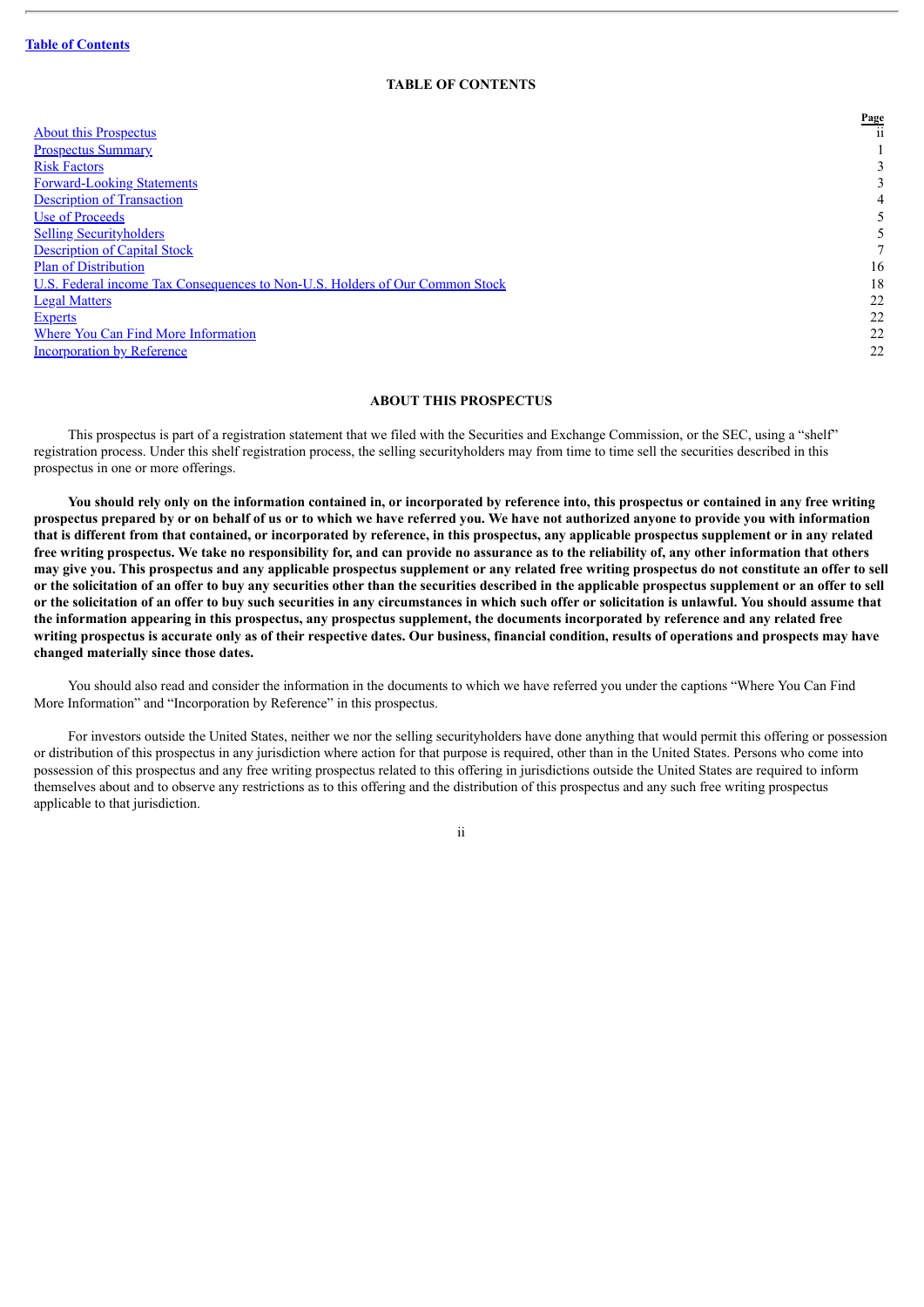#### **PROSPECTUS SUMMARY**

<span id="page-3-0"></span>This summary highlights selected information that is presented in greater detail elsewhere, or incorporated by reference, in this prospectus. It does not contain all of the information that may be important to you and your investment decision. Before investing in our securities, you should carefully read this entire prospectus, including the matters set forth under the section of this prospectus captioned "Risk Factors" and the financial statements and related notes and other information that we incorporate by reference herein, including our Annual Report on Form 10-K and our Quarterly Reports on Form 10-Q. Unless the context indicates otherwise, references in this prospectus to "Standard BioTools Inc.," "we," "our" and "us" refer. collectively, to Standard BioTools Inc., a Delaware corporation, and its subsidiaries taken as a whole. This prospectus includes trademarks, service marks and trade names owned by us or other companies. All trademarks, service marks and trade names included in this *prospectus are the property of their respective owners.*

#### **Company Overview**

Standard BioTools Inc., or Standard BioTools, previously known as Fluidigm Corporation, is driven by a bold vision – unleashing tools to accelerate breakthroughs in human health. Standard BioTools has an established portfolio of essential, standardized next-generation technologies that help biomedical researchers develop medicines faster and better. As a leading solutions provider, we provide reliable and repeatable insights in health and disease using our proprietary mass cytometry and microfluidics technologies that help transform scientific discoveries into better patient outcomes. Standard BioTools works with leading academic, government, pharmaceutical, biotechnology, plant and animal research, and clinical laboratories worldwide, focusing on the most pressing needs in translational and clinical research, including oncology, immunology, and immunotherapy.

#### **Corporate Information**

We were incorporated in California in May 1999 as Mycometrix Corporation, changed our name to Fluidigm Corporation in April 2001, reincorporated in Delaware in July 2007, and subsequently changed our name to Standard BioTools Inc. in April 2022. Our principal executive offices are located at 2 Tower Place, South San Francisco, California 94080. Our telephone number is (650) 266-6000. Our website address is www.fluidigm.com. We make available on our website, free of charge, our Annual Report on Form 10-K, Quarterly Reports on Form 10-Q, Current Reports on Form 8-K, and any amendments to those reports, as soon as reasonably practicable after we electronically file such material with, or furnish it to, the Securities and Exchange Commission ("SEC"). Our SEC reports can be accessed through the investor relations page of our website located at http://investors.fluidigm.com. The SEC also maintains an Internet site at www.sec.gov that contains reports, proxy and information statements, and other information regarding issuers that file electronically with the SEC.

The contents of our website are not a part of, and are not incorporated by reference into, this Registration Statement on Form S-3 or any other report or document we file with the SEC. Any reference to our website is intended to be an inactive textual reference only.

#### **The Offering**

The selling securityholders named in this prospectus may offer and sell up to 75,164,397 shares of our Common Stock issuable upon conversion of shares of our Series B Preferred Stock, which is based on the initial conversion rate of 294.1176 per share. Our Common Stock is listed on the Nasdaq Global Select Market under the symbol "LAB." We will not receive any of the proceeds from sales by the selling securityholders of any of the shares of Common Stock covered by this prospectus. See "Use of Proceeds" on page 5 for more information.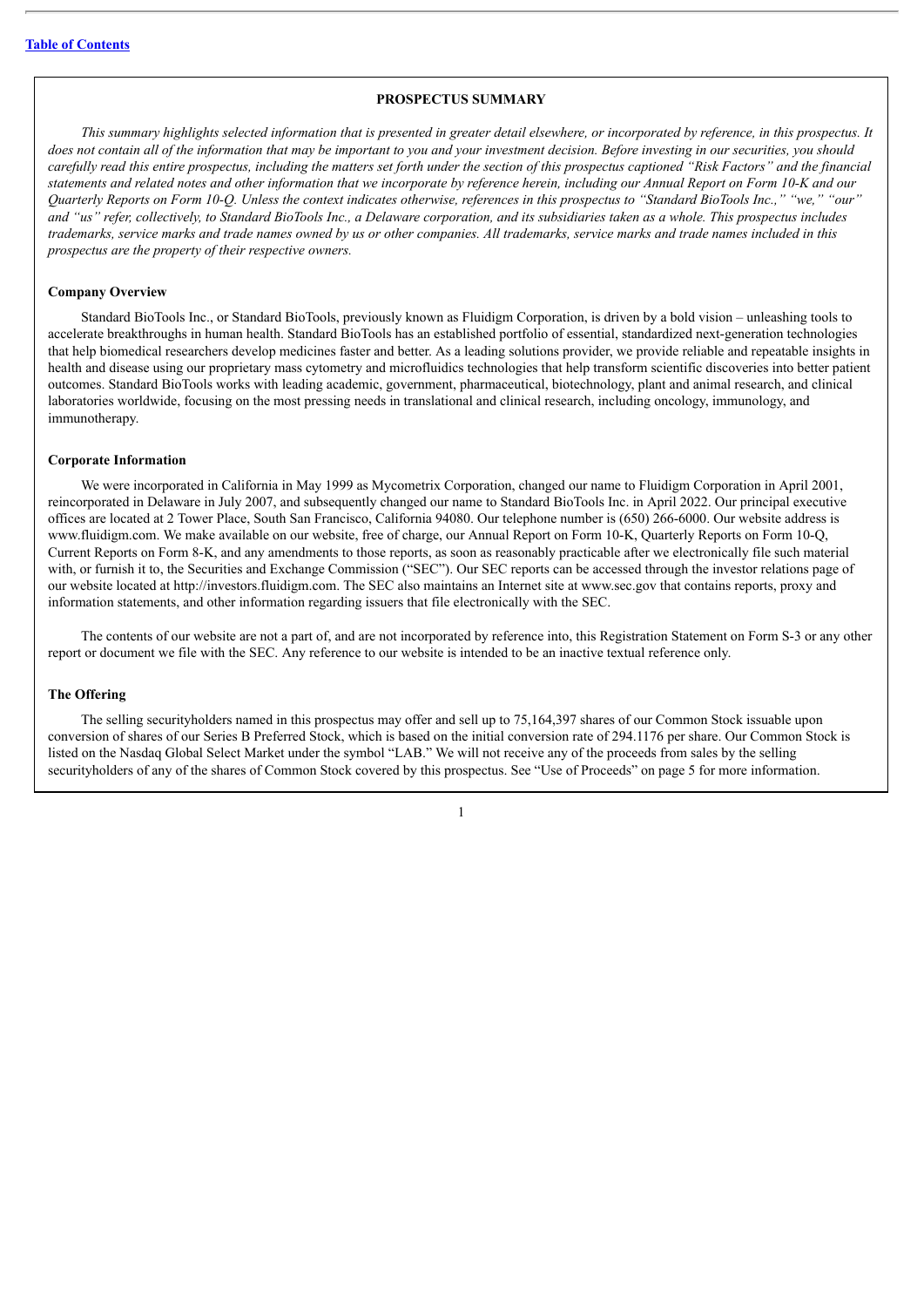Throughout this prospectus, when we refer to the shares of our Common Stock which are being registered on behalf of the selling securityholders, we are referring to the shares of Common Stock that have been issued to or are issuable upon the conversion of the Series B-1 Preferred Stock and Series B-2 Preferred Stock to the securityholders listed in "Selling Securityholders" on page 5. When we refer to the selling securityholders in this prospectus, we are referring to the investors in our private placement and, as applicable, any donees, pledgees, transferees or other successors-in-interest selling shares received after the date of this prospectus from the investors in our private placement as a gift, pledge, or other non-sale related transfer.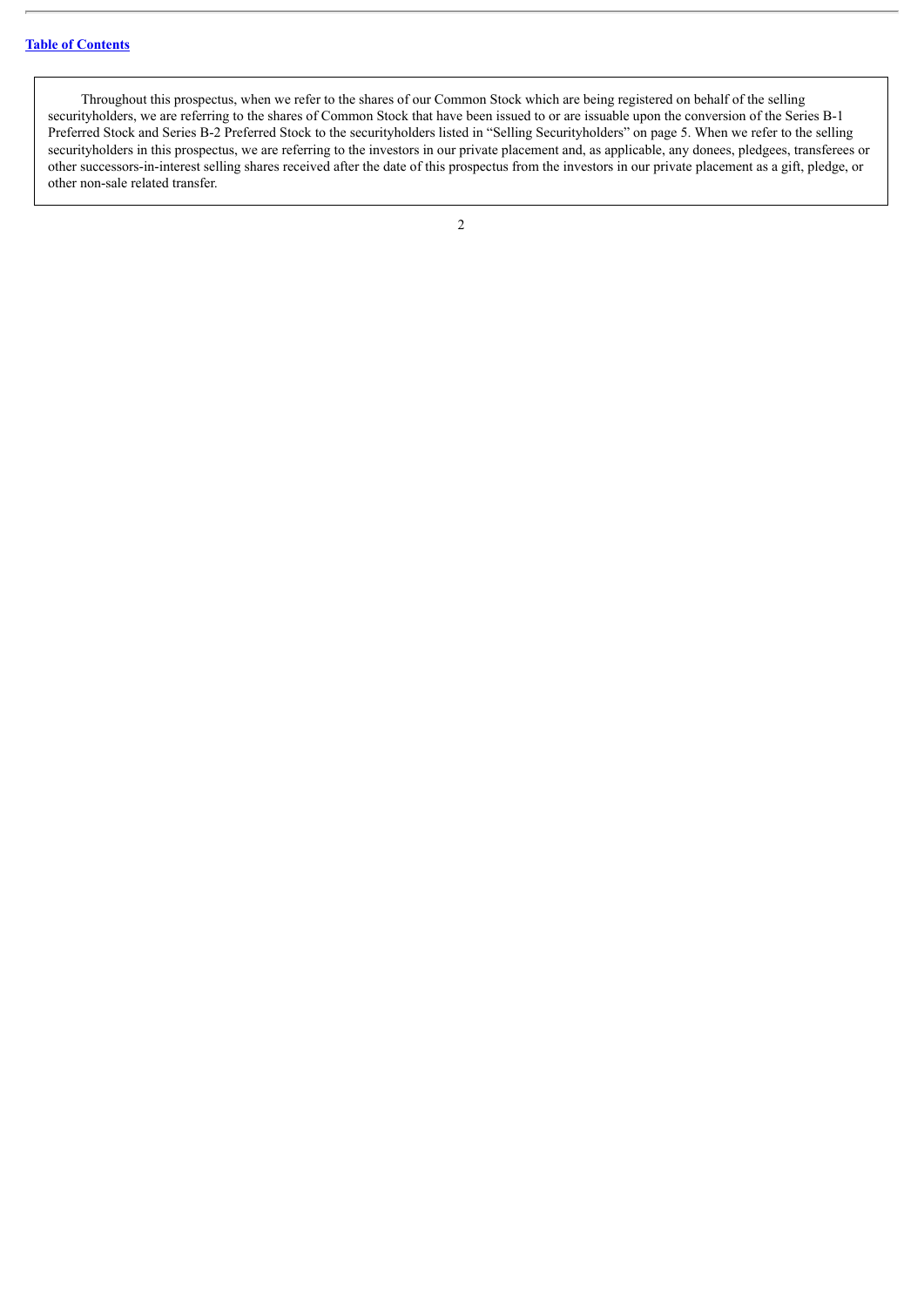#### **RISK FACTORS**

<span id="page-5-0"></span>An investment in our securities involves a high degree of risk. Before you invest in our securities you should carefully consider those risk factors described under, but not limited to, the heading "Risk Factors" in our most recent Annual Report on Form 10-K, any subsequently filed Quarterly Reports on Form 10-Q and any subsequently filed Current Reports on Form 8-K (other than, in each case, information furnished rather than filed), which are incorporated by reference herein, and those risk factors that may be included in any applicable prospectus supplement, together with all of the other information included in this prospectus, any prospectus supplement and the documents we incorporate by reference. The risks and uncertainties we have described are not the only ones we face. Additional risks and uncertainties not presently known to us or that we currently deem immaterial may also affect our operations. If any of these risks were actually to occur, our business, financial condition or results of operations could be materially adversely affected. In that case, the value of our securities could decline, and you could lose part or all of your investment.

#### **FORWARD-LOOKING STATEMENTS**

<span id="page-5-1"></span>This prospectus, each prospectus supplement and the information incorporated by reference in this prospectus and each prospectus supplement contain certain statements that constitute "forward-looking statements" within the meaning of Section 27A of the Securities Act of 1933, as amended, or the Securities Act, and Section 21E of the Securities Exchange Act of 1934, as amended, or the Exchange Act. The words "believe," "may," "will," "estimate," "continue," "anticipate," "intend," "expect," "could," "would," "project," "plan," "potentially," "likely," and similar expressions and variations thereof are intended to identify forward-looking statements, but are not the exclusive means of identifying such statements. Forward-looking statements include, but are not necessarily limited to, those relating to: information concerning our possible or assumed future cash flow, revenue, sources of revenue and results of operations, cost of product revenue and product margin, operating and other income and expenses, unit sales and the selling prices of our products, business strategies, financing plans, expansion of our business, competitive position, industry environment, potential growth opportunities, market growth expectations, and the effects of competition and public health crises (including the COVID-19 pandemic) on our business, the global supply chain, and our customers, suppliers, and other business partners. Those statements appear in this prospectus, any accompanying prospectus supplement and the documents incorporated herein and therein by reference, particularly in the sections captioned "Risk Factors" and "Management's Discussion and Analysis of Financial Condition and Results of Operations" and include statements regarding the intent, belief or current expectations of our management that are subject to known and unknown risks, uncertainties and assumptions. You are cautioned that any such forward-looking statements are not guarantees of future performance and involve risks and uncertainties, and that actual results may differ materially from those projected in the forward-looking statements as a result of various factors.

Because forward-looking statements are inherently subject to risks and uncertainties, some of which cannot be predicted or quantified, you should not rely upon forward-looking statements as predictions of future events. The events and circumstances reflected in the forward-looking statements may not be achieved or occur and actual results could differ materially from those projected in the forward-looking statements. Except as required by applicable law, including the securities laws of the United States and the rules and regulations of the SEC, we do not plan to publicly update or revise any forward-looking statements contained herein after we distribute this prospectus, whether as a result of any new information, future events or otherwise.

In addition, statements that "we believe" and similar statements reflect our beliefs and opinions on the relevant subject. These statements are based upon information available to us as of the date of this prospectus, and although we believe such information forms a reasonable basis for such statements, such information may be limited or incomplete, and our statements should not be read to indicate that we have conducted a thorough inquiry into, or review of, all potentially available relevant information. These statements are inherently uncertain and investors are cautioned not to unduly rely upon these statements.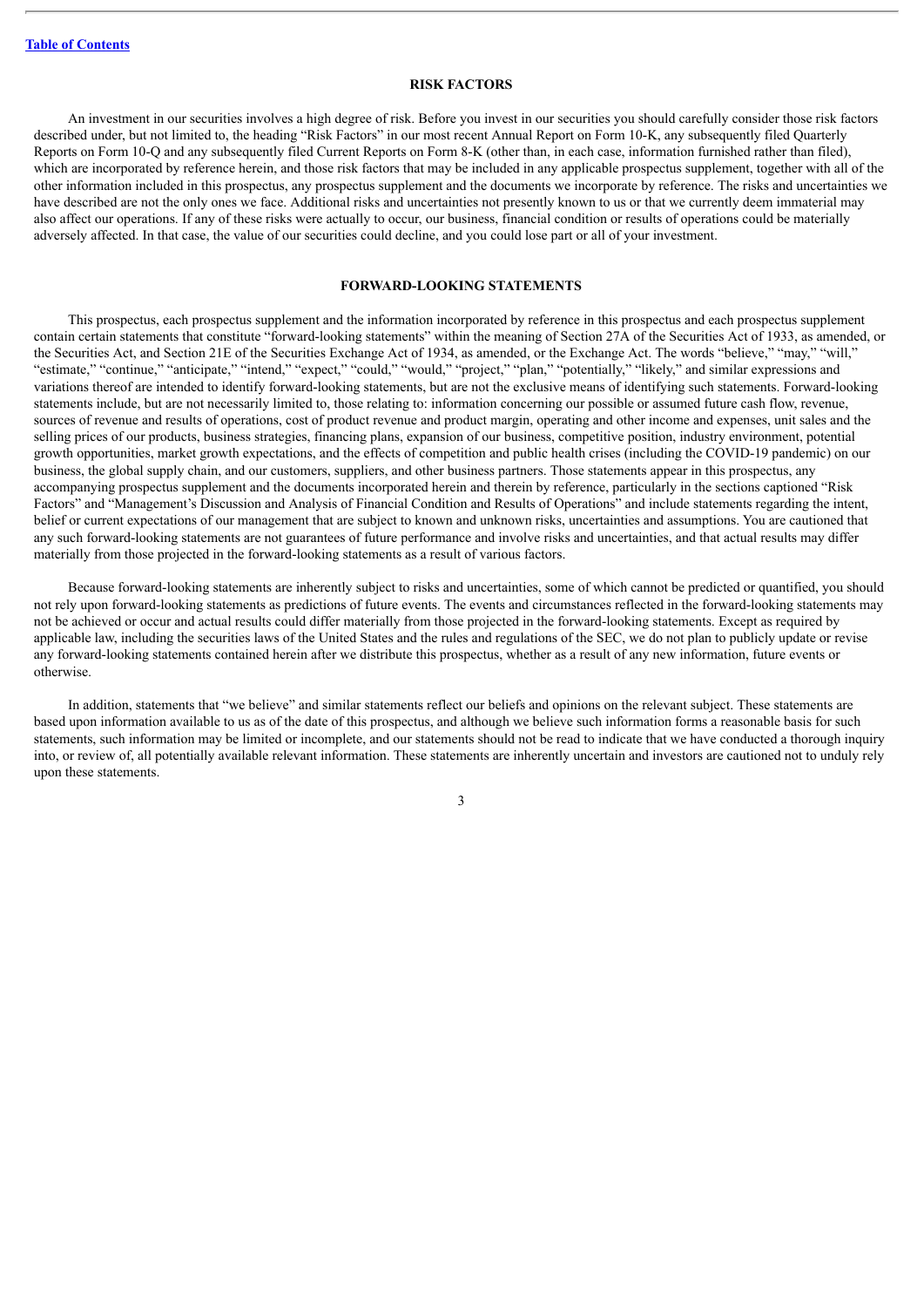This prospectus and the documents incorporated by reference in this prospectus may contain market data that we obtain from industry sources. These sources do not guarantee the accuracy or completeness of the information. Although we believe that our industry sources are reliable, we do not independently verify the information. The market data may include projections that are based on a number of other projections. While we believe these assumptions to be reasonable and sound as of the date of this prospectus, actual results may differ from the projections.

#### **DESCRIPTION OF TRANSACTION**

#### <span id="page-6-0"></span>*Series B-1 and B-2 Convertible Preferred Stock Purchase Agreements*

On April 4, 2022, Standard BioTools, Casdin Private Growth Equity Fund II, L.P. and Casdin Partners Master Fund, L.P. (collectively, "Casdin") and Viking Global Opportunities Illiquid Investments Sub-Master LP and Viking Global Opportunities Drawdown (Aggregator) LP (collectively, "Viking" and, together with Casdin, the "Purchasers" and each individually, a "Purchaser") completed the transactions contemplated by the Series B-1 Convertible Preferred Stock Purchase Agreement, dated January 23, 2022, by and between the Company and Casdin (the "Casdin Purchase Agreement"), and the Series B-2 Convertible Preferred Stock Purchase Agreement, dated January 23, 2022 (the "Viking Purchase Agreement" and collectively, the "Purchase Agreements"), by and between the Company and Viking. On April 4, 2022, and pursuant to the Purchase Agreements, the Company issued and sold (a) to Casdin, 112,500 shares of the Company's newly designated Series B-1 Convertible Preferred Stock, par value \$0.001 per share ("Series B-1 Preferred Stock"), in exchange for \$112.5 million, and (b) to Viking, 112,500 shares of the Company's newly designated Series B-2 Convertible Preferred Stock, par value \$0.001 per share ("Series B-2 Preferred Stock" and, together with the Series B-1 Preferred Stock, the "Series B Preferred Stock"), in exchange for \$112.5 million (such transactions, collectively, the "Preferred Equity Transactions"). The rights, preferences and privileges of the Series B Preferred Stock is described below in the section entitled "Description of Capital Stock."

Pursuant to the Purchase Agreements, and subject to customary exceptions, if the Company intends to issue or sell new equity securities, then each of the Purchaser Parties (as defined in the Casdin Purchase Agreement and Viking Purchase Agreement) have the right to participate in such equity offering on a pro rata basis for so long as such Purchaser Parties (as defined under each of their applicable Purchase Agreements), collectively, continue to beneficially own at least 25% of the Series B-1 Preferred Stock or Series B-2 Preferred Stock, as applicable (including shares of Common Stock issued on conversion of such Series B Preferred Stock), issued. Pursuant to the Purchase Agreements, until the later of (x) the first anniversary of the closing and (y) such time as such Purchaser beneficially owns securities representing less than 7.5% of the outstanding shares of our Common Stock (on an as-converted basis), each selling securityholder is subject to customary standstill restrictions. The Purchase Agreements also prohibit the selling securityholders from transferring the Series B Preferred Stock, or common stock issued upon conversion of such Series B Preferred Stock, in either case without the Company's consent for six months from April 4, 2022, except for certain permitted transfers. Thereafter, the selling securityholders are prohibited from transferring any shares of Series B Preferred Stock or Common Stock issued upon conversion of such Series B Preferred Stock held by such selling securityholder to certain purchasers, subject to certain exceptions. The foregoing summary of the Purchase Agreements and the transactions contemplated by the Purchase Agreements does not purport to be complete and is subject to, and qualified in its entirety by, the full text of the Purchase Agreements, which are attached as Annex B and Annex C of our definitive proxy statement filed with the SEC on February 24, 2022, respectively, and incorporated herein by reference.

#### *Casdin and Viking Loan Agreements*

On January 23, 2022, we entered into (i) a Loan Agreement, dated and effective as of January 23, 2022, by and among Casdin and the Company (the "Casdin Loan Agreement") and (ii) a Loan Agreement, dated and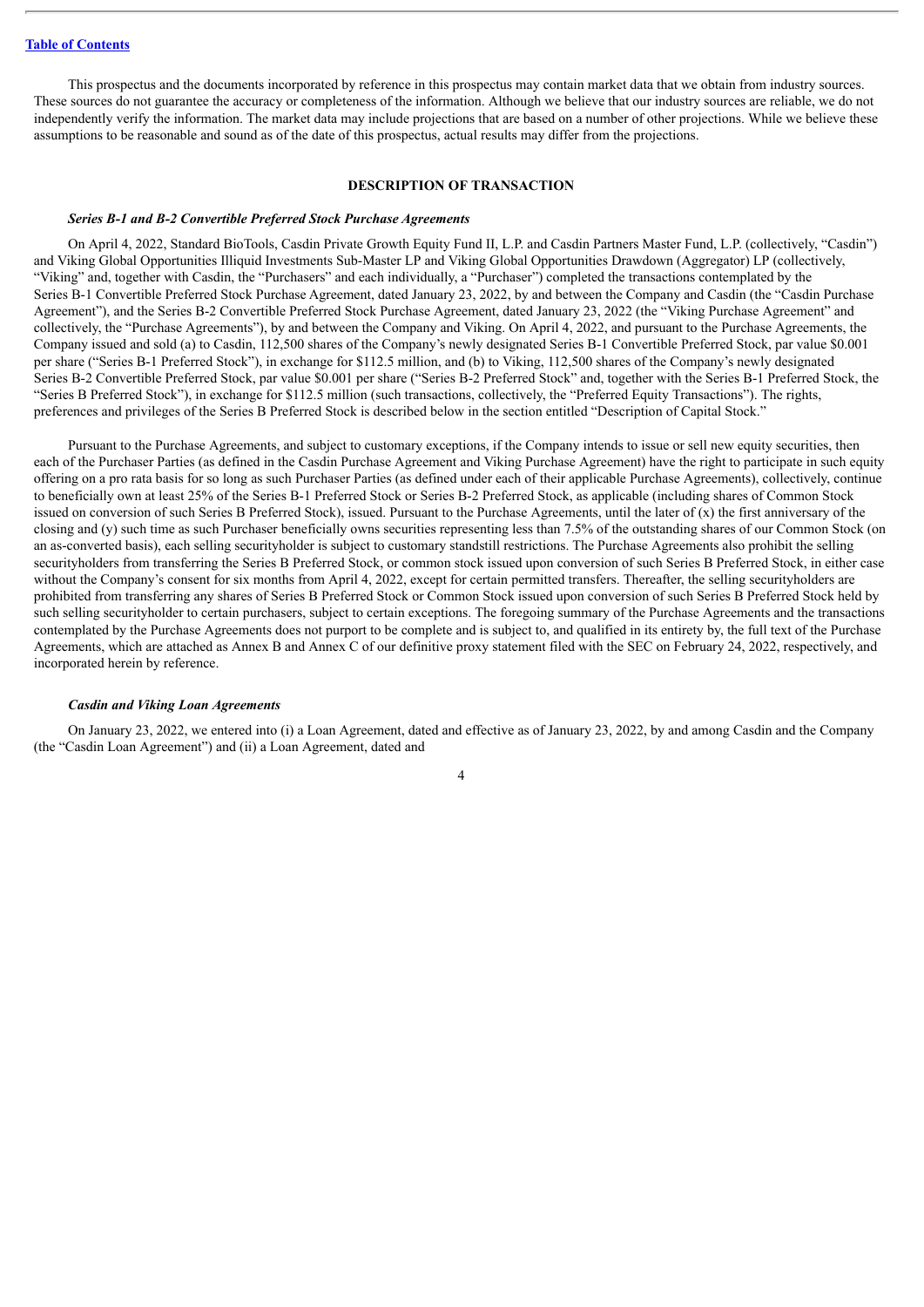effective as of January 23, 2022, by and among Viking and the Company (the "Viking Loan Agreement," and together with the Casdin Loan Agreement, the "Loan Agreements"). Each Loan Agreement provided for a \$12.5 million term loan to the Company (each, a "Term Loan" and collectively, the "Term Loans"). The Term Loans were fully drawn on January 24, 2022. Upon the issuance of the Series B Preferred Stock pursuant to the Purchase Agreements, the Term Loan under the Casdin Loan Agreement automatically converted into an aggregate of 15,280 shares of Series B-1 Preferred Stock and the Term Loan under the Viking Loan Agreement automatically converted into an aggregate of 15,279 shares of Series B-2 Preferred Stock, in accordance with the terms of the Casdin Loan Agreement or the Viking Loan Agreement, as applicable.

The description of the Loan Agreements contained herein is qualified in its entirety by reference to the text of each of the Loan Agreements, which were attached as Exhibit 10.1 to the Company's Current Report on Form 8-K/A filed with the SEC on February 11, 2022 and Exhibit 10.2 of our Current Report on Form 8-K filed with the SEC on January 24, 2022, respectively, and incorporated herein by reference.

#### *Registration Rights Agreement*

Also on January 23, 2022, the Company entered into a Registration Rights Agreement with the Purchasers, pursuant to which the Purchasers will have certain customary registration rights with respect to shares issuable under the Loan Agreements and the Purchase Agreements, including (i) any shares of common stock acquired by any Holder (as defined in the Registration Rights Agreement) pursuant to the conversion of the Series B Preferred Stock in accordance with the Certificates of Designations (as defined below) and (ii) any shares of common stock acquired by any Holder pursuant to preemptive rights under the Purchase Agreements.

The foregoing summary of the Registration Rights Agreement and the transactions contemplated by the Registration Rights Agreement does not purport to be complete and is subject to, and qualified in its entirety by, the full text of the Registration Rights Agreement, which is filed as Exhibit 10.5 to our Current Report on Form 8-K that was filed with the SEC on January 24, 2022 and is incorporated herein by reference.

#### **USE OF PROCEEDS**

<span id="page-7-0"></span>We will not receive any of the proceeds from the sale of our securities by selling securityholders, but we may bear a portion of the expenses of the offerings of that Common Stock. We will also pay certain fees and expenses of legal counsels to the selling securityholders.

#### **SELLING SECURITYHOLDERS**

<span id="page-7-1"></span>This prospectus relates to the possible resale by certain of our stockholders, who we refer to in this prospectus as the "selling securityholders," of up to 75,164,397 shares of our Common Stock that may be issued upon conversion of the 127,780 shares of Series B-1 Preferred Stock and 127,779 shares of Series B-2 Preferred Stock which were issued by us to the selling securityholders in connection with the Purchase Agreements and Loan Agreements. The following table provides the names of the selling securityholders and the number of shares of our Common Stock, assuming conversion of all shares of Series B Preferred Stock, without regard to any limitations on conversion, offered by such selling securityholders under this prospectus. The selling securityholders listed below have previously been granted registration rights with respect to the shares offered hereby pursuant to that Registration Rights Agreement dated as of January 23, 2022, by and between us and certain of our securityholders. The shares offered by this prospectus may be offered from time to time by the selling securityholders listed below. The selling securityholders are not obligated to sell any of their shares offered by this prospectus, and reserve the right to accept or reject, in whole or in part, any proposed sale of shares. The selling securityholders listed below may also offer and sell less than the number of shares indicated.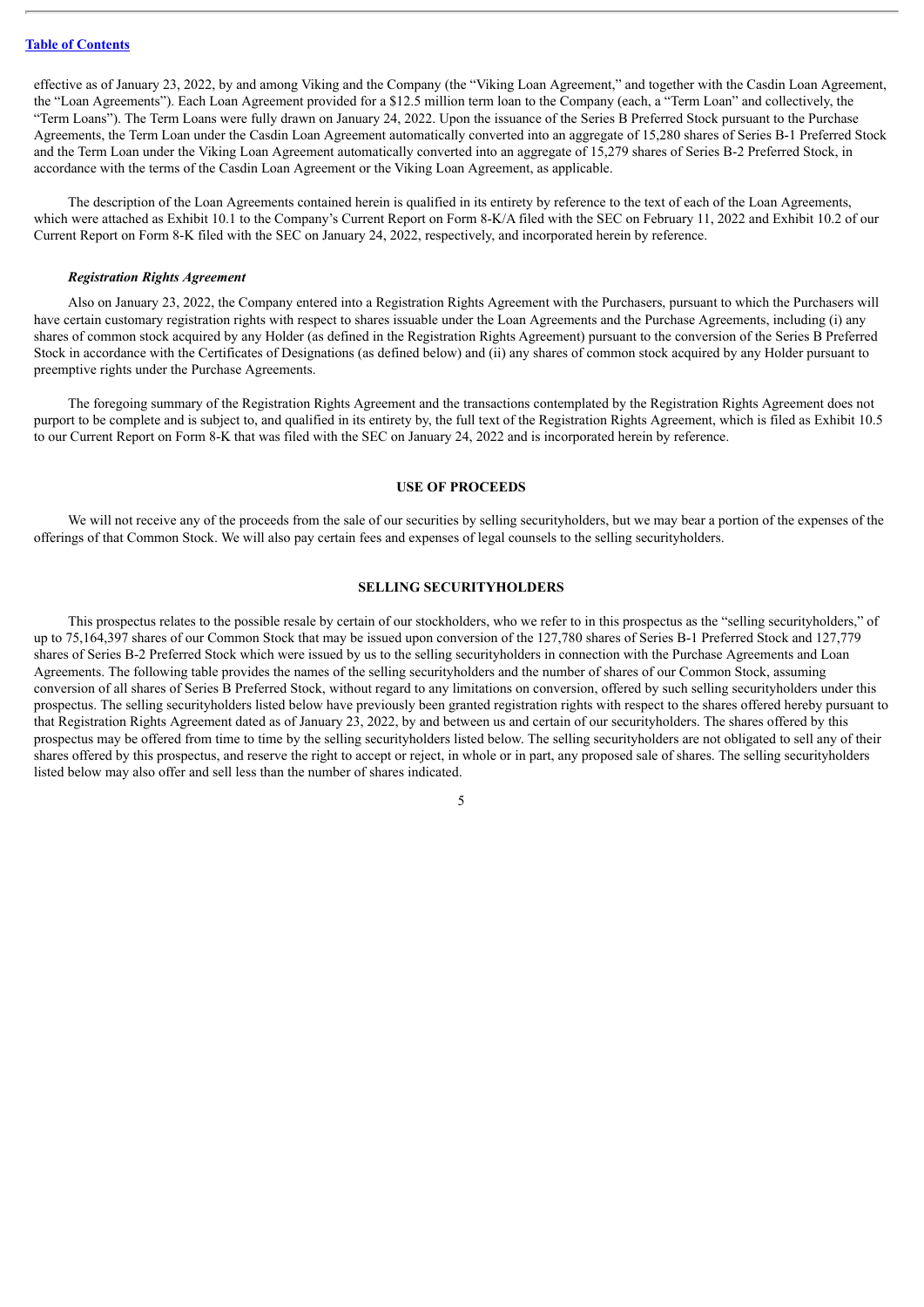The selling securityholders are not making any representation that any shares covered by this prospectus will or will not be offered for sale. Other than the Purchase Agreements, Loan Agreements and the transactions contemplated thereby, the conversion of the Series B Preferred Stock and the other relationships described below, the selling securityholders and their affiliates have not had any material relationship with us within the past three years.

The table below sets forth the name of each selling securityholder, the number of shares of our Common Stock that may be beneficially owned by each selling securityholder (without regard to any limitations on conversion), the maximum number of shares of our Common Stock that may be offered pursuant to this prospectus as well as the number of shares of our Common Stock that will be held by each selling securityholder after the offering, assuming all of the offered shares are sold. In each case, the number of shares of our Common Stock shown in the table below is calculated based on an assumed conversion of the current number of shares of Series B-1 Preferred Stock or Series B-2 Preferred Stock held by the selling securityholder as of April 30, 2022 and the initial conversion rate of 294.1176 per share of Series B-1 Preferred Stock and Series B-2 Preferred Stock, assuming conversion as of April 30, 2022 and without regard to any limitations on conversion. The number of shares of our Common Stock into which the Series B-1 Preferred Stock and Series B-2 Preferred Stock is convertible is subject to adjustment under certain circumstances as further described in the section of this prospectus captioned "Description of Capital Stock" and subject to the terms of the Certificates of Designations (as defined below). Accordingly, the number of shares of our Common Stock issuable upon conversion of the Series B-1 Preferred Stock and Series B-2 Preferred Stock and beneficially owned and offered by the selling securityholders pursuant to this prospectus may change from that set forth in the below table. The number of shares and percentages of beneficial ownership set forth below are based on (i) 77,252,135 shares of our Common Stock outstanding as of April 30, 2022 and (ii) the assumed conversion of all shares of Series B Preferred Stock held by the selling securityholder as of April 30, 2022 into 75,164,397 shares of Common Stock. Except as otherwise described herein or in the footnotes below the table, beneficial ownership is determined under the SEC rules and regulations and generally includes voting or investment power over securities. We have prepared the table based on information given to us by, or on behalf of, the selling securityholders. The selling securityholders may have sold, transferred or otherwise disposed of some or all of the shares listed below in exempt or registered transactions since the date on which the information below was provided to us and may in the future sell, transfer or otherwise dispose of some or all of the shares in private placement transactions exempt from, or not subject to the registration requirements of, the Securities Act.

|                                                                   | <b>Common Stock</b>                            |               |                         |                           |   |  |
|-------------------------------------------------------------------|------------------------------------------------|---------------|-------------------------|---------------------------|---|--|
|                                                                   | <b>Shares of Common</b>                        |               |                         | <b>Shares of Common</b>   |   |  |
|                                                                   | <b>Stock Beneficially</b>                      |               |                         | <b>Stock Beneficially</b> |   |  |
|                                                                   | <b>Owned Before</b><br><b>Shares of Common</b> |               |                         | <b>Owned After</b>        |   |  |
|                                                                   | Offering.(1)                                   |               | <b>Stock Registered</b> | Offering.(2)              |   |  |
| <b>Selling Securityholder</b>                                     | Number                                         | $\frac{0}{0}$ | Hereby                  | Number                    | % |  |
| Casdin Private Growth Equity Fund II, L.P. (3)                    | 11.274.704                                     | $7.40\%$      | 11,274,704              |                           |   |  |
| Casdin Partners Master Fund, L.P. <sup>(3)</sup>                  | 26,307,642                                     | 17.26%        | 26,307,642              |                           |   |  |
| Viking Global Opportunities Illiquid Investments Sub-Master LP(4) | 25,179,995                                     | $16.52\%$     | 25,179,995              |                           |   |  |
| Viking Global Opportunities Drawdown (Aggregator) LP(4)           | 12,402,056                                     | 8.14%         | 12,402,056              |                           |   |  |

(1) Assumes the conversion of all shares of our Series B Preferred Stock at the initial conversion rate of 294.1176 per share, without regard to limitations on conversion.

(2) The selling securityholders have not informed us, and we do not know, when or in what amounts the selling securityholders may offer for sale the shares of Common Stock pursuant to this offering. For purposes of this table, we have assumed that the selling securityholders will have sold all of the shares covered by this prospectus upon the completion of this offering.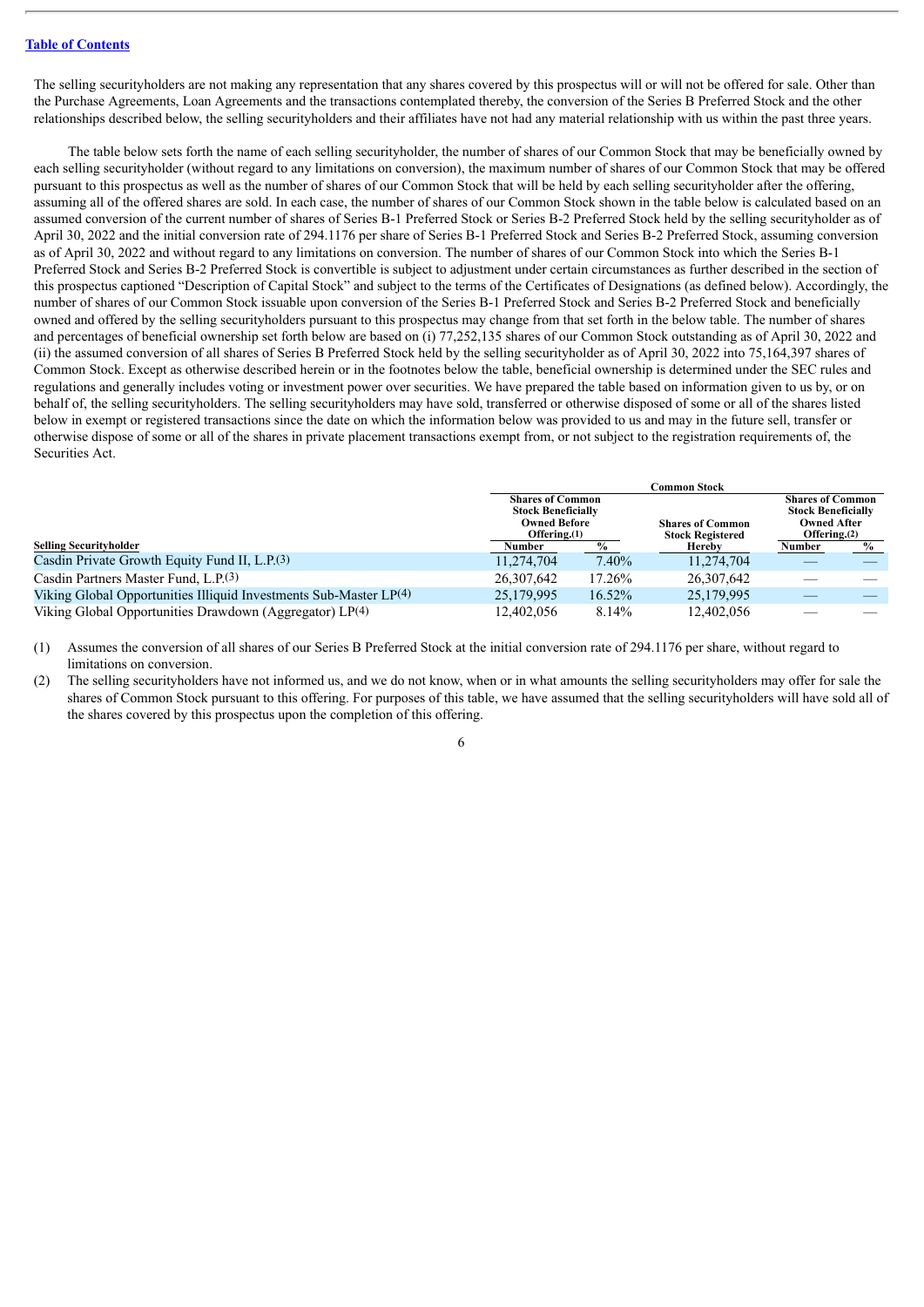- (3) Casdin Private Growth Equity Fund II, L.P. ("Casdin Private Growth Fund"), Casdin Capital, LLC ("Casdin Capital"), as investment adviser to Casdin Partners Master Fund, L.P. ("Casdin Master Fund") and Casdin Private Growth Fund, Casdin Partners GP, LLC ("Casdin Partners GP"), as the general partner of Casdin Master Fund, Casdin Private Growth Equity Fund II GP, LLC ("Casdin Private Growth GP"), as the general partner of Casdin Private Growth Fund, and Eli Casdin, as the managing member of Casdin Capital, Casdin Partners GP and Casdin Private Growth GP, share voting and dispositive power with respect to 89,446 shares of Series B-1 Preferred Stock held by Casdin Master Fund and 38,334 shares of Series B-1 Preferred Stock held by Casdin Private Growth Fund. The reported shares include shares of Common Stock issuable upon conversion of the Series B-1 Preferred Stock. Eli Casdin is a member of our board of directors. Casdin's address is 1350 Avenue of the Americas, Suite 2600, New York, NY 10019.
- (4) Represents shares of Common Stock that Viking Global Opportunities Illiquid Investments Sub-Master LP ("VGOP") and Viking Global Opportunities Drawdown (Aggregator) LP ("VGOD") have the right to acquire, in each case, upon conversion of shares of Series B-2 Preferred Stock held by each of VGOP and VGOD, without giving effect to a provision in the Series B-2 Certificate of Designations which provides that neither Viking nor its affiliates shall be entitled to convert shares of Series B-2 Preferred Stock unless such conversion would not result in Viking, together with its affiliates, beneficially owning more than 9.5% of the total number of shares of Common Stock outstanding (the "Blocker"). Without giving effect to the Blocker, 85,612 shares of Series B-2 Preferred Stock held by VGOP would be convertible into 25,179,995 shares of Common Stock and 42,167 shares of Series B-2 Preferred Stock held by VGOD would be convertible into 12,402,056 shares of Common Stock, for an aggregate of 37,582,051 shares of Common Stock. VGOP has the authority to dispose of and vote the shares directly owned by it, which power may be exercised by its general partner, Viking Global Opportunities Portfolio GP LLC ("Opportunities Portfolio GP"), and by Viking Global Investors LP ("VGI"), which provides managerial services to VGOP. VGOD has the authority to dispose of and vote the shares directly owned by it, which power may be exercised by its general partner, Viking Global Opportunities Drawdown Portfolio GP LLC ("VGOD Portfolio GP"), and by VGI, which provides managerial services to the VGOD. O. Andreas Halvorsen, David C. Ott and Rose Shabet, as Executive Committee members of Viking Global Partners LLC (the general partner of VGI), Opportunities Portfolio GP and VGOD Portfolio GP, have shared authority to direct the voting and disposition of investments beneficially owned by VGI, Opportunities Portfolio GP and VGOD Portfolio GP. Viking's address is c/o Viking Global Investors LP, 55 Railroad Avenue, Greenwich, Connecticut 06830.

In addition, we may name additional selling securityholders from time to time. Information about such additional selling securityholders, including their identities and the securities to be registered on their behalf, will be set forth in a prospectus supplement, in a post-effective amendment or in filings that we make with the SEC under the Exchange Act that are incorporated by reference in this prospectus.

#### **DESCRIPTION OF CAPITAL STOCK**

<span id="page-9-0"></span>The following description of our capital stock is a summary and does not purport to be complete. It is subject to and qualified in its entirety by reference to our Eighth Amended and Restated Certificate of Incorporation, as amended (the "Certificate of Incorporation"), our Amended and Restated Bylaws (the "Bylaws") and our Certificates of Designations (as defined below), each of which are incorporated by reference as an exhibit to the Registration Statement on Form S-3. We encourage you to read our Certificate of Incorporation, our Bylaws, our Certificates of Designations and the applicable provisions of the Delaware General Corporation Law, for additional information.

#### **Authorized Capital Shares**

Our authorized capital stock consists of 400,000,000 shares of Common Stock, and 10,000,000 shares of preferred stock, \$0.001 par value per share ("Preferred Stock"). Out of the Preferred Stock, as of April 30, 2022, 128,267 shares have been designated Series B-1 Convertible Preferred Stock and 128,267 shares have been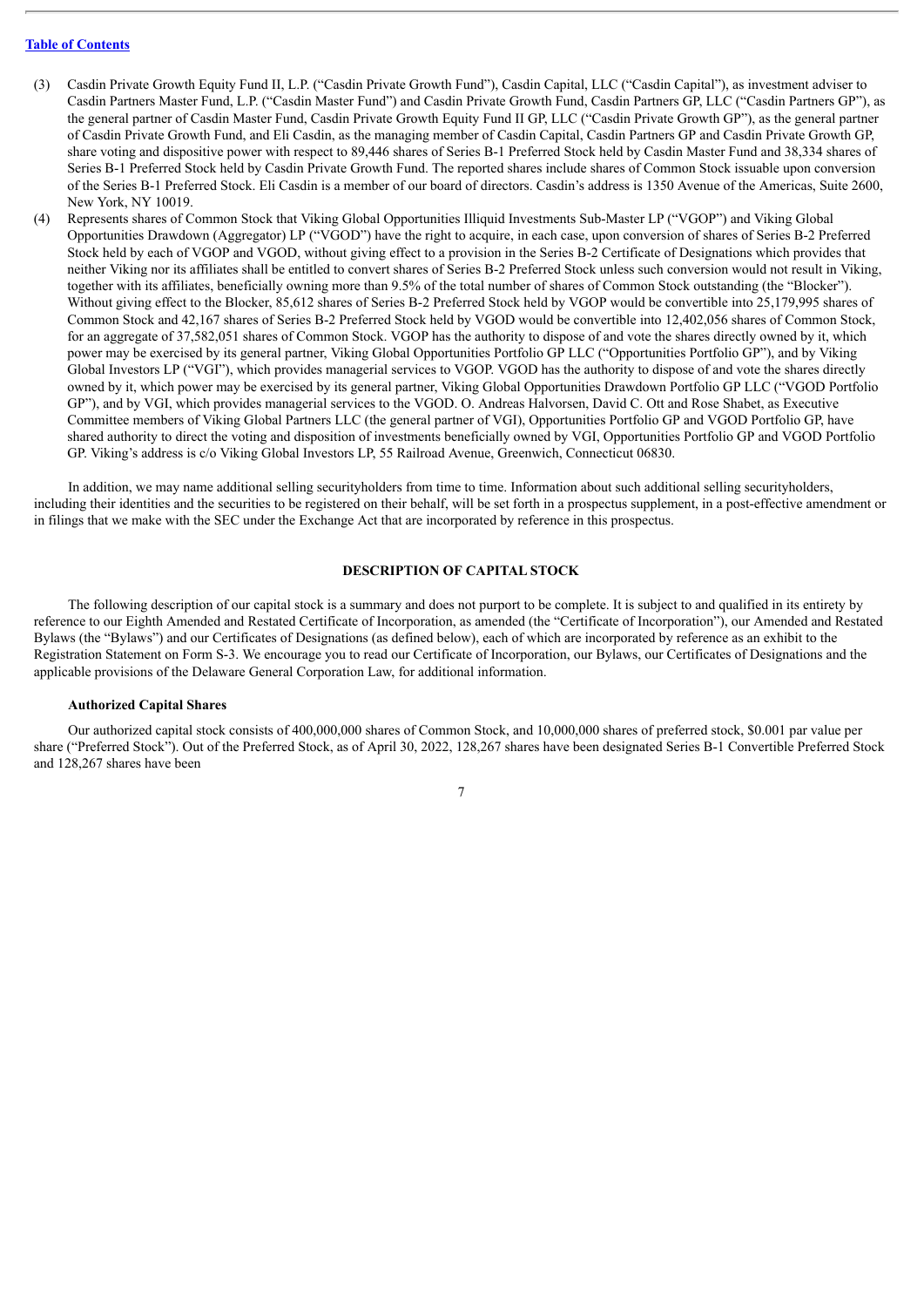designated Series B-2 Convertible Preferred Stock. As of April 30, 2022, there were 77,252,135 shares of Common Stock outstanding, 127,780 shares of Series B-1 Convertible Preferred Stock outstanding and 127,779 shares of Series B-2 Convertible Preferred Stock outstanding.

#### **Common Stock**

The holders of our Common Stock are entitled to one vote per share on all matters to be voted on by our stockholders. Subject to preferences that may be applicable to any outstanding shares of Preferred Stock, holders of our Common Stock are entitled to receive ratably such dividends as may be declared by our Board of Directors out of funds legally available for that purpose. In the event of our liquidation, dissolution or winding up, the holders of Common Stock are entitled to share ratably in all assets remaining after the payment of liabilities, subject to the prior distribution rights of Preferred Stock then outstanding. Except as otherwise described below in the section entitled "Preemptive Rights; Standstill; Transfer Restrictions," holders of Common Stock have no preemptive, conversion or subscription rights. There are no redemption or sinking fund provisions applicable to the Common Stock.

#### *Voting Rights*

Holders of our Common Stock are entitled to one vote for each share of Common Stock held by such holder on any matter submitted to a vote at a meeting of stockholders. In addition, our Certificate of Incorporation provides that certain corporate actions require the approval of our stockholders. These actions, and the vote required, are as follows:

- the removal of a director requires the vote of a majority of the voting power of our issued and outstanding capital stock entitled to vote in the election of directors; and
- the amendment of provisions of our Certificate of Incorporation relating to blank check preferred stock, the classification of our directors, the removal of directors, the filling of vacancies on our Board of Directors, cumulative voting, procedures for annual and special meetings of our stockholders, action by written consent of stockholders and procedures for the amendment of our Certificate of Incorporation require the vote of 66 2/3% of our then outstanding voting securities.

#### **Preferred Stock**

Our Board of Directors has the authority, without further action by our stockholders, to designate and issue our Preferred Stock in one or more series. Our Board of Directors may also fix by resolution or resolutions the designations, powers, preferences and rights, and the qualifications, limitations or restrictions, of each such series of Preferred Stock, any or all of which may be greater than or senior to those of the Common Stock. Though the actual effect of any such issuance on the rights of the holders of Common Stock will not be known until our Board of Directors determines the specific rights of the holders of Preferred Stock, the potential effects of such an issuance include:

- diluting the voting power of the holders of Common Stock;
- reducing the likelihood that holders of Common Stock will receive dividend payments;
- reducing the likelihood that holders of Common Stock will receive payments in the event of our liquidation, dissolution, or winding up; and
- delaying, deterring or preventing a change-in-control or other corporate takeover.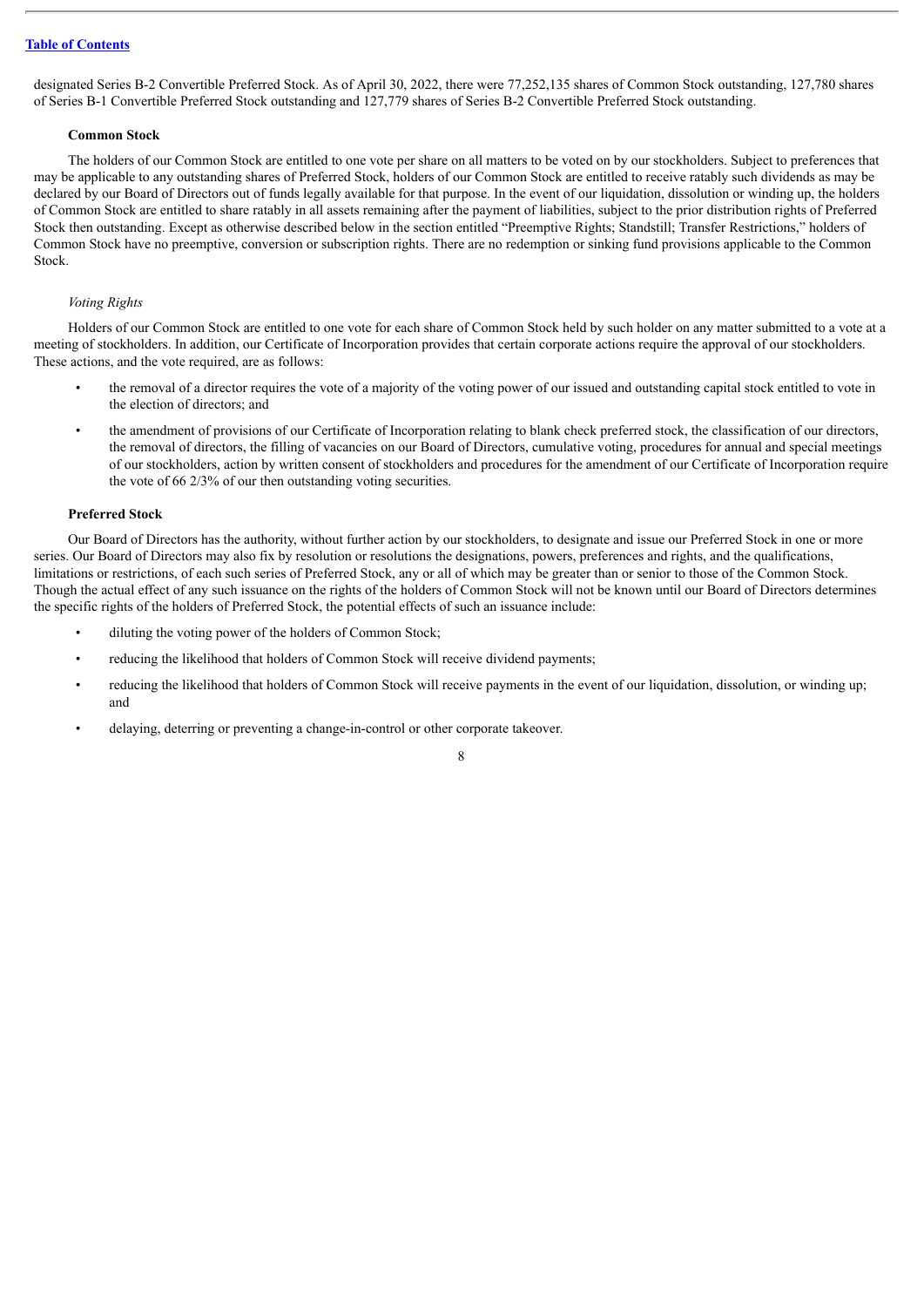#### *Series B-1 Preferred Stock*

The following is a summary of the principal terms of the Series B-1 Preferred Stock.

The powers, preferences and rights, and the qualifications, limitations or restrictions of the Series B-1 Preferred Stock are set forth in the Certificate of Designations of Rights, Preferences and Privileges of Series B-1 Convertible Preferred Stock, Par Value \$0.001 of Standard BioTools Inc. dated April 1, 2022 (the "Series B-1 Certificate of Designations").

The Series B-1 Preferred Stock ranks senior to the Common Stock with respect to dividend rights and rights on the distribution of assets on any voluntary or involuntary liquidation, dissolution or winding up of the affairs of the Company.

#### *Dividend Rights*

The holders of Series B-1 Preferred Stock are entitled to participate in all dividends declared on the Common Stock on an as-converted basis, on the terms and subject to the conditions set forth in the Series B-1 Certificate of Designations.

#### *Liquidation Rights*

In the event of any voluntary or involuntary liquidation, dissolution or winding up of the affairs of the Company, the Series B-1 Preferred Stock has a liquidation preference equal to the greater of (i) the Liquidation Preference (as defined in the Series B-1 Certificate of Designations) and (ii) the amount per share of Series B-1 Preferred Stock that such holder would have received had all holders of Series B Preferred Stock, immediately prior to such voluntary or involuntary liquidation, dissolution or winding up of the affairs of the Company, converted all shares of Series B Preferred Stock into Common Stock pursuant to the terms of the Series B-1 Certificate of Designations or Series B-2 Certificate of Designations, as applicable (without regard to any limitations on conversion contained therein).

#### *Conversion and Redemption Rights*

Subject to certain limitations contained in the Series B-1 Certificate of Designations, the Series B-1 Preferred Stock is convertible at the option of the holders thereof at any time into a number of shares of Common Stock equal to the Conversion Rate (as defined in the Series B-1 Certificate of Designations).

At any time after the fifth anniversary of the closing of the Preferred Equity Transactions, if the last reported sale price of the Common Stock is greater than 250% of the Conversion Price (as defined in the Series B-1 Certificate of Designations) as of such time for at least 20 consecutive trading days immediately preceding the date of the notice of mandatory conversion, the Company may elect to convert all of the outstanding shares of Series B-1 Preferred Stock into shares of Common Stock at the Conversion Rate.

If the Company undergoes certain change of control transactions, each holder of outstanding Series B-1 Preferred Stock will have the option, subject to the holder's right to convert all or a portion of the shares of Series B-1 Preferred Stock held by such holder into Common Stock prior to such redemption, to require the Company to purchase all or a portion of such holder's outstanding shares of Series B-1 Preferred Stock that have not been converted into Common Stock at a purchase price per share of Series B-1 Preferred Stock, payable in cash, equal to the greater of (A) the Liquidation Preference of such share of Series B-1 Preferred Stock, and (B) the amount of cash and/or other assets that such holder would have been entitled to receive if such holder had converted such share of Series B-1 Preferred Stock into Common Stock immediately prior to the change of control transaction ("B-1 Change of Control Put"). In the event of a change of control in which the Company is anticipated to merge with another person and will not be the surviving corporation or if the Common Stock will no longer be listed on

 $\alpha$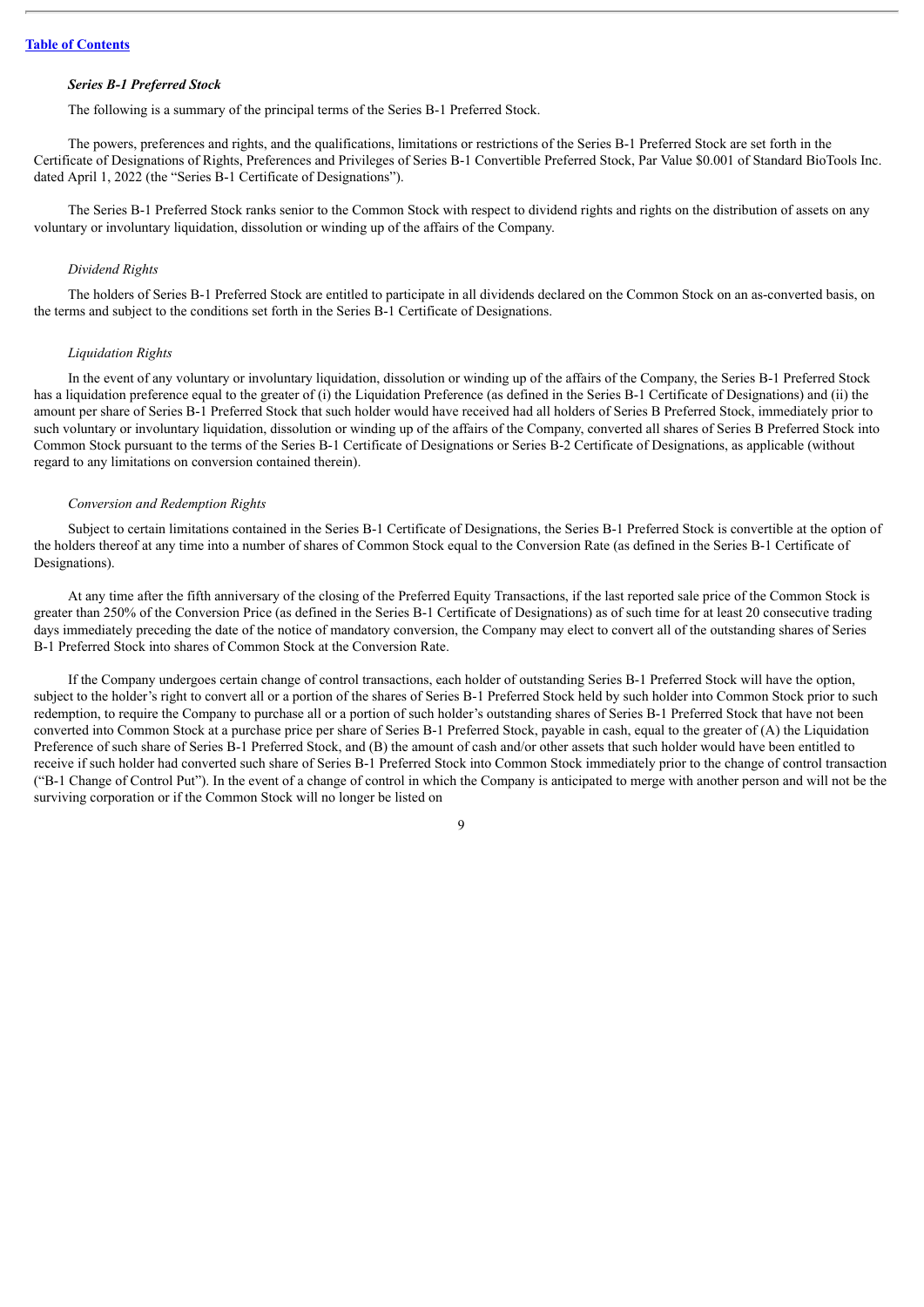a U.S. national securities exchange, the Company will have a right to redeem, subject to the holder's right to convert into Common Stock prior to such redemption, all of such holder's shares of Series B-1 Preferred Stock, or if a holder exercises the B-1 Change of Control Put in part, the remainder of such holder's shares of Series B-1 Preferred Stock, at a redemption price per share payable in cash, equal to the greater of (A) the Liquidation Preference of such share of Series B-1 Preferred Stock, and (B) the amount of cash and/or other assets that the holder would have received if such holder had converted such share of Series B-1 Preferred Stock into Common Stock immediately prior to the change of control transaction.

After the seventh anniversary of the closing of the Preferred Equity Transactions, subject to certain conditions, the Company may, at its option, redeem all of the outstanding shares of Series B-1 Preferred Stock at a redemption price per share of Series B Preferred Stock, payable in cash, equal to the Liquidation Preference.

#### *Voting Rights; Consent Rights*

The holders of shares of Series B-1 Preferred Stock have voting power measured in a manner related to the conversion ratio of the shares of Series B-1 Preferred Stock and are entitled to vote as a single class with the holders of the Common Stock and the holders of any other class or series of equity interest of the Company then entitled to vote with the Common Stock on all matters submitted to a vote of the holders of Common Stock; provided, among other things, that to the extent the Series B-1 Preferred Stock held by the Casdin Parties (as defined in the Series B-1 Certificate of Designations) would, in the aggregate, represent voting rights with respect to more than 19.9% of the Common Stock (including the Series B-1 Preferred Stock on an as-converted basis) (the "B-1 Voting Threshold"), the Casdin Parties will not be permitted to exercise the voting rights with respect to any shares of Series B-1 Preferred Stock, as applicable, held by them in excess of the B-1 Voting Threshold and the Chief Financial Officer or General Counsel of the Company, each with full power of substitution and re-substitution, shall exercise the voting rights with respect to such shares of Series B-1 Preferred Stock in excess of the B-1 Voting Threshold in the same proportion as the outstanding Common Stock (excluding any and all Common Stock beneficially owned by the Casdin Parties and the Viking Parties (each as defined in the Series B-1 Certificate of Designations)) is voted on relevant matters.

The Series B-1 Certificate of Designations also provides that the holders of shares of the Series B-1 Preferred Stock have separate class approval rights over certain specified actions that would affect the rights of holders of the Series B-1 Preferred Stock and other specified matters. Specifically, the vote or written approval of the holders of at least 60% of the shares of Series B Preferred Stock outstanding at such time, voting or providing such approval together as a single class, and for the avoidance of doubt, without giving effect to limitations associated with the B-1 Voting Threshold, is generally required for the taking of the following actions: (i) any amendment to the Certificate of Incorporation to create any new series of securities of the Company with rights ranking senior to or on parity with the Series B-1 Preferred Stock or the Series B-2 Preferred Stock; (ii) the declaration or payment of any dividend or distribution on the Company's capital stock; (iii) the purchase, redemption, or other acquisition of any Common Stock or other capital stock of the Company ranking junior to the Series B-1 Preferred Stock, subject to certain exceptions; (iv) any amendment to the rights, powers, preferences, privileges or voting powers of the Series B-1 Preferred Stock or the Series B-2 Preferred Stock; and (v) any amendment to the Certificate of Incorporation or Bylaws that would have an adverse effect on the rights, preferences, privileges, or voting power of the Series B-1 Preferred Stock.

In addition, for so long as Casdin and its Permitted Transferees (as defined in the Series B-1 Certificate of Designations) continue to beneficially own shares of Series B-1 Preferred Stock that represent at least 7.5% of the outstanding shares of Common Stock, on an as converted basis (the "Casdin Ownership Percentage"), on the terms and subject to the conditions set forth in the Series B-1 Certificate of Designations, the holders of a majority of the outstanding shares of Series B-1 Preferred Stock will have the right to nominate for election and to elect one member to the Board of Directors (the "Series B-1 Preferred Director"). Subject to applicable law and Nasdaq listing standards, the Series B-1 Preferred Director shall be offered the opportunity, with respect to each standing committee of the Board of Directors, to sit on such committee. Further, the Series B-1 Preferred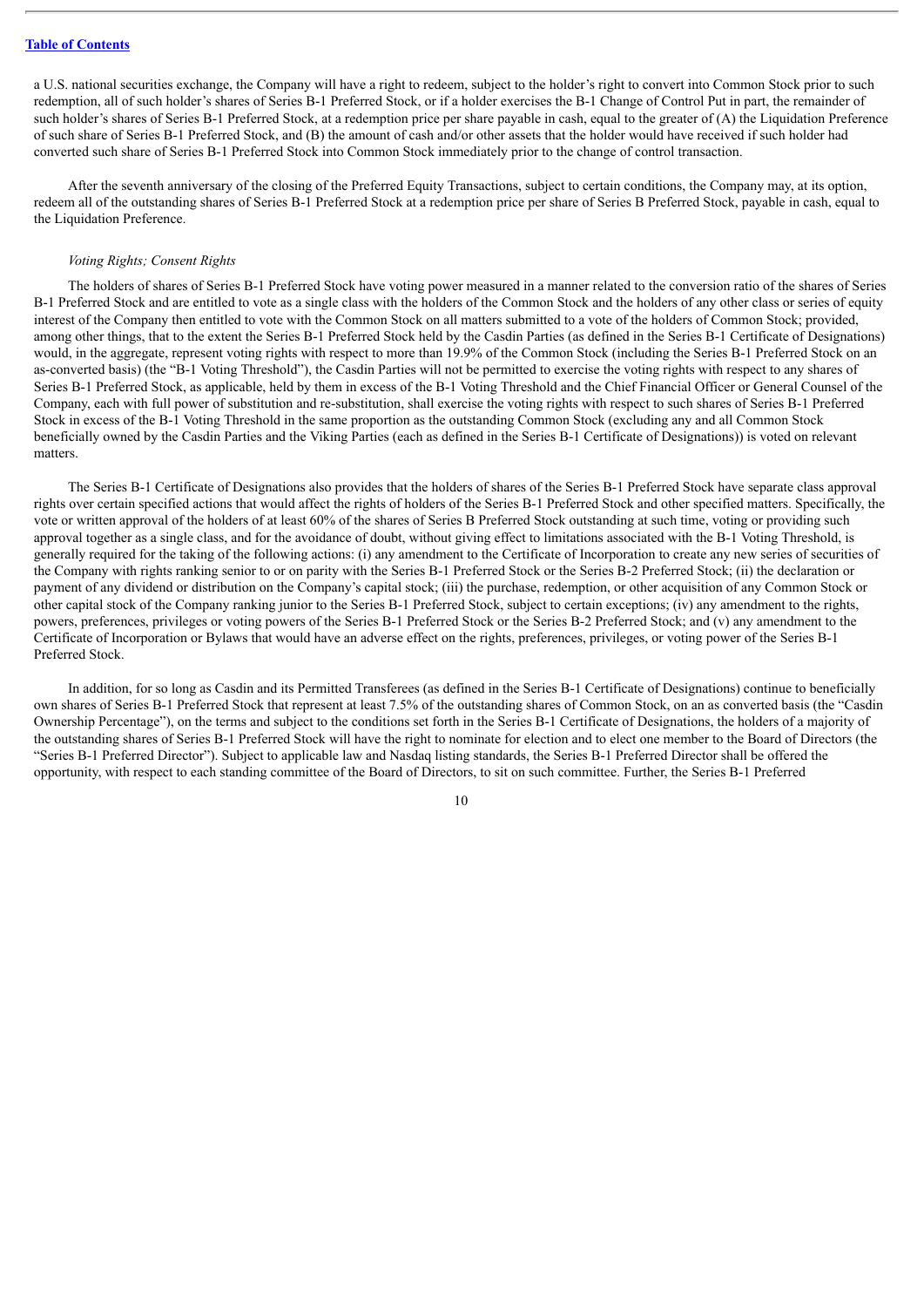Director will hold office until the following year's annual meeting of the Company's stockholders and until his or her successor is duly elected or qualified or until his or her earlier death, incapacity, resignation or removal. For purposes of clarity, the Series B-1 Preferred Director shall not be classified with the remaining members of the Board of Directors.

The Series B-1 Certificate of Designations also provides that for so long as the Casdin Ownership Percentage continues to be met or exceeded for the Series B-1 Preferred Stock, the Series B-1 Preferred Director will have certain consent rights over, among other things: (i) any increase in the number of directors on the Board of Directors beyond seven; (ii) the hiring, promotion, demotion, or termination of the Company's Chief Executive Officer; (iii) entering into or modifying (including by waiver) any transaction, agreement or arrangement with any Related Person (as such term is defined in the Certificates of Designations), subject to certain exceptions; (iv) any voluntary petition under any applicable federal or state bankruptcy or insolvency law effected by the Company; (v) any change in the principal business of the Company or entry by the Company into any material new line of business; and (vi) for a period of three years after the closing of the Preferred Equity Transactions, (A) any acquisition (including by merger, consolidation or acquisition of stock or assets) of any assets, securities or property of any other person or (B) any sale, lease, license, transfer or other disposition of any assets of the Company or any of its subsidiaries, in each case, other than acquisitions or disposition of inventory or equipment in the ordinary course of business consistent with past practice, for consideration in excess of \$50,000,000 in the aggregate in any six month period.

#### *Series B-2 Preferred Stock*

The following is a summary of the principal terms of the Series B-2 Preferred Stock.

The powers, preferences and rights, and the qualifications, limitations or restrictions of the Series B-2 Preferred Stock are set forth in the B-2 Certificate of Designations of Rights, Preferences and Privileges of Series B-2 Convertible Preferred Stock, Par Value \$0.001 of Standard BioTools Inc. dated April 1, 2022 (the "Series B-2 Certificate of Designations" and together with the Series B-1 Certificate of Designations, the "Certificates of Designations").

The Series B-2 Preferred Stock ranks senior to the Common Stock, with respect to dividend rights and rights on the distribution of assets on any voluntary or involuntary liquidation, dissolution or winding up of the affairs of the Company.

#### *Dividend Rights*

The holders of Series B-2 Preferred Stock are entitled to participate in all dividends declared on the Common Stock on an as-converted basis, on the terms and subject to the conditions set forth in the Series B-2 Certificate of Designations.

#### *Liquidation Rights*

In the event of any voluntary or involuntary liquidation, dissolution or winding up of the affairs of the Company, the Series B-2 Preferred Stock has a liquidation preference equal to the greater of (i) the Liquidation Preference (as defined in the Series B-2 Certificate of Designations) and (ii) the amount per share of Series B-2 Preferred Stock that such holder would have received had all holders of Series B Preferred Stock, immediately prior to such voluntary or involuntary liquidation, dissolution or winding up of the affairs of the Company, converted all shares of Series B Preferred Stock into Common Stock pursuant to the terms of the Series B-1 Certificate of Designations or Series B-2 Certificate of Designations, as applicable (without regard to any limitations on conversion contained therein).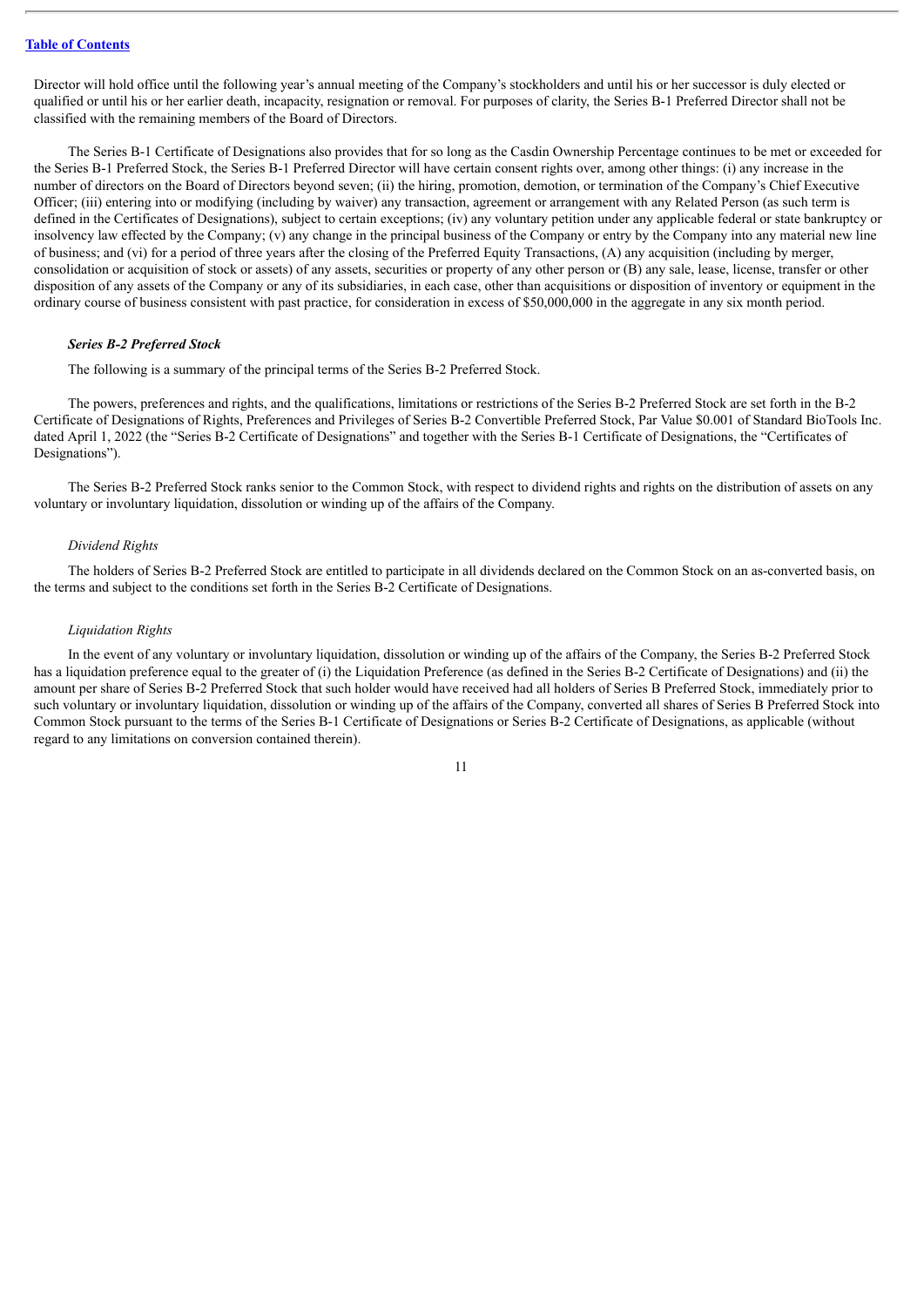#### *Conversion and Redemption Rights*

Subject to certain limitations contained in the Series B-2 Certificate of Designations, the Series B-2 Preferred Stock is convertible at the option of the holders thereof at any time into a number of shares of Common Stock equal to the Conversion Rate (as defined in the Series B-2 Certificate of Designations), in each case subject to certain adjustments, provided that Viking and its affiliates shall not be permitted to voluntarily convert shares of its Series B-2 Preferred Stock if, as a result of such conversion, Viking, together with its affiliates, would beneficially own more than 9.5% of the total number of shares of our Common Stock issued and outstanding after giving effect to such conversion.

At any time after the fifth anniversary of the closing of the Preferred Equity Transactions, if the last reported sale price of the Common Stock is greater than 250% of the Conversion Price (as defined in the Series B-2 Certificate of Designations) as of such time for at least 20 consecutive trading days immediately preceding the date of the notice of mandatory conversion, the Company may elect to convert all of the outstanding shares of Series B-2 Preferred Stock into shares of Common Stock at the Conversion Rate.

If the Company undergoes certain change of control transactions, each holder of outstanding Series B-2 Preferred Stock will have the option, subject to the holder's right to convert all or a portion of the shares of Series B-2 Preferred Stock held by such holder into Common Stock prior to such redemption, to require the Company to purchase all or a portion of such holder's outstanding shares of Series B-2 Preferred Stock that have not been converted into Common Stock at a purchase price per share of Series B-2 Preferred Stock, payable in cash, equal to the greater of (A) the Liquidation Preference of such share of Series B-2 Preferred Stock, and (B) the amount of cash and/or other assets that such holder would have been entitled to receive if such holder had converted such share of Series B-2 Preferred Stock into Common Stock immediately prior to the change of control transaction ("B-2 Change of Control Put"). In the event of a change of control in which the Company is anticipated to merge with another person and will not be the surviving corporation or if the Common Stock will no longer be listed on a U.S. national securities exchange, the Company will have a right to redeem, subject to the holder's right to convert into Common Stock prior to such redemption, all of such holder's shares of Series B-2 Preferred Stock, or if a holder exercises the B-2 Change of Control Put in part, the remainder of such holder's shares of Series B-2 Preferred Stock, at a redemption price per share payable in cash, equal to the greater of (A) the Liquidation Preference of such share of Series B-2 Preferred Stock, and (B) the amount of cash and/or other property that the holder would have received if such holder had converted such share of Series B-2 Preferred Stock into Common Stock immediately prior to the change of control transaction.

After the seventh anniversary of the closing of the Preferred Equity Transactions, subject to certain conditions, the Company may, at its option, redeem all of the outstanding shares of Series B Preferred Stock at a redemption price per share of Series B Preferred Stock, payable in cash, equal to the Liquidation Preference.

#### *Voting Rights; Consent Rights*

The holders of shares of Series B-2 Preferred Stock have voting power measured in a manner related to the conversion ratio of the shares of Series B-2 Preferred Stock and are entitled to vote as a single class with the holders of the Common Stock and the holders of any other class or series of equity interest of the Company then entitled to vote with the Common Stock on all matters submitted to a vote of the holders of Common Stock; provided, among other things, that to the extent the Series B-2 Preferred Stock held by the Viking Parties (as defined in the Series B-2 Certificate of Designations) would, in the aggregate, represent voting rights with respect to more than 19.9% of the Common Stock (including the Series B-2 Preferred Stock on an as-converted basis) (the "B-2 Voting Threshold"), the Viking Parties will not be permitted to exercise the voting rights with respect to any shares of Series B-2 Preferred Stock, as applicable, held by them in excess of the B-2 Voting Threshold and the Chief Financial Officer or General Counsel of the Company, each with full power of substitution and re-substitution, shall exercise the voting rights with respect to such shares of Series B-2 Preferred Stock in excess of the B-2 Voting Threshold in the same proportion as the outstanding Common Stock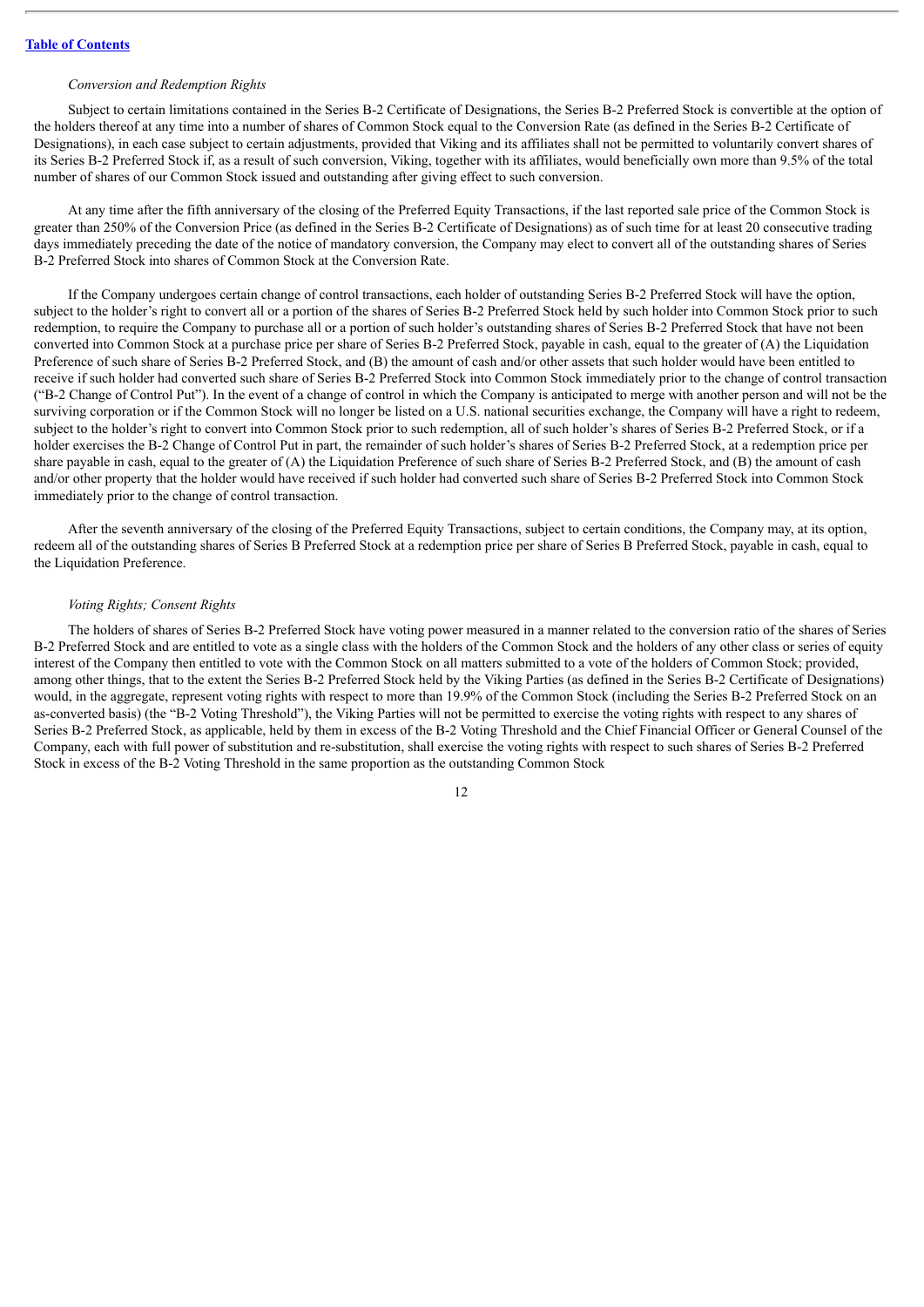(excluding any and all Common Stock beneficially owned by the Casdin Parties and the Viking Parties (each as defined in the Series B-2 Certificate of Designations)) is voted on relevant matters.

The Series B-2 Certificate of Designations also provides that the holders of shares of the Series B-2 Preferred Stock will have separate class approval rights over certain specified actions that would affect the rights of holders of the Series B-2 Preferred Stock and other specified matters. Specifically, the vote or written approval of the holders of at least 60% of the shares of Series B Preferred Stock outstanding at such time, voting or providing such approval together as a single class, and for the avoidance of doubt, without giving effect to limitations associated with the B-2 Voting Threshold, is generally required for the taking of the following actions: (i) any amendment to the Certificate of Incorporation to create any new series of securities of the Company with rights ranking senior to or on parity with the Series B-1 Preferred Stock or the Series B-2 Preferred Stock; (ii) the declaration or payment of any dividend or distribution on the Company's capital stock; (iii) the purchase, redemption, or other acquisition of any Common Stock or other capital stock of the Company ranking junior to the Series B-2 Preferred Stock, subject to certain exceptions; (iv) any amendment to the rights, powers, preferences, privileges or voting powers of the Series B-1 Preferred Stock or the Series B-2 Preferred Stock; and (v) any amendment to the Certificate of Incorporation or Bylaws that would have an adverse effect on the rights, preferences, privileges, or voting power of the Series B-2 Preferred Stock.

In addition for so long as Viking and its Permitted Transferees (as defined in the Series B-2 Certificate of Designations) continue to beneficially own shares of Series B-2 Preferred Stock that represent at least 7.5% of the outstanding shares of Common Stock, on an as converted basis (the "Viking Ownership Percentage"), on the terms and subject to the conditions set forth in the Series B-2 Certificate of Designations, the holders of a majority of the outstanding shares of Series B-2 Preferred Stock will each have the right to nominate for election and to elect one member to the Board of Directors (the "Series B-2 Preferred Director"). Subject to applicable law and Nasdaq listing standards, the Series B-2 Preferred Director shall be offered the opportunity, with respect to each standing committee of the Board of Directors, to sit on such committee. The Series B-2 Preferred Director will hold office until the following year's annual meeting of the Company's stockholders and until his or her successor is duly elected or qualified or until his or her earlier death, incapacity, resignation or removal. For purposes of clarity, the Series B-2 Preferred Director shall not be classified with the remaining members of the Board of Directors.

The Series B-2 Certificate of Designations also provides that for so long as the Viking Ownership Percentage continues to be met or exceeded for the Series B-2 Preferred Stock, the Series B-2 Preferred Director will have certain consent rights over, among other things: (i) any increase in the number of directors on the Board of Directors beyond seven; (ii) the hiring, promotion, demotion, or termination of the Company's Chief Executive Officer; (iii) entering into or modifying (including by waiver) any transaction, agreement or arrangement with any Related Person (as such term is defined in the Certificates of Designations), subject to certain exceptions; (iv) any voluntary petition under any applicable federal or state bankruptcy or insolvency law effected by the Company; (v) any change in the principal business of the Company or entry by the Company into any material new line of business; and (vi) for a period of three years after the closing of the Preferred Equity Transactions, (A) any acquisition (including by merger, consolidation or acquisition of stock or assets) of any assets, securities or property of any other person or (B) any sale, lease, license, transfer or other disposition of any assets of the Company or any of its subsidiaries, in each case, other than acquisitions or disposition of inventory or equipment in the ordinary course of business consistent with past practice, for consideration in excess of \$50,000,000 in the aggregate in any six month period.

#### **Registration Rights Agreement**

On January 23, 2022, the Company entered into a Registration Rights Agreement with the Purchasers, pursuant to which the Purchasers have certain customary registration rights with respect to shares issuable under the Loan Agreements and the Purchase Agreements, including (i) any shares of Common Stock acquired by any Holder (as defined in the Registration Rights Agreement) pursuant to the conversion of the Series B Preferred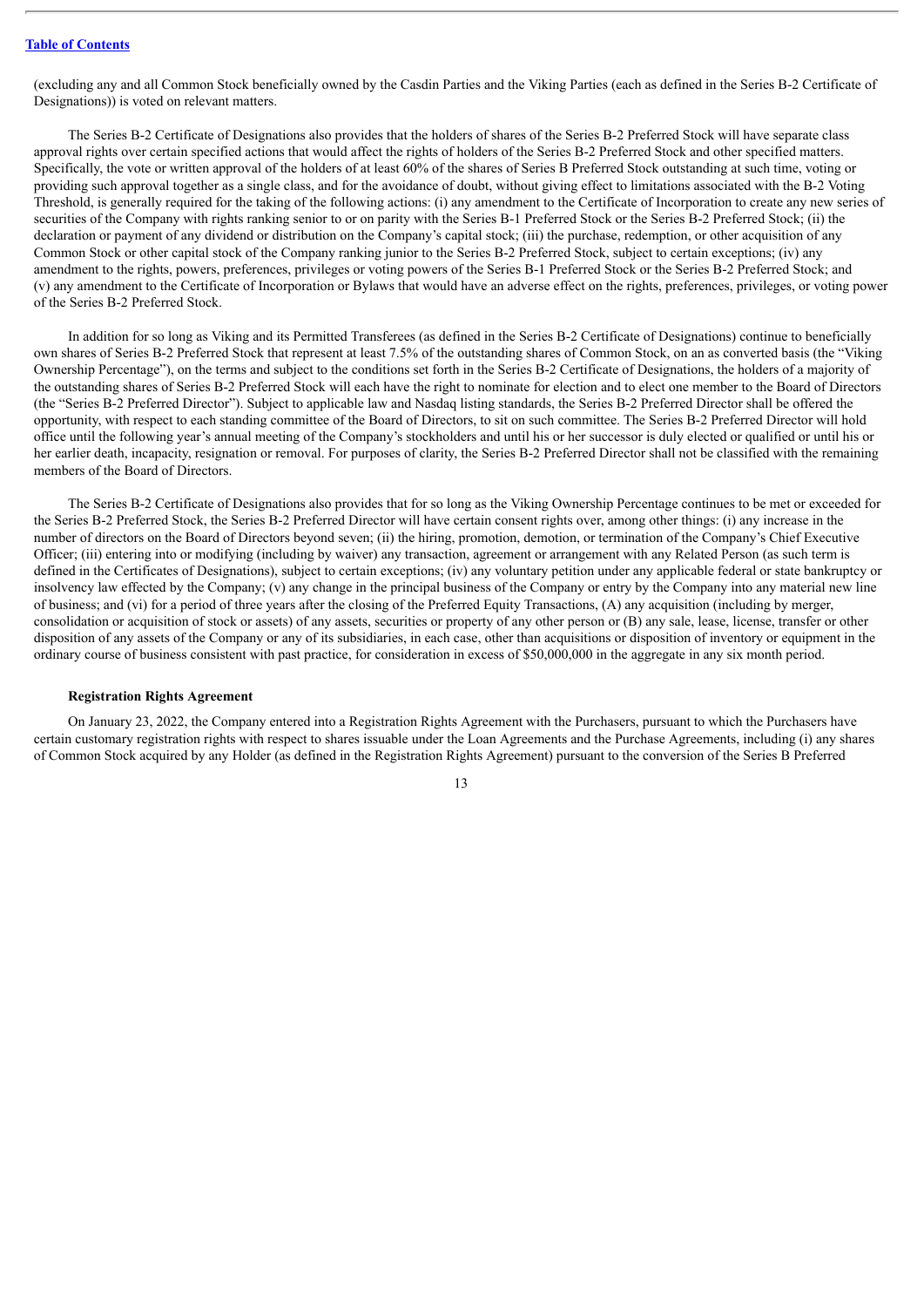Stock in accordance with the Certificates of Designations and (ii) any shares of Common Stock acquired by any Holder pursuant to preemptive rights under the Purchase Agreements.

#### **Preemptive Rights; Standstill; Transfer Restrictions**

Pursuant to the Purchase Agreements, and subject to customary exceptions, if the Company intends to issue or sell new equity securities, then each of the Purchaser Parties (as defined in the Casdin Purchase Agreement and Viking Purchase Agreement) have the right to participate in such equity offering on a pro rata basis for so long as such Purchaser Parties (as defined under each of their applicable Purchase Agreements), collectively, continue to beneficially own at least 25% of the Acquired Shares (as defined in each of the Casdin Purchase Agreement and Viking Purchase Agreement) (including Underlying Shares (as defined in each of the Casdin Purchase Agreement and Viking Purchase Agreement) issued on conversion of such Acquired Shares) issued. Pursuant to the Purchase Agreements, until the later of  $(x)$  the first anniversary of April 4, 2022 and  $(y)$  such time as such Purchaser beneficially owns securities representing less than 7.5% of the outstanding shares of Common Stock (on an as-converted basis), each selling securityholder is subject to customary standstill restrictions. The Purchase Agreements also prohibit the Purchasers from transferring the Series B Preferred Stock, or Common Stock issued upon conversion of such Series B Preferred Stock, in either case without the Company's consent for six months from April 4, 2022, except for certain permitted transfers. Thereafter, the selling securityholders are prohibited under the Purchase Agreements from transferring any shares of Series B Preferred Stock and any shares of Common Stock issued or issuable upon conversion of such shares of Series B Preferred Stock to certain purchasers who may be activists, competitors, or other significant holders, with certain exceptions.

#### **Anti-Takeover Effects of Delaware Law and Our Certificate of Incorporation and Bylaws**

Certain provisions of Delaware law and our Certificate of Incorporation and Bylaws contain provisions that could have the effect of delaying, deferring or discouraging another party from acquiring control of the Company. These provisions, which are summarized below, are expected to discourage certain types of coercive takeover practices and inadequate takeover bids. These provisions are also designed in part to encourage anyone seeking to acquire control of us to first negotiate with our Board of Directors. We believe that the advantages gained by protecting our ability to negotiate with any unsolicited and potentially unfriendly acquirer outweigh the disadvantages of discouraging such proposals, including those priced above the then-current market value of our Common Stock, because, among other reasons, the negotiation of such proposals could improve their terms.

#### *Certificate of Incorporation and Bylaws*

Our Certificate of Incorporation and Bylaws include provisions that:

- authorize our board of directors to issue, without further action by the stockholders, additional shares of undesignated preferred stock;
- require that any action to be taken by our stockholders be effected at a duly called annual or special meeting and not by written consent;
- specify that special meetings of our stockholders can be called only by our Board of Directors, the Chairperson of the Board of Directors, the Chief Executive Officer or the President;
- establish an advance notice procedure for stockholder proposals to be brought before an annual meeting of our stockholders and an advance notice procedure for nominations of persons for election to our Board of Directors at any stockholder meeting;
- provide that directors may be removed only for cause; provided that, pursuant to the Series B-1 Certificate of Designations and the Series B-2 Certificate of Designations, the Series B-1 Director and the Series B-2 Director may only be removed by the holders of the Series B-1 Preferred Stock and the Series B-2 Preferred Stock, respectively;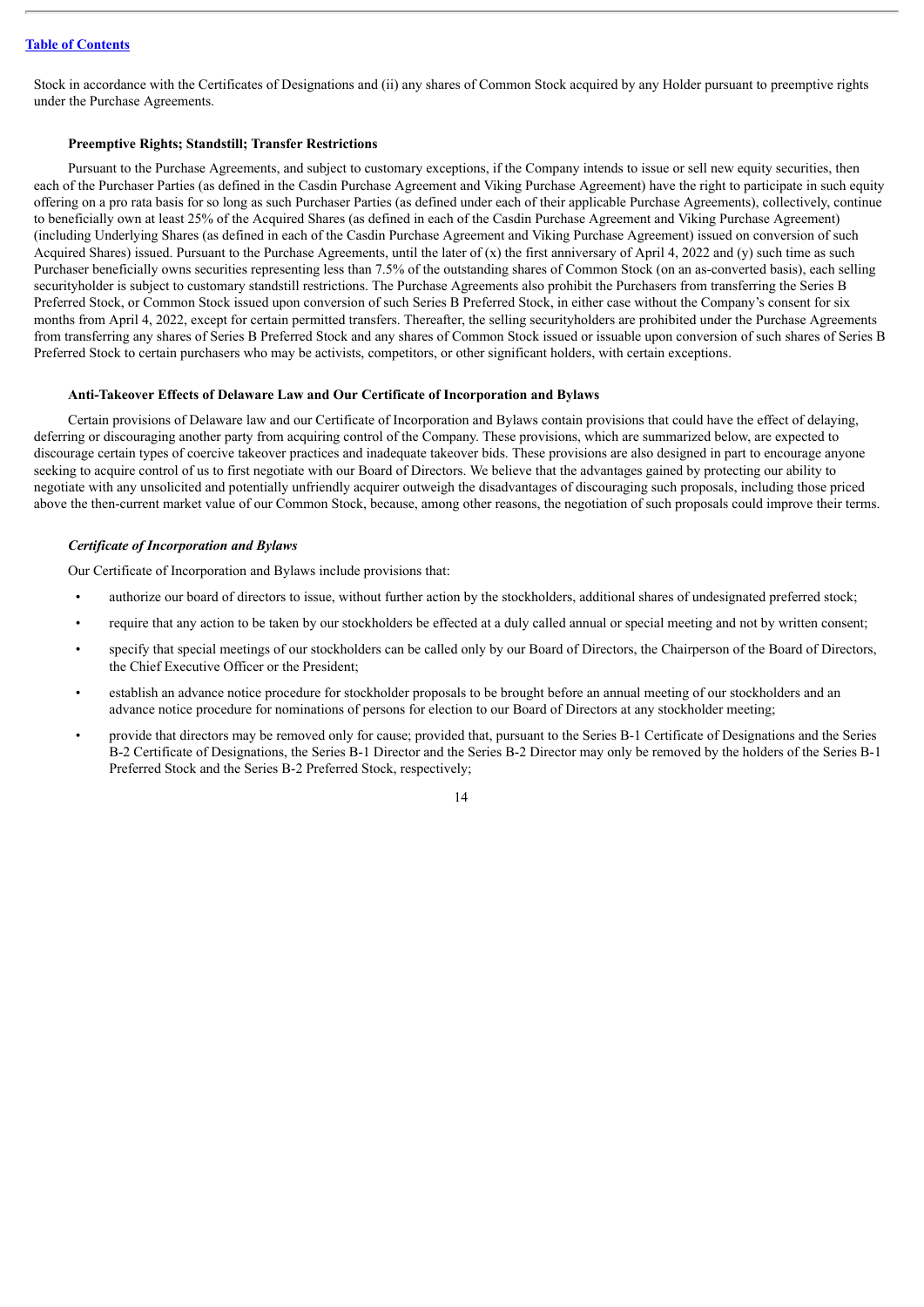- provide that vacancies on our Board of Directors may be filled only by a majority of directors then in office, even though less than a quorum; provided that, pursuant to the Series B-1 Certificate of Designations and the Series B-2 Certificate of Designations, vacancies in directorships provided for the Series B-1 Director and the Series B-2 Director may be filled by a majority of the directors in office from time to time, but shall solely be filled with the approval of the holders of a majority of the outstanding shares of the Series B-1 Preferred Stock and Series B-2 Preferred Stock, respectively, voting as a single class;
- subject to the rights of holders of any outstanding Preferred Stock, establish that our Board of Directors is divided into three classes, Class I, Class II, and Class III, with each class serving staggered terms;
- specify that no stockholder is permitted to cumulate votes at any election of the Board of Directors; and
- require a super majority of votes to amend the above-mentioned provisions.

#### *Delaware Anti-Takeover Statute*

We are subject to the provisions of Section 203 of the Delaware General Corporation Law regulating corporate takeovers ("Section 203"). In general, Section 203 prohibits a publicly-held Delaware corporation from engaging, under certain circumstances, in a business combination with an interested stockholder for a period of three years following the date the person became an interested stockholder unless:

- prior to the date of the transaction, the Board of Directors of the corporation approved either the business combination or the transaction which resulted in the stockholder becoming an interested stockholder;
- upon completion of the transaction that resulted in the stockholder becoming an interested stockholder, the interested stockholder owned at least 85% of the voting stock of the corporation outstanding at the time the transaction commenced, excluding for purposes of determining the voting stock outstanding, but not for determining the outstanding voting stock owned by the interested stockholder, (i) voting stock owned by persons who are directors and also officers, and (ii) voting stock owned by employee stock plans in which employee participants do not have the right to determine confidentially whether shares held subject to the plan will be tendered in a tender or exchange offer; or
- at or subsequent to the date of the transaction, the business combination is approved by the Board of Directors of the corporation and authorized at an annual or special meeting of stockholders, and not by written consent, by the affirmative vote of at least 66 2/3% of the outstanding voting stock which is not owned by the interested stockholder.

Generally, a business combination includes a merger, asset or stock sale, or other transaction resulting in a financial benefit to the interested stockholder. An interested stockholder is a person who, together with its affiliates and associates, owns, or is an affiliate or associate of the corporation and within three years prior to the determination of interested stockholder status did own, 15% or more of a corporation's outstanding voting stock. We expect the existence of this provision to have an anti-takeover effect with respect to transactions our Board of Directors does not approve in advance. We also anticipate that Section 203 may discourage business combinations or other attempts that might result in a premium over the market price for the shares of Common Stock held by our stockholders.

The provisions of Delaware law and our Certificate of Incorporation and Bylaws could have the effect of discouraging others from attempting hostile takeovers and, as a consequence, they may also inhibit temporary fluctuations in the market price of our Common Stock that often result from actual or rumored hostile takeover attempts. These provisions may also have the effect of preventing changes in our management. It is possible that these provisions could make it more difficult to accomplish transactions that stockholders may otherwise deem to be in their best interests.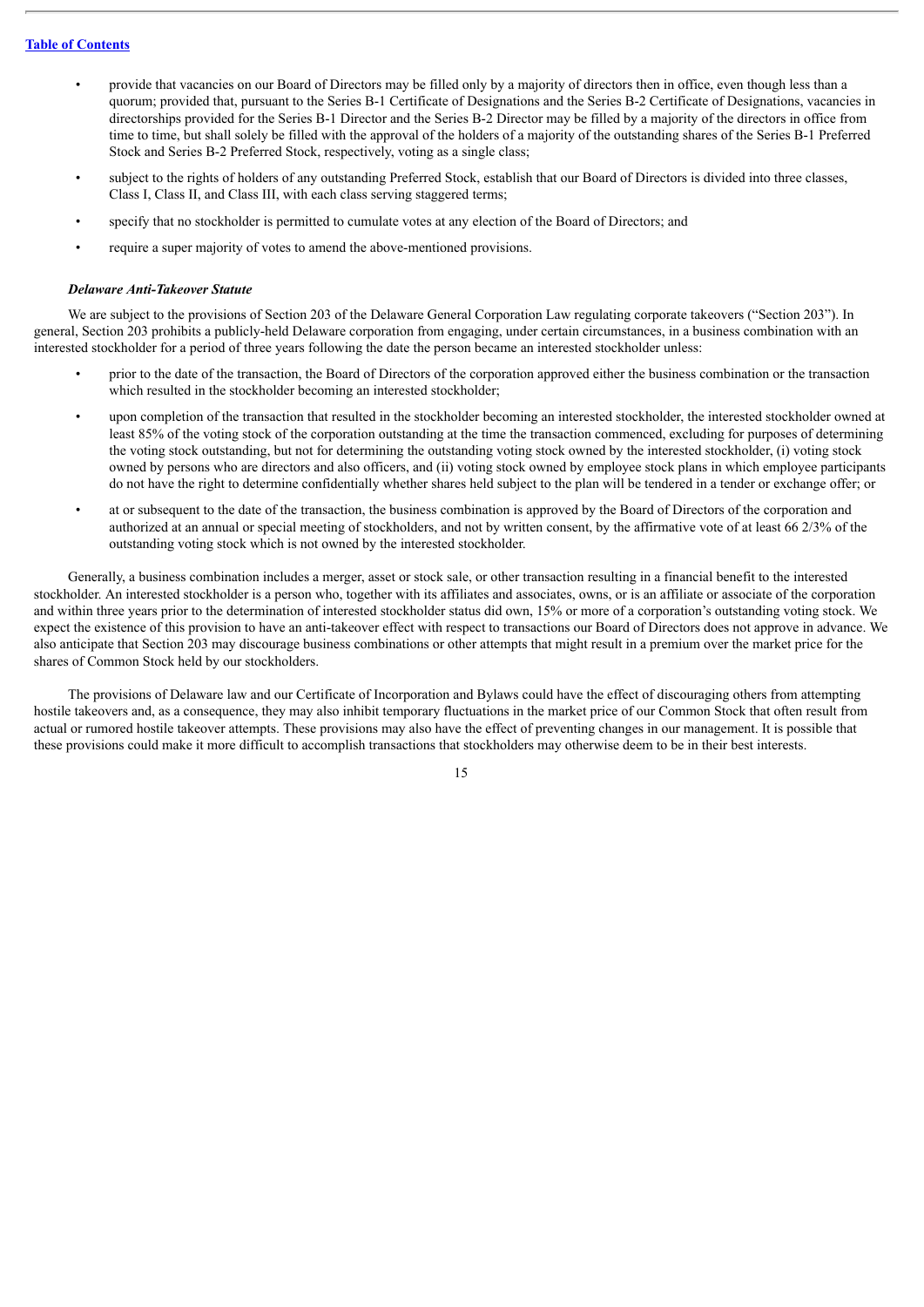#### **Transfer Agent and Registrar**

The transfer agent and registrar for our Common Stock is Computershare Trust Company, N.A. The transfer agent's address is 462 South 4th Street, Suite 1600, Louisville, KY 40202, and its telephone number is (800) 662-7232 or (781) 575-2879.

#### **Nasdaq Global Select Market Listing**

Our Common Stock is traded on The Nasdaq Global Select Market under the trading symbol "LAB."

#### **PLAN OF DISTRIBUTION**

<span id="page-18-0"></span>We are registering the shares of Common Stock issuable upon conversion of the Series B-1 Preferred Stock and Series B-2 Preferred Stock held by the selling securityholders, or the securities, to permit the resale of such securities by the selling securityholders from time to time after the date of this prospectus. We will not receive any of the proceeds from the sale by the selling securityholders of the securities. We will bear all fees and expenses incident to our obligation to register the securities in this offering. Sales by the selling securityholders may not require the provision of a prospectus supplement.

The securities may be sold from time to time directly by the selling securityholders, including their donees, pledgees, transferees and other successors in interest, or, alternatively, through underwriters, broker-dealers or agents, or through any combination of the foregoing methods. If the securities are sold through underwriters, broker-dealers or agents, the selling securityholders will be responsible for underwriting discounts or commissions or agents' commissions, if any. The securities may be sold in one or more transactions at fixed prices, at prevailing market prices at the time of sale, at varying prices determined at the time of sale or at negotiated prices. Such sales may be effected in transactions, which may involve block transactions:

- on any national securities exchange or quotation service on which the securities may be listed or quoted at the time of sale, including Nasdaq;
- in the over-the-counter market;
- otherwise than on such exchanges or services or in the over-the-counter market;
- through the writing of options;
- through trading plans entered into by the selling securityholder pursuant to Rule 10b5-1 under the Exchange Act that are in place at the time of an offering pursuant to this prospectus and any applicable prospectus supplement hereto that provide for periodic sales of their securities on the basis of parameters described in such trading plans;
- through one or more underwritten offerings on a firm commitment or best efforts basis;
- pursuant to agreements with broker-dealers to sell a specified number of the securities at a stipulated price per share;
- in "at the market" offerings, as defined in Rule 415 under the Securities Act, at negotiated prices, at prices prevailing at the time of sale or at prices related to such prevailing market prices, including sales made directly on a national securities exchange or sales made through a market maker other than on an exchange or other similar offerings through sales agents
- in privately negotiated transactions;
- in options or other hedging transactions, whether through an options exchange or otherwise;
- in distributions to members, limited partners or stockholders of selling securityholders;
- any other method permitted by applicable law; or
- through any combination of the foregoing.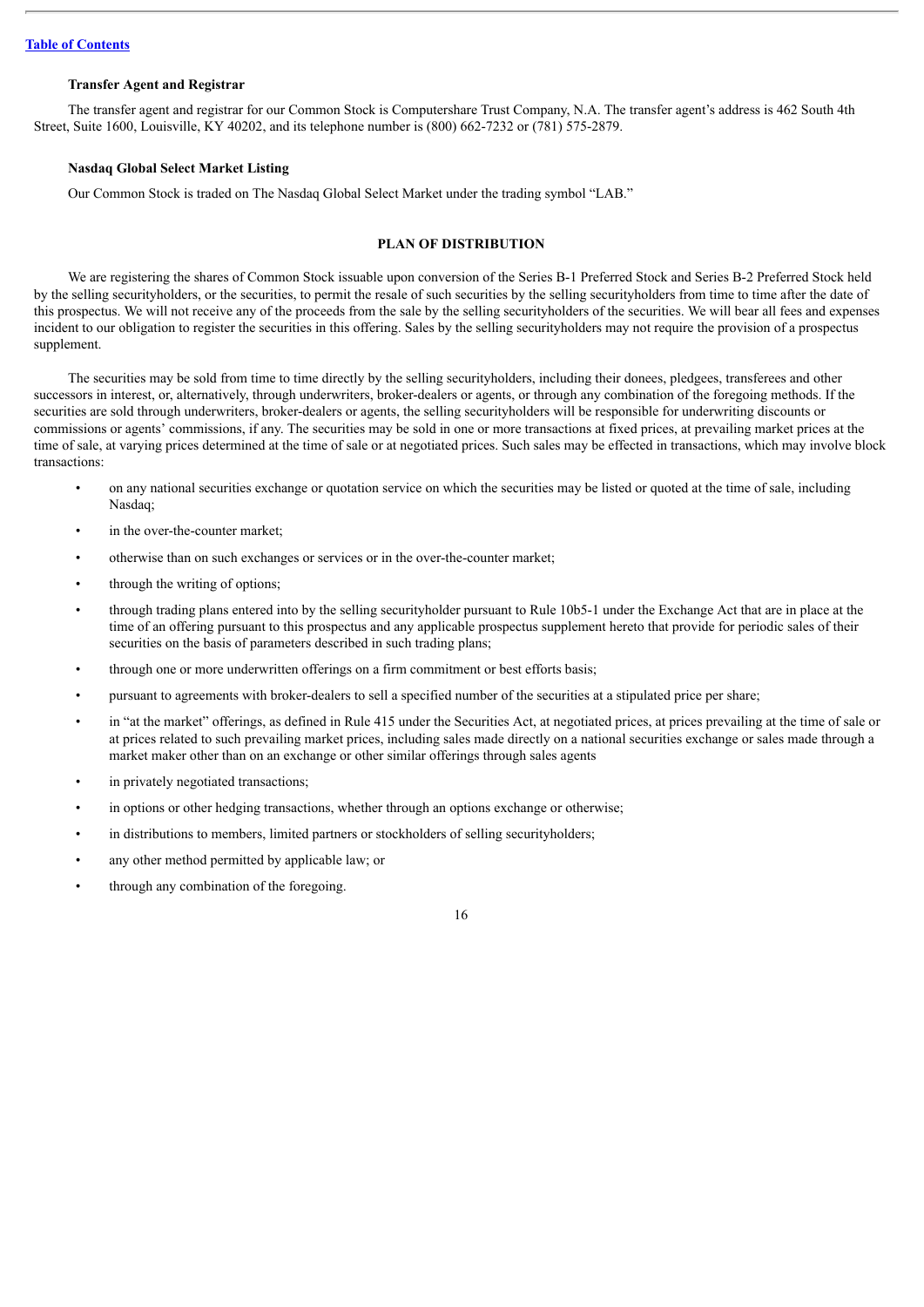The selling securityholders may also sell all or a portion of the securities beneficially owned by them and offered hereby from time to time using other methods as permitted pursuant to applicable law.

In addition, the selling securityholders may resell all or a portion of the securities in open market transactions in reliance upon Rule 144 under the Securities Act, as permitted by that rule, or Section  $4(a)(1)$  under the Securities Act, if available, rather than under this prospectus, provided that they meet the criteria and conform to the requirements of those provisions.

Broker-dealers engaged by the selling securityholders may arrange for other broker-dealers to participate in sales. If the selling securityholders effect such transactions by selling the securities to or through underwriters, broker-dealers or agents, such underwriters, broker-dealers or agents may receive commissions in the form of discounts, concessions or commissions from the selling securityholders or commissions from purchasers of the securities for whom they may act as agent or to whom they may sell as principal. Such commissions will be in amounts to be negotiated, but, except as set forth in a supplement to this prospectus, in the case of an agency transaction will not be in excess of a customary brokerage commission in compliance with FINRA Rule 2440; and in the case of a principal transaction a markup or markdown in compliance with FINRA IM-2440.

In connection with sales of the securities or otherwise, the selling securityholders may enter into hedging transactions with broker-dealers or other financial institutions, which may in turn engage in short sales of the securities in the course of hedging in positions they assume. The selling securityholders may also sell securities short and deliver securities covered by this prospectus to close out short positions and to return borrowed securities in connection with such short sales. The selling securityholders may also loan or pledge the securities to broker-dealers that in turn may sell such securities, to the extent permitted by applicable law. The selling securityholders may also enter into option or other transactions with broker-dealers or other financial institutions or the creation of one or more derivative securities which require the delivery to such broker-dealer or other financial institution of securities offered by this prospectus, which securities such broker-dealer or other financial institution may resell pursuant to this prospectus (as supplemented or amended to reflect such transaction).

The selling securityholders may, from time to time, pledge or grant a security interest in some or all of the securities owned by them and, if they default in the performance of their secured obligations, the pledgees or secured parties may offer and sell the securities from time to time pursuant to this prospectus or any amendment or supplement to this prospectus under any applicable provision of the Securities Act, amending, if necessary, the list of selling securityholders to include the pledgee, transferee or other successors in interest as selling securityholders under this prospectus. The selling securityholders also may transfer and donate the securities in other circumstances in which case the transferees, donees, pledgees or other successors in interest will be the selling beneficial owners for purposes of this prospectus.

The selling securityholders and any broker-dealer or agents participating in the distribution of the securities may be deemed to be "underwriters" within the meaning of Section 2(11) of the Securities Act in connection with such sales. In such event, any commissions paid, or any discounts or concessions allowed to, any such broker-dealer or agent and any profit on the resale of the shares purchased by them may be deemed to be underwriting commissions or discounts under the Securities Act. Selling securityholders who are "underwriters" within the meaning of Section 2(11) of the Securities Act will be subject to the applicable prospectus delivery requirements of the Securities Act and may be subject to certain statutory liabilities of, including but not limited to, Sections 11, 12 and 17 of the Securities Act and Rule 10b-5 under the Exchange Act.

Each selling securityholder has informed us that it is not a registered broker-dealer and does not have any written or oral agreement or understanding, directly or indirectly, with any person to distribute the securities. If required, the specific securities to be sold, the names of the selling securityholders, the respective purchase prices and public offering prices, the names of any agent, broker-dealer or underwriter and any applicable commissions or discounts with respect to a particular offer will be set forth in an accompanying prospectus supplement or, if appropriate, a posteffective amendment to the registration statement of which this prospectus is a part.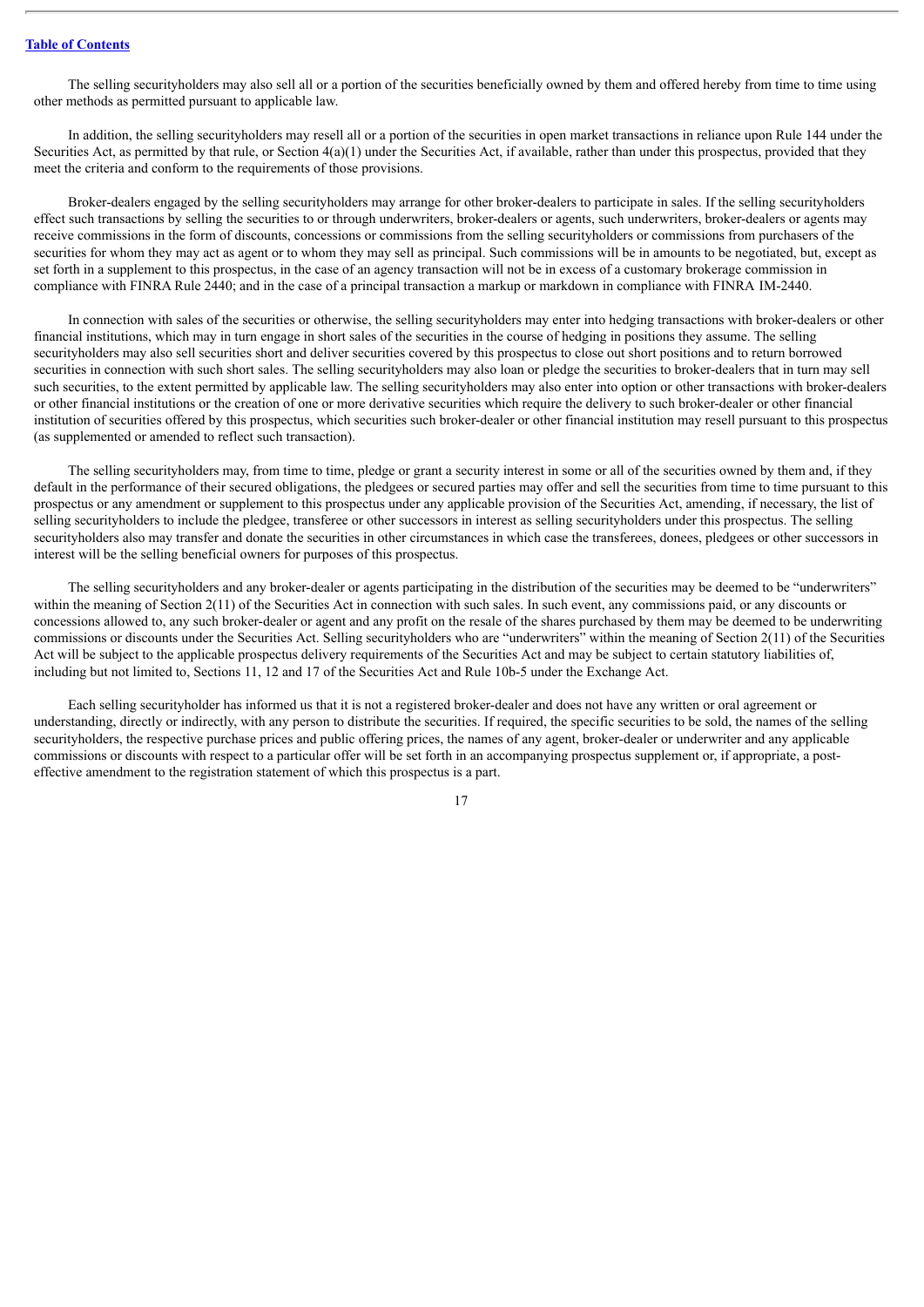Under the securities laws of some states, the securities may be sold in such states only through registered or licensed brokers or dealers. In addition, in some states the securities may not be sold unless such securities have been registered or qualified for sale in such state or an exemption from registration or qualification is available and is complied with.

There can be no assurance that any selling securityholder will sell any or all of the securities registered pursuant to the registration statement, of which this prospectus is a part.

Each selling securityholder and any other person participating in such distribution will be subject to applicable provisions of the Exchange Act and the rules and regulations thereunder, including, without limitation, to the extent applicable, Regulation M of the Exchange Act, which may limit the timing of purchases and sales of any of the securities by the selling securityholder and any other participating person. To the extent applicable, Regulation M may also restrict the ability of any person engaged in the distribution of the securities to engage in market-making activities with respect to the securities. All of the foregoing may affect the marketability of the securities and the ability of any person or entity to engage in market-making activities with respect to the securities.

We will pay all expenses of the registration of the shares of Common Stock pursuant to the registration rights agreement, including, without limitation, Securities and Exchange Commission filing fees and expenses of compliance with state securities or "blue sky" laws; provided, however, that each selling securityholder will pay all underwriting discounts and selling commissions, if any and any related legal expenses incurred by it. We will indemnify the selling securityholders against certain liabilities, including some liabilities under the Securities Act, in accordance with the registration rights agreement, or the selling securityholders will be entitled to contribution. We may be indemnified by the selling securityholders against certain liabilities, including liabilities under the Securities Act, that may arise from any written information furnished to us by the selling securityholders specifically for use in this prospectus, in accordance with the related registration rights agreements, or we may be entitled to contribution.

#### **U.S. FEDERAL INCOME TAX CONSEQUENCES TO NON-U.S. HOLDERS OF OUR COMMON STOCK**

<span id="page-20-0"></span>The following is a summary of the U.S. federal income tax consequences to non-U.S. holders (as defined below) of the ownership and disposition of our Common Stock, but does not purport to be a complete analysis of all the potential tax considerations relating thereto. This summary is based upon the provisions of the Internal Revenue Code of 1986, as amended (the "Code"), Treasury regulations promulgated thereunder, administrative rulings and judicial decisions, all as of the date hereof. These authorities may be changed, possibly retroactively, and any changes may result in U.S. federal income tax consequences different from those set forth below. We have not sought any ruling from the Internal Revenue Service ("IRS") with respect to the statements made and the conclusions reached in the following summary, and there can be no assurance that the IRS will agree with such statements and conclusions.

This summary also does not address the tax considerations arising under the laws of any state, local or non-U.S. jurisdiction or under U.S. federal non-income tax laws, except to the limited extent set forth below. It also does not discuss the consequences of ownership, disposition or converting Series B Preferred Stock into Common Stock. In addition, this discussion does not address the potential application of the alternative minimum tax or the Medicare contribution tax on net investment income or any tax considerations applicable to an investor's particular circumstances or to investors that may be subject to special tax rules, including, without limitation:

- banks, insurance companies or other financial institutions;
- tax-exempt organizations or accounts;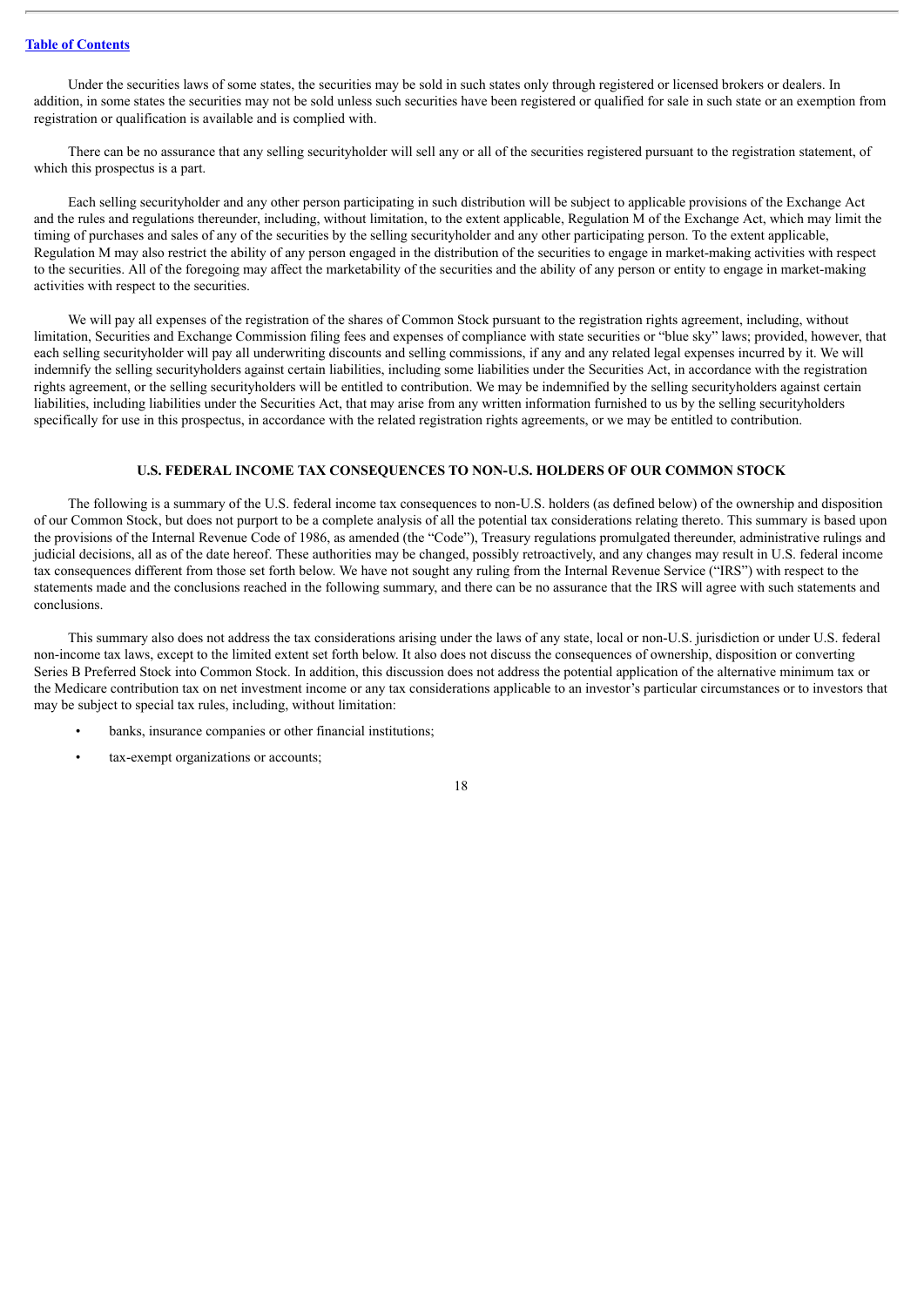- controlled foreign corporations, passive foreign investment companies or corporations that accumulate earnings to avoid U.S. federal income tax;
- brokers or dealers in securities or currencies;
- traders in securities that elect to use a mark-to-market method of accounting for their securities holdings;
- persons that own, or are deemed to own, more than 5% of our capital stock (except to the extent specifically set forth below);
- certain former citizens or long-term residents of the United States;
- persons who hold our Common Stock as a position in a hedging transaction, "straddle," "conversion transaction" or other risk reduction transaction;
- persons who do not hold our Common Stock as a capital asset within the meaning of Section 1221 of the Code (generally property held for investment);
- persons required to accelerate the recognition of any item of gross income with respect to our Common Stock as a result of such income being recognized on an applicable financial statement; or
- persons deemed to sell our Common Stock under the constructive sale provisions of the Code.

In addition, if a partnership (or entity or arrangement classified as a partnership for U.S. federal income tax purposes) holds our Common Stock, the tax treatment of a person treated as a partner in such partnership generally will depend on the status of the partner and upon the activities of the partnership. Accordingly, partnerships that hold our Common Stock, and partners in such partnerships, should consult their tax advisors.

You are urged to consult your tax advisor with respect to the application of the U.S. federal income tax laws to your particular situation, as well as any tax consequences of the purchase, ownership and disposition of our Common Stock arising under the U.S. federal estate or gift tax laws or under the laws of any state, local, non-U.S. or other taxing jurisdiction or under any applicable tax treaty.

#### **Non-U.S. Holder Defined**

For purposes of this discussion, you are a non-U.S. holder if you are a beneficial owner of our Common Stock that is not, for U.S. federal income tax purposes, any of the following:

- an entity or arrangement treated as a partnership:
- an individual who is a citizen or resident of the United States;
- a corporation or other entity taxable as a corporation created or organized in the United States or under the laws of the United States, any State thereof or the District of Columbia;
- an estate whose income is subject to U.S. federal income tax regardless of its source; or
- a trust (x) whose administration is subject to the primary supervision of a court within the United States and which has one or more "United States persons" (within the meaning of Section 7701(a)(30) of the Code) who have the authority to control all substantial decisions of the trust or (y) which has made a valid election under applicable Treasury regulations to be treated as a "United States person."

#### **Distributions**

We have not made any distributions on our Common Stock and do not intend to make any distributions on our Common Stock for the foreseeable future. However, if we do make distributions of cash or property on our Common Stock, those distributions will constitute dividends for U.S. federal income tax purposes to the extent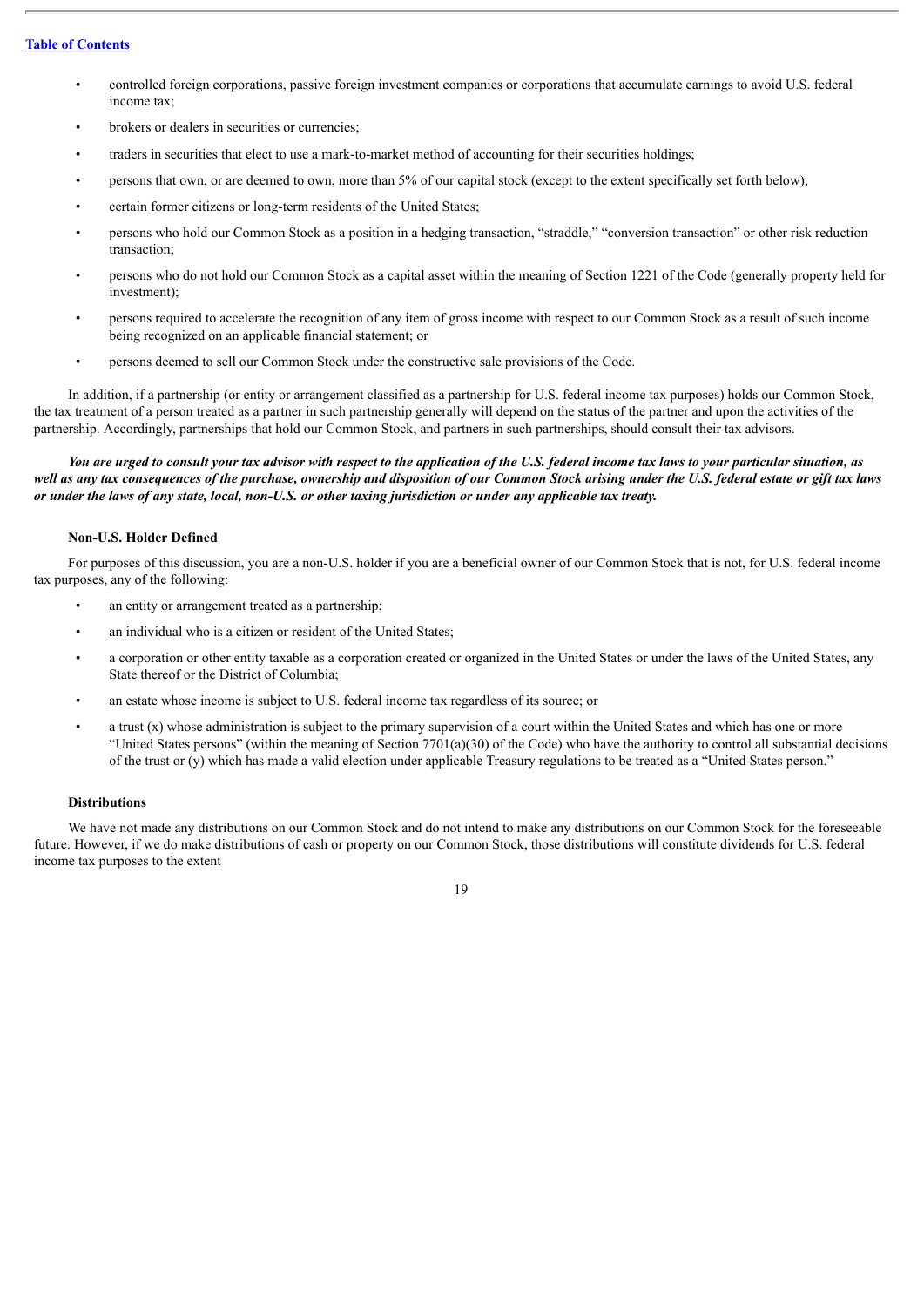paid from our current or accumulated earnings and profits, as determined under U.S. federal income tax principles. To the extent those distributions exceed both our current and accumulated earnings and profits, they will constitute a return of capital and will first reduce your basis in our Common Stock (determined separately with respect to each share of our Common Stock), but not below zero, and then will be treated as gain from the deemed sale of that stock.

Subject to the discussion below on effectively connected income, any dividend paid to you generally will be subject to U.S. withholding tax either at a rate of 30% of the gross amount of the dividend or such lower rate as may be specified by an applicable income tax treaty. In order to receive a reduced treaty rate, you must provide us in a timely manner an IRS Form W-8BEN, IRS Form W-8BEN-E or other appropriate version of IRS Form W-8 properly certifying qualification for the reduced rate. If you are eligible for a reduced rate of U.S. withholding tax pursuant to an income tax treaty, you may obtain a refund of any excess amounts withheld by filing an appropriate claim for refund with the IRS in a timely manner. If you hold our Common Stock through a financial institution or other agent acting on your behalf, you will be required to provide appropriate documentation to the agent, who then may be required to provide the required certification to us or our paying agent, either directly or through other intermediaries. You should consult your tax advisor regarding to the availability of benefits under any applicable income tax treaty.

Dividends received by you that are effectively connected with your conduct of a U.S. trade or business (and, if required by an applicable income tax treaty, that are attributable to a permanent establishment or fixed base maintained by you in the United States) generally are exempt from such withholding tax. In order to obtain this exemption, you must provide us with an IRS Form W-8ECI or other applicable IRS Form W-8 properly certifying such exemption. Such effectively connected dividends, although not subject to withholding tax, generally are taxed at the same graduated rates applicable to U.S. persons. In addition, if you are a corporate non-U.S. holder, dividends you receive that are effectively connected with your conduct of a U.S. trade or business may also be subject to a branch profits tax at a rate of 30% or such lower rate as may be specified by an applicable income tax treaty, subject to certain adjustments.

#### **Gain on Disposition of Our Common Stock**

You generally will not be required to pay U.S. federal income tax on any gain realized upon the sale or other disposition of our Common Stock unless:

- the gain is effectively connected with your conduct of a U.S. trade or business (and, if required by an applicable income tax treaty, the gain is attributable to a permanent establishment or fixed base maintained by you in the United States);
- you are an individual who is present in the United States for a period or periods aggregating 183 days or more during the taxable year in which the sale or disposition occurs and certain other conditions are met; or
- shares of our Common Stock constitute a U.S. real property interest by reason of our status as a "United States real property holding corporation" ("USRPHC") for U.S. federal income tax purposes.

We believe that we are not currently and will not become a USRPHC. However, because the determination of whether we are a USRPHC depends on the fair market value of our U.S. real property relative to the fair market value of our other business assets, there can be no assurance that we will not become a USRPHC in the future. Even if we are or become a USRPHC, as long as our Common Stock is regularly traded on an established securities market, such Common Stock will be treated as U.S. real property interest with respect to you only if you actually or constructively hold more than 5% of our Common Stock at any time during the shorter of the five-year period preceding your disposition of, or your holding period for, our Common Stock.

If you are a non-U.S. holder described in the first bullet above, you will be required to pay tax on the net gain derived from the sale under regular graduated U.S. federal income tax rates, and a corporate non-U.S. holder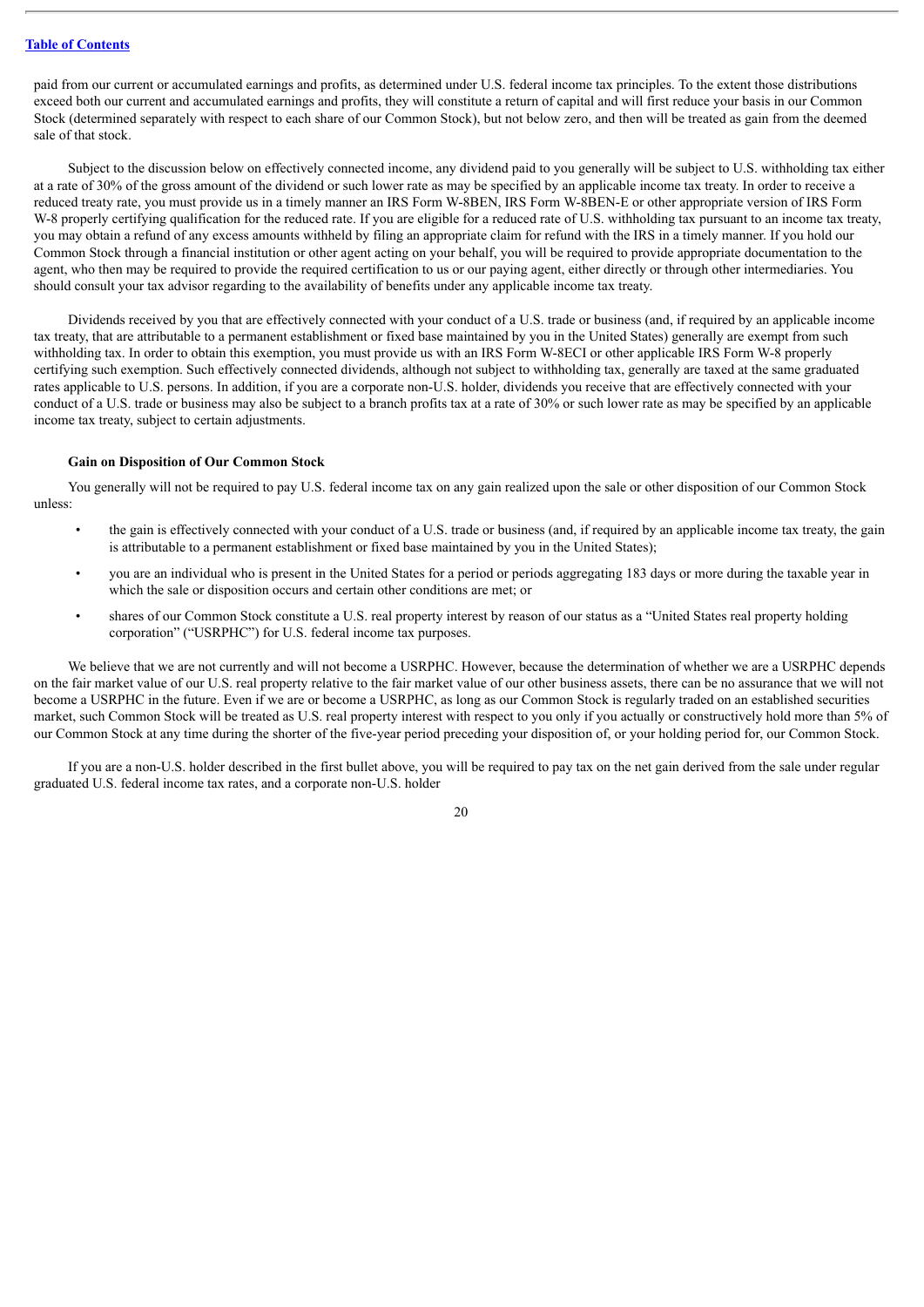described in the first bullet above also may be subject to the branch profits tax at a 30% rate, or such lower rate as may be specified by an applicable income tax treaty. If you are an individual non-U.S. holder described in the second bullet above, you will be required to pay a tax at a rate of 30% (or such lower rate specified by an applicable income tax treaty) on the gain derived from the sale, which gain may be offset by U.S.-source capital losses for the year, provided you have timely filed U.S. federal income tax returns with respect to such losses. You should consult your own tax advisors regarding any applicable income tax or other treaties that may provide for different rules.

#### **Backup Withholding and Information Reporting**

Generally, we must report annually to the IRS the amount of dividends paid to you, your name and address, and the amount of tax withheld, if any. A similar report will be sent to you. Pursuant to applicable income tax treaties or other agreements, the IRS may make these reports available to tax authorities in your country of residence.

Payments of dividends on, or of proceeds from, the disposition of our Common Stock made to you may be subject to additional information reporting and backup withholding at a current rate of 24% unless you establish an exemption, for example, by properly certifying your non-U.S. status on an IRS Form W-8BEN, IRS Form W-8BEN-E or another appropriate version of IRS Form W-8.

Notwithstanding the foregoing, backup withholding and information reporting may apply if either we or our paying agent has actual knowledge, or reason to know, that you are a U.S. person.

Backup withholding is not an additional tax. Any amounts withheld under the backup withholding rules may be credited against the U.S. federal income tax liability of persons subject to backup withholding, provided that the required information is furnished to the IRS in a timely manner.

#### **Foreign Account Tax Compliance Act**

The Foreign Account Tax Compliance Act ("FATCA") generally imposes a U.S. federal withholding tax of 30% on dividends and on the gross proceeds of a disposition of our Common Stock paid to a "foreign financial institution" (as specially defined under these rules), unless otherwise provided by the Treasury Secretary or such institution enters into an agreement with the U.S. government to withhold on certain payments and to collect and provide to the U.S. tax authorities substantial information regarding the U.S. account holders of such institution (which includes certain equity and debt holders of such institution, as well as certain account holders that are foreign entities with U.S. owners) or otherwise establishes an exemption. FATCA also generally imposes a U.S. federal withholding tax of 30% on dividends on and the gross proceeds of a disposition of our Common Stock paid to a "non-financial foreign entity" (as specially defined under these rules) unless otherwise provided by the Treasury Secretary or such entity provides the withholding agent with a certification identifying certain substantial direct and indirect U.S. owners of the entity, certifies that there are none or otherwise establishes an exemption. The withholding obligations under FATCA generally apply to payments of dividends on our Common Stock. The Treasury Secretary has issued proposed regulations providing that the withholding provisions under FATCA do not apply to payments of gross proceeds from a sale or other disposition of our Common Stock, which may be relied upon by taxpayers until final regulations are issued. Under certain circumstances, a non-U.S. holder might be eligible for refunds or credits of such taxes. An intergovernmental agreement between the United States and an applicable foreign country may modify the requirements described in this paragraph. Prospective investors are encouraged to consult with their own tax advisors regarding the possible implications of this legislation on their investment in our Common Stock.

Each prospective investor should consult its own tax advisor regarding the particular U.S. federal, state and local and non-U.S. tax consequences of purchasing, owning and disposing of our Common Stock, including the consequences of any proposed changes in applicable laws.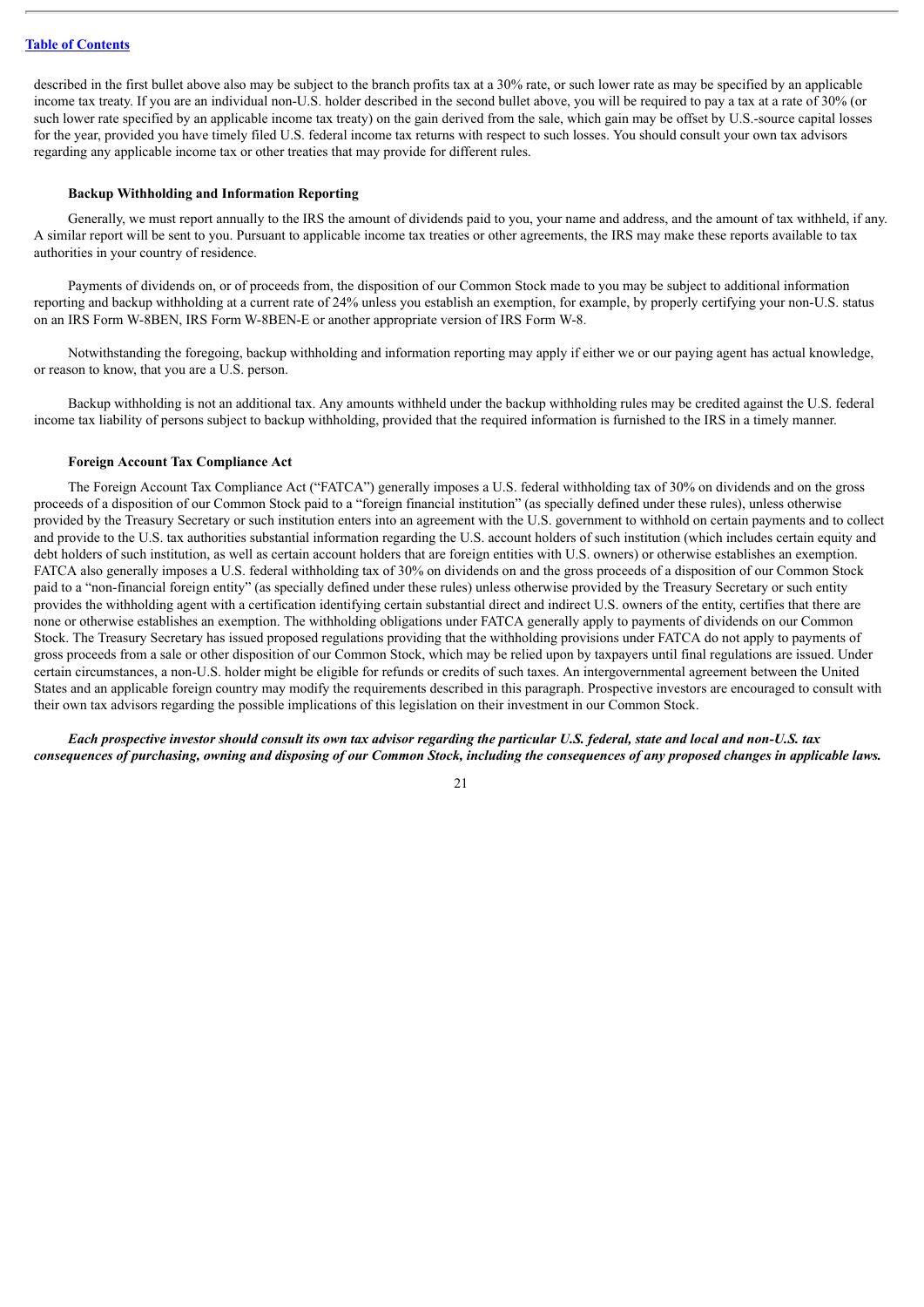#### **LEGAL MATTERS**

<span id="page-24-0"></span>The validity of the securities offered hereby will be passed upon for us by Wilson Sonsini Goodrich & Rosati, Professional Corporation, San Diego, California. Additional legal matters may be passed on for us, or any underwriters, dealers or agents by counsel we will name in the applicable prospectus supplement to the extent required by law.

#### **EXPERTS**

<span id="page-24-1"></span>The financial statements and management's assessment of the effectiveness of internal control over financial reporting (which is included in Management's Report on Internal Control over Financial Reporting) incorporated in this Prospectus by reference to the Annual Report on Form 10-K for the year ended December 31, 2021 have been so incorporated in reliance on the report, which contains an explanatory paragraph relating to the Company's ability to continue as a going concern as described in Note 2 to the financial statements, of PricewaterhouseCoopers LLP, an independent registered public accounting firm, given on the authority of said firm as experts in auditing and accounting.

#### **WHERE YOU CAN FIND MORE INFORMATION**

<span id="page-24-2"></span>We file annual, quarterly and current reports, proxy statements and other information with the SEC. Our SEC filings are available to the public over the Internet at the SEC's website at *www.sec.gov*. Copies of certain information filed by us with the SEC are also available on our website at *http://www.fluidigm.com*. Information accessible on or through our website is not a part of this prospectus.

This prospectus and any prospectus supplement is part of a registration statement that we filed with the SEC and do not contain all of the information in the registration statement. You should review the information and exhibits in the registration statement for further information on us and our consolidated subsidiaries and the securities that we are offering. Forms of any documents establishing the terms of the offered securities are filed as exhibits to the registration statement of which this prospectus forms a part or under cover of a Current Report on Form 8-K and incorporated in this prospectus by reference. Statements in this prospectus or any prospectus supplement about these documents are summaries and each statement is qualified in all respects by reference to the document to which it refers. You should read the actual documents for a more complete description of the relevant matters.

#### **INCORPORATION BY REFERENCE**

<span id="page-24-3"></span>The SEC allows us to incorporate by reference much of the information that we file with the SEC, which means that we can disclose important information to you by referring you to those publicly available documents. The information that we incorporate by reference in this prospectus is considered to be part of this prospectus. Because we are incorporating by reference future filings with the SEC, this prospectus is continually updated and those future filings may modify or supersede some of the information included or incorporated by reference in this prospectus. This means that you must look at all of the SEC filings that we incorporate by reference to determine if any of the statements in this prospectus or in any document previously incorporated by reference have been modified or superseded. Any statement contained in this prospectus or a previously filed document incorporated by reference will be deemed to be modified or superseded for purposes of this prospectus to the extent that a statement contained in this prospectus or a subsequently filed document incorporated by reference modifies or replaces that statement. This prospectus incorporates by reference the documents listed below and any future filings we make with the SEC under Sections 13(a), 13(c), 14 or 15(d) of the Exchange Act (in each case, other than those documents or the portions of those documents furnished pursuant to Items 2.02 or 7.01 of any Current Report on Form 8-K and, except as may be noted in any such Form 8-K, exhibits filed on such form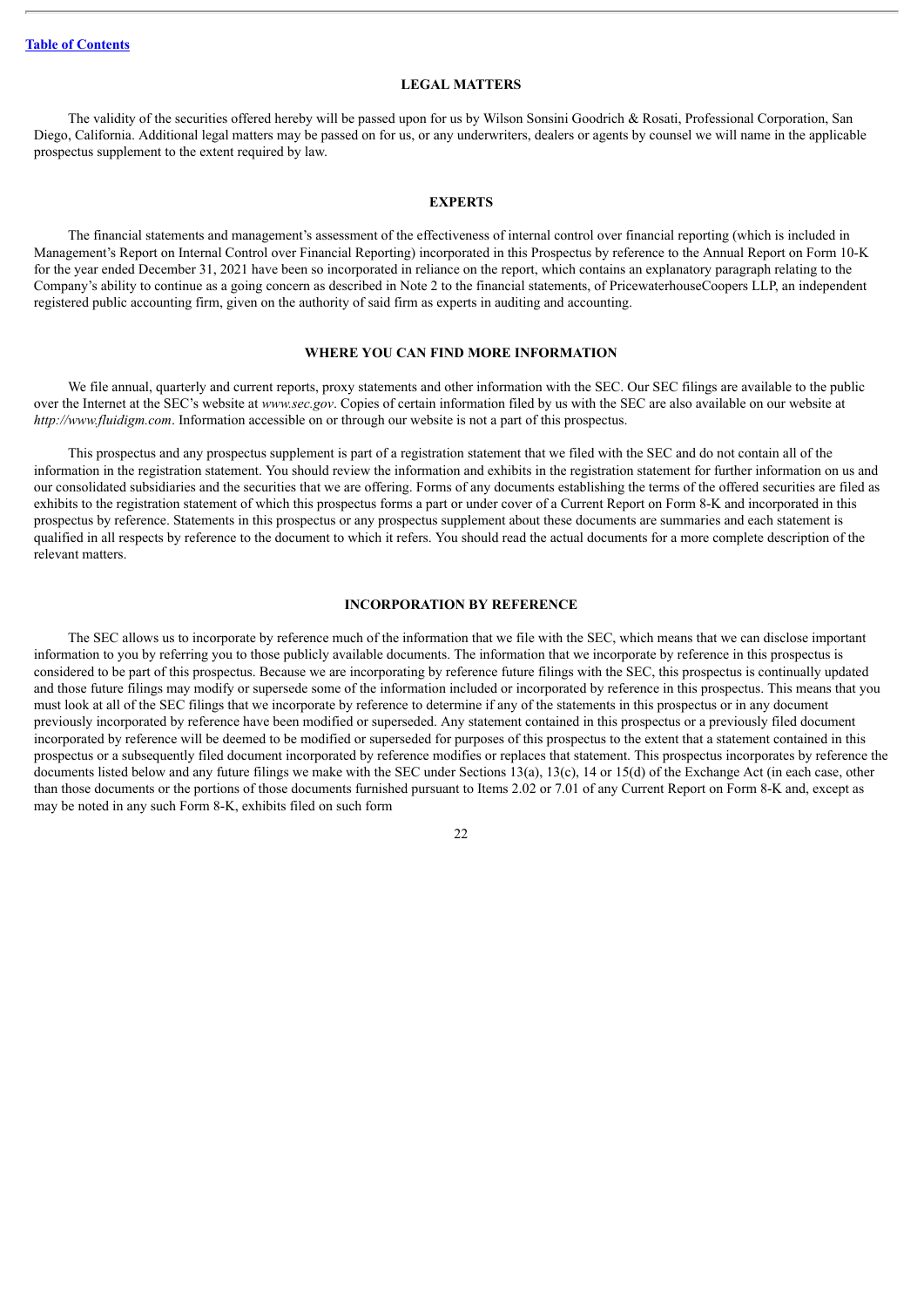that are related to such information), until the offering of the securities under the registration statement of which this prospectus forms a part is terminated or completed:

- our Annual Report on [Form](http://www.sec.gov/ix?doc=/Archives/edgar/data/1162194/000116219422000021/fldm-20211231.htm) 10-K for the year ended December 31, 2021, as filed with the SEC on March 8, 2022;
- our Quarterly Report on [Form](http://www.sec.gov/ix?doc=/Archives/edgar/data/1162194/000116219422000055/fldm-20220331.htm) 10-Q for the quarter ended March 31, 2022, as filed with the SEC on May 9, 2022;
- the portions of our Definitive Proxy Statement on [Schedule](http://www.sec.gov/Archives/edgar/data/1162194/000116219422000050/fldm2022proxystatement.htm) 14A (other than information furnished rather than filed) that are incorporated by reference into our Annual Report on Form 10-K, filed with the SEC on April 29, 2022;
- our Current Reports on Form 8-K filed on [January](http://www.sec.gov/ix?doc=/Archives/edgar/data/1162194/000119312522016151/d243622d8k.htm) 24, 2022, [February](http://www.sec.gov/ix?doc=/Archives/edgar/data/1162194/000119312522036985/d307863d8ka.htm) 11, 2022, [March](http://www.sec.gov/ix?doc=/Archives/edgar/data/1162194/000119312522087550/d325093d8k.htm) 16, 2022, March 28, 2022, March 29, 2022, and [April](http://www.sec.gov/ix?doc=/Archives/edgar/data/1162194/000119312522096290/d314141d8k.htm) 5, 2022; and
- The description of our Common Stock contained in the Registration Statement on [Form](http://www.sec.gov/Archives/edgar/data/1162194/000119312511025057/d8a12b.htm) 8-A relating thereto, filed on February 7, 2011, including any amendment or report filed for the purpose of updating such description.

You may request a copy of these filings, at no cost, by writing or telephoning us at the following address:

Standard BioTools Inc. 2 Tower Place, Ste 2000 South San Francisco, California 94080 Attn: Investor Relations (650) 266-6000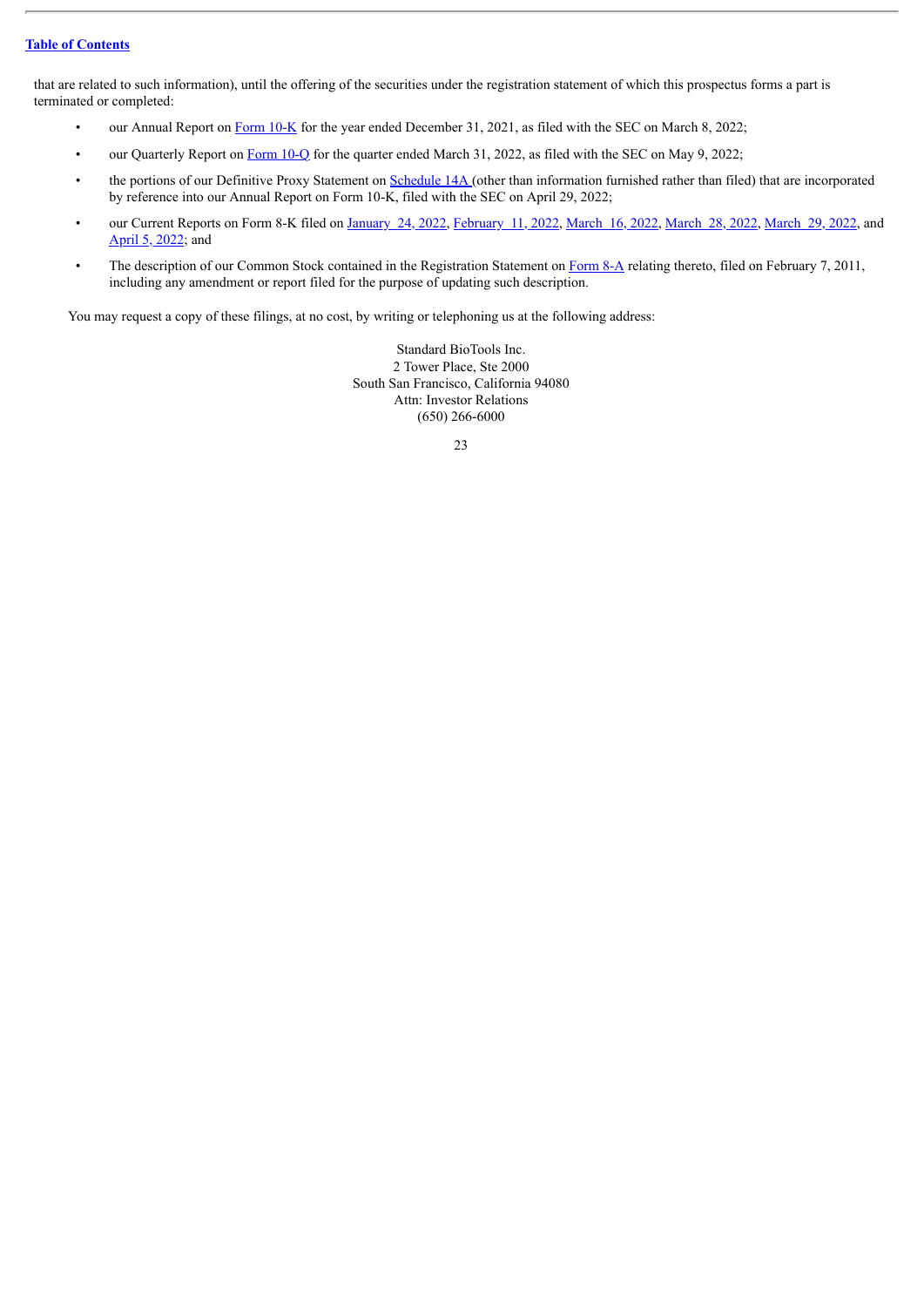#### **PART II**

#### **INFORMATION NOT REQUIRED IN PROSPECTUS**

#### **Item 14. Other Expenses of Issuance and Distribution**

The following table sets forth estimated expenses in connection with the issuance and distribution of the securities being registered:

|                                                                                           | Amount<br>to be Paid |        |
|-------------------------------------------------------------------------------------------|----------------------|--------|
| SEC registration fee for securities offered by the selling security holders identified in |                      |        |
| the prospectus                                                                            | \$15,817             |        |
| Stock exchange listing fee                                                                |                      | ∗      |
| Printing and engraving expenses                                                           |                      | $\ast$ |
| Accounting fees and expenses                                                              |                      | $\ast$ |
| Legal fees and expenses                                                                   |                      | $\ast$ |
| Transfer agent and registrar fees and expenses                                            |                      | $\ast$ |
| Miscellaneous expenses                                                                    |                      | $\ast$ |
| Total                                                                                     |                      | $\ast$ |

These fees are calculated based on the securities offered and the number of issuances and accordingly cannot be estimated at this time.

#### **Item 15. Indemnification of Directors and Officers**

Section 145 of the Delaware General Corporation Law authorizes a corporation's board of directors to grant, and authorizes a court to award, indemnity to officers, directors, and other corporate agents.

As permitted by Section 102(b)(7) of the Delaware General Corporation Law, the registrant's amended and restated certificate of incorporation includes provisions that eliminate the personal liability of its directors and officers for monetary damages for breach of their fiduciary duty as directors and officers.

In addition, as permitted by Section 145 of the Delaware General Corporation Law, the amended and restated certificate of incorporation and amended and restated bylaws of the registrant provide that:

- The Registrant shall indemnify its directors and officers for serving the registrant in those capacities or for serving other business enterprises at the registrant's request, to the fullest extent permitted by Delaware law. Delaware law provides that a corporation may indemnify such person if such person acted in good faith and in a manner such person reasonably believed to be in or not opposed to the best interests of the registrant and, with respect to any criminal proceeding, had no reasonable cause to believe such person's conduct was unlawful.
- The registrant may, in its discretion, indemnify employees and agents in those circumstances where indemnification is permitted by applicable law.
- The registrant is required to advance expenses, as incurred, to its directors and officers in connection with defending a proceeding, except that such director or officer shall undertake to repay such advances if it is ultimately determined that such person is not entitled to indemnification.
- The registrant is not obligated pursuant to its amended and restated bylaws to indemnify a person with respect to proceedings initiated by that person, except with respect to proceedings authorized by the registrant's board of directors or brought to enforce a right to indemnification.
- The rights conferred in the amended and restated certificate of incorporation and amended and restated bylaws are not exclusive, and the registrant is authorized to enter into indemnification agreements with its directors, officers, employees, and agents and to obtain insurance to indemnify such persons.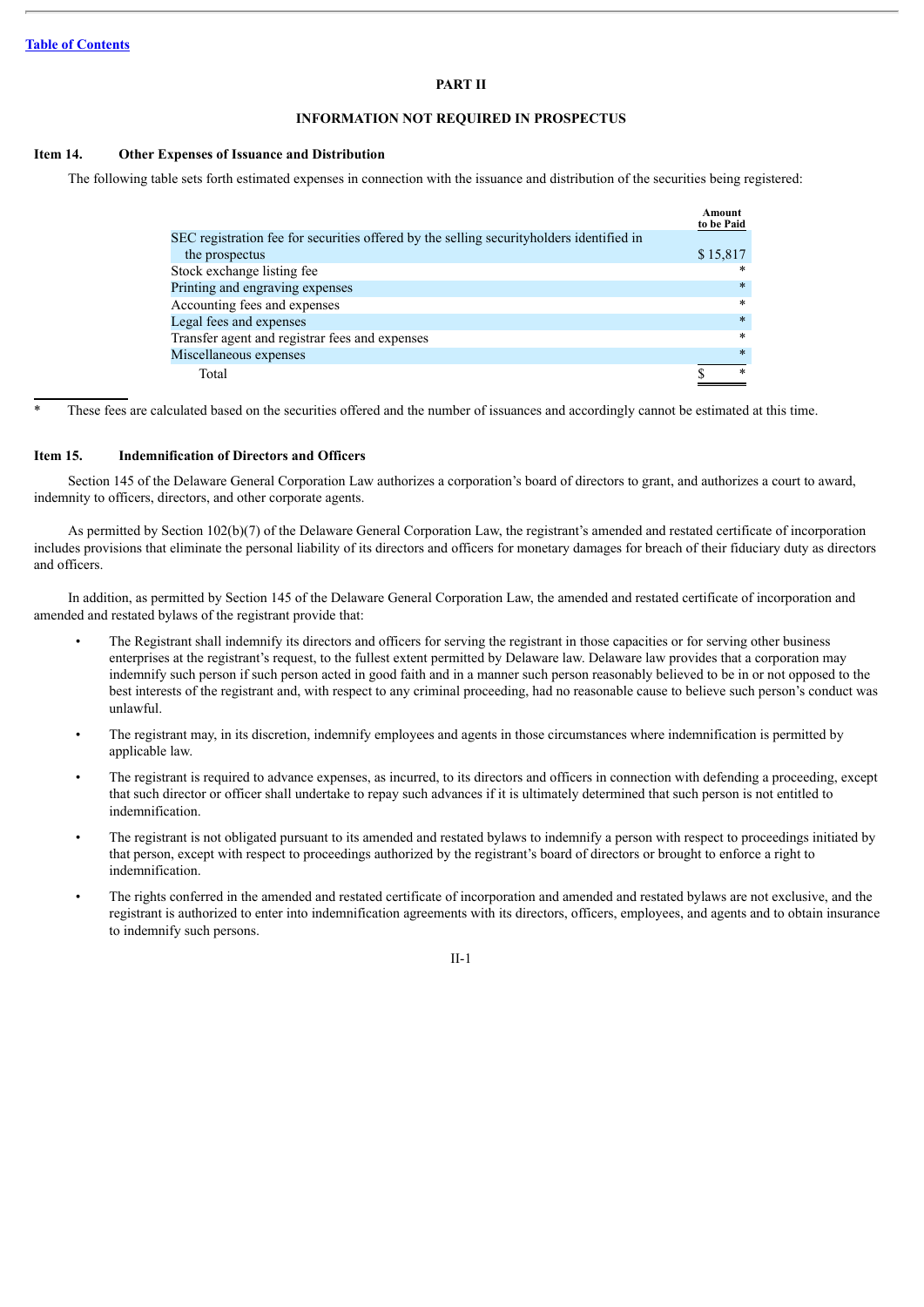• The registrant may not retroactively amend the bylaw provisions to reduce its indemnification obligations to directors, officers, employees, and agents.

The registrant has entered into separate indemnification agreements with each of its directors and certain of its officers that provide the maximum indemnity allowed to directors and executive officers by Section 145 of the Delaware General Corporation Law and also to provide for certain additional procedural protections. The registrant also maintains directors and officers insurance to insure such persons against certain liabilities.

These indemnification provisions and the indemnification agreements entered into between the registrant and its directors and certain of its officers may be sufficiently broad to permit the indemnification of the registrant's officers and directors for liabilities (including reimbursement of expenses incurred) arising under the Securities Act.

#### **Item 16. Exhibits**

|                          |                                                                                                                                                                                                                                    | <b>Incorporation by Reference</b> |                          |                |                          |
|--------------------------|------------------------------------------------------------------------------------------------------------------------------------------------------------------------------------------------------------------------------------|-----------------------------------|--------------------------|----------------|--------------------------|
| <b>Exhibit</b><br>Number | <b>Exhibit Description</b>                                                                                                                                                                                                         | Form                              | <b>Exhibit</b><br>Number | Filing<br>Date | <b>Filed</b><br>Herewith |
| $1.1*$                   | Form of Underwriting Agreement                                                                                                                                                                                                     |                                   |                          |                |                          |
| 3.1                      | <b>Eighth Amended and Restated Certificate of Incorporation</b>                                                                                                                                                                    | $10-K$                            | 3.1                      | 3/28/2011      |                          |
| 3.2                      | <b>Amended and Restated Bylaws</b>                                                                                                                                                                                                 | $S-8$                             | 4.8                      | 4/1/2022       |                          |
| 3.3                      | Certificate of Amendment to Eighth Amended and Restated Certificate of<br>Incorporation                                                                                                                                            | $S-8$                             | 4.3                      | 4/1/2022       |                          |
| 3.4                      | Certificate of Designation of Rights, Preferences and Privileges of Series A<br><b>Participating Preferred Stock</b>                                                                                                               | $8-K$                             | 3.1                      | 11/22/2016     |                          |
| 3.5                      | Certificate of Elimination of Series A Participating Preferred Stock                                                                                                                                                               | $8-K$                             | 3.1                      | 8/2/2017       |                          |
| 3.6                      | Certificate of Designations of Rights, Preferences and Privileges of Series B-1<br><b>Convertible Preferred Stock</b>                                                                                                              | $8-K$                             | 3.6                      | 4/5/2022       |                          |
| 3.7                      | Certificate of Designations of Rights, Preferences and Privileges of Series B-2<br><b>Convertible Preferred Stock</b>                                                                                                              | $8-K$                             | 3.7                      | 4/5/2022       |                          |
| 4.1                      | <b>Specimen Common Stock Certificate</b>                                                                                                                                                                                           | $S-8$                             | 4.1                      | 4/1/2022       |                          |
| 4.2                      | Series B-1 Loan Agreement, dated as of January 23, 2022, by and among<br>Fluidigm Corporation, Casdin Partners Master Fund, L.P., and Casdin Private<br>Growth Equity Fund II, L.P.                                                | $8-K/A$                           | 10.1                     | 2/11/2022      |                          |
| 4.3                      | Series B-2 Loan Agreement, dated as of January 23, 2022, by and among<br><b>Fluidigm Corporation, Viking Global Opportunities Illiquid Investments</b><br>Sub-Master LP, and Viking Global Opportunities Drawdown (Aggregator) LP. | $8-K$                             | 10.2                     | 1/24/2022      |                          |
| 4.4                      | Series B-1 Convertible Preferred Stock Purchase Agreement, dated as of<br>January 23, 2022, by and among Fluidigm Corporation, Casdin Private Growth<br>Equity Fund II, L.P., and Casdin Partners Master Fund, L.P.                | DEF <sub>14A</sub>                | Anx. $B$                 | 2/24/2022      |                          |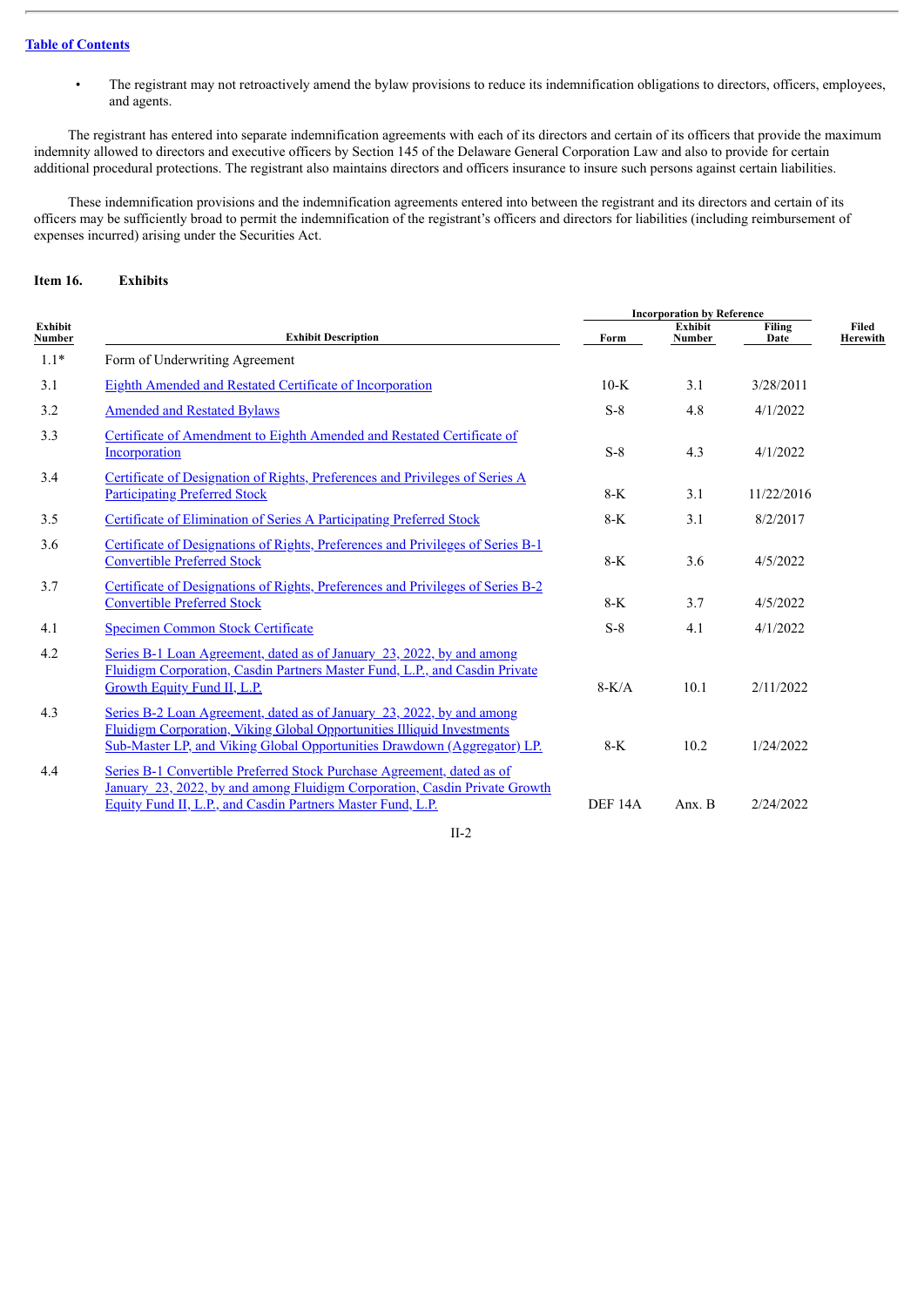|                   |                                                                                                                                                                                                                                                                                                                     | <b>Incorporation by Reference</b> |                          |                |                   |
|-------------------|---------------------------------------------------------------------------------------------------------------------------------------------------------------------------------------------------------------------------------------------------------------------------------------------------------------------|-----------------------------------|--------------------------|----------------|-------------------|
| Exhibit<br>Number | <b>Exhibit Description</b>                                                                                                                                                                                                                                                                                          | Form                              | <b>Exhibit</b><br>Number | Filing<br>Date | Filed<br>Herewith |
| 4.5               | Series B-2 Convertible Preferred Stock Purchase Agreement, dated as of January 23,<br>2022, by and among Fluidigm Corporation, Viking Global Opportunities Illiquid<br><b>Investments Sub-Master LP, and Viking Global Opportunities Drawdown (Aggregator)</b><br>LP.                                               | DEF <sub>14</sub> A               | Anx. $C$                 | 2/24/2022      |                   |
| 4.6               | Registration Rights Agreement, dated as of January 23, 2022, by and between Fluidigm<br>Corporation, Casdin Private Growth Equity Fund II, L.P., Casdin Partners Master Fund,<br>L.P., Viking Global Opportunities Illiquid Investments Sub-Master LP, and Viking Global<br>Opportunities Drawdown (Aggregator) LP. | $8-K$                             | 10.5                     | 1/24/2022      |                   |
| 5.1               | Opinion of Wilson Sonsini Goodrich & Rosati, Professional Corporation                                                                                                                                                                                                                                               |                                   |                          |                | X                 |
| 23.1              | <b>Consent of Independent Registered Public Accounting Firm</b>                                                                                                                                                                                                                                                     |                                   |                          |                | X                 |
| 23.2              | Consent of Wilson Sonsini Goodrich & Rosati, Professional Corporation (included in the<br>opinion filed as Exhibit 5.1 to this Registration Statement)                                                                                                                                                              |                                   |                          |                | X                 |
| 24.1              | Power of Attorney (included on the signature page to this Registration Statement)                                                                                                                                                                                                                                   |                                   |                          |                | Х                 |
| 107               | <b>Filing Fee Table</b>                                                                                                                                                                                                                                                                                             |                                   |                          |                | X                 |
|                   |                                                                                                                                                                                                                                                                                                                     |                                   |                          |                |                   |

To be filed, if applicable, by amendment or incorporated by reference pursuant to a Current Report on Form 8-K.

#### **Item 17. Undertakings**

(a) The undersigned registrant hereby undertakes:

(1) to file, during any period in which offers or sales are being made, a post-effective amendment to this registration statement:

(i) to include any prospectus required by Section  $10(a)(3)$  of the Securities Act of 1933;

(ii) to reflect in the prospectus any facts or events arising after the effective date of the registration statement (or the most recent post-effective amendment thereof) which, individually or in the aggregate, represent a fundamental change in the information set forth in the registration statement. Notwithstanding the foregoing, any increase or decrease in volume of securities offered (if the total dollar value of securities offered would not exceed that which was registered) and any deviation from the low or high end of the estimated maximum offering range may be reflected in the form of prospectus filed with the Commission, pursuant to Rule 424(b) if, in the aggregate, the changes in volume and price represent no more than a 20 percent change in the maximum aggregate offering price set forth in the "Calculation of Registration Fee" table in the effective registration statement; and

(iii) to include any material information with respect to the plan of distribution not previously disclosed in the registration statement or any material change to such information in the registration statement;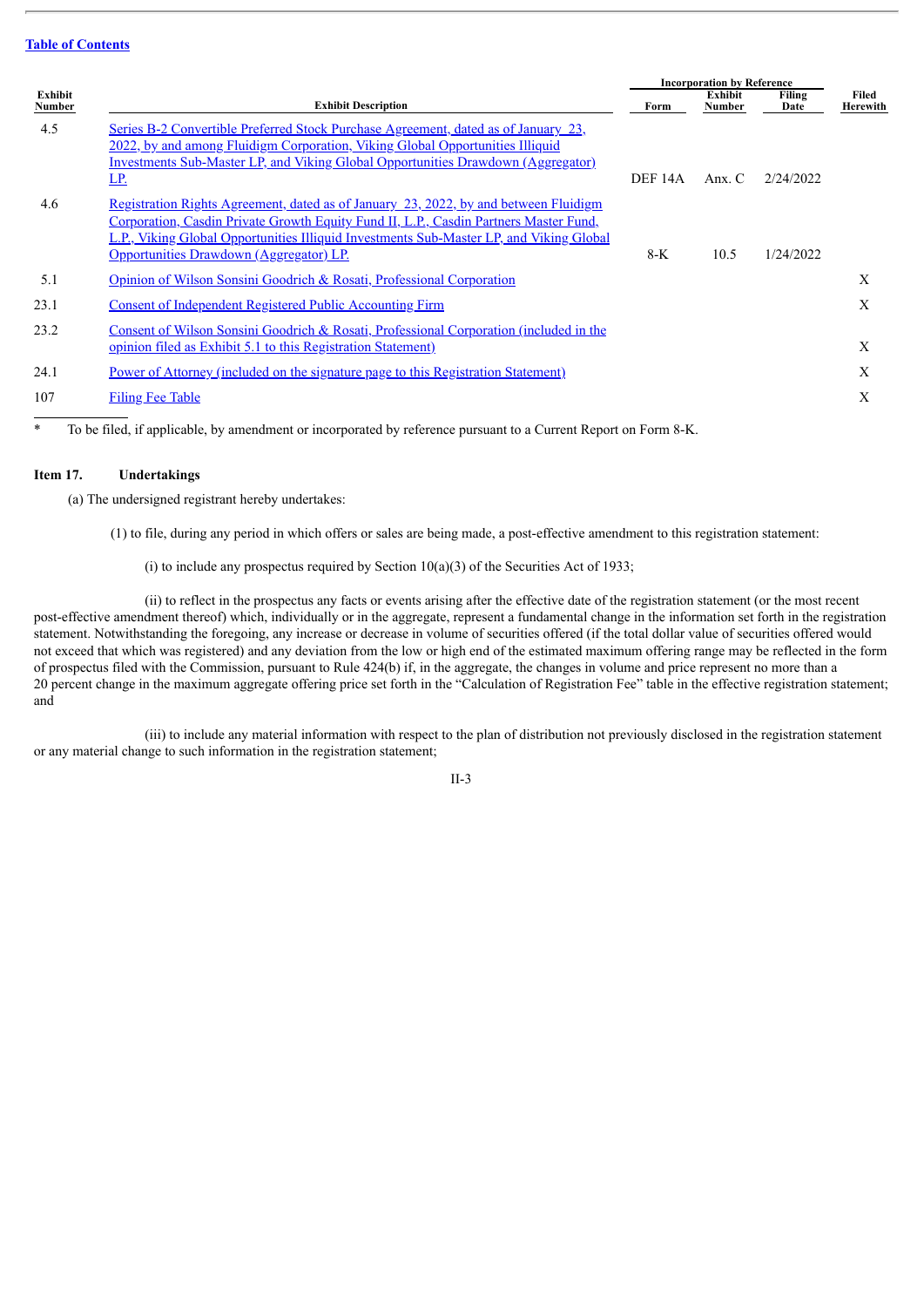*provided*, *however*, that paragraphs (a)(1)(i), (a)(1)(ii) and (a)(1)(iii) do not apply if the information required to be included in a post-effective amendment by those paragraphs is contained in reports filed with or furnished to the Commission by the registrant pursuant to Section 13 or Section 15(d) of the Securities Exchange Act of 1934 that are incorporated by reference in the registration statement, or is contained in a form of prospectus filed pursuant to Rule 424(b) that is part of the registration statement.

(2) that, for the purpose of determining any liability under the Securities Act, each such post-effective amendment shall be deemed to be a new registration statement relating to the securities offered therein, and the offering of such securities at that time shall be deemed to be the initial *bona fide* offering thereof.

(3) to remove from registration by means of a post-effective amendment any of the securities being registered which remain unsold at the termination of the offering.

(4) that, for the purpose of determining liability under the Securities Act of 1933 to any purchaser:

(i) each prospectus filed by the registrant pursuant to Rule  $424(b)(3)$  shall be deemed to be part of the registration statement as of the date the filed prospectus was deemed part of and included in the registration statement; and

(ii) each prospectus required to be filed pursuant to Rule  $424(b)(2)$ ,  $(b)(5)$ , or  $(b)(7)$  as part of a registration statement in reliance on Rule 430B relating to an offering made pursuant to Rule  $415(a)(1)(i)$ , (vii) or (x) for the purpose of providing the information required by Section 10(a) of the Securities Act of 1933 shall be deemed to be part of and included in the registration statement as of the earlier of the date such form of prospectus is first used after effectiveness or the date of the first contract of sale of securities in the offering described in the prospectus. As provided in Rule 430B, for liability purposes of the issuer and any person that is at that date an underwriter, such date shall be deemed to be a new effective date of the registration statement relating to the securities in the registration statement to which that prospectus relates, and the offering of such securities at that time shall be deemed to be the initial *bona fide* offering thereof. *Provided, however*, that no statement made in a registration statement or prospectus that is part of the registration statement or made in a document incorporated or deemed incorporated by reference into the registration statement or prospectus that is part of the registration statement will, as to a purchaser with a time of contract of sale prior to such effective date, supersede or modify any statement that was made in the registration statement or prospectus that was part of the registration statement or made in any such document immediately prior to such effective date.

(5) that, for the purpose of determining liability of the registrant under the Securities Act to any purchaser in the initial distribution of the securities, the undersigned registrant undertakes that in a primary offering of securities of the undersigned registrant pursuant to this registration statement, regardless of the underwriting method used to sell the securities to the purchaser, if the securities are offered or sold to such purchaser by means of any of the following communications, the undersigned registrant will be a seller to the purchaser and will be considered to offer or sell such securities to such purchaser:

(i) any preliminary prospectus or prospectus of the undersigned registrant relating to the offering required to be filed pursuant to

Rule 424;

(ii) any free writing prospectus relating to the offering prepared by or on behalf of the undersigned registrant or used or referred to

by the undersigned registrant;

(iii) the portion of any other free writing prospectus relating to the offering containing material information about the undersigned registrant or its securities provided by or on behalf of the undersigned registrant; and

(iv) any other communication that is an offer in the offering made by the undersigned registrant to the purchaser.

#### $II - 4$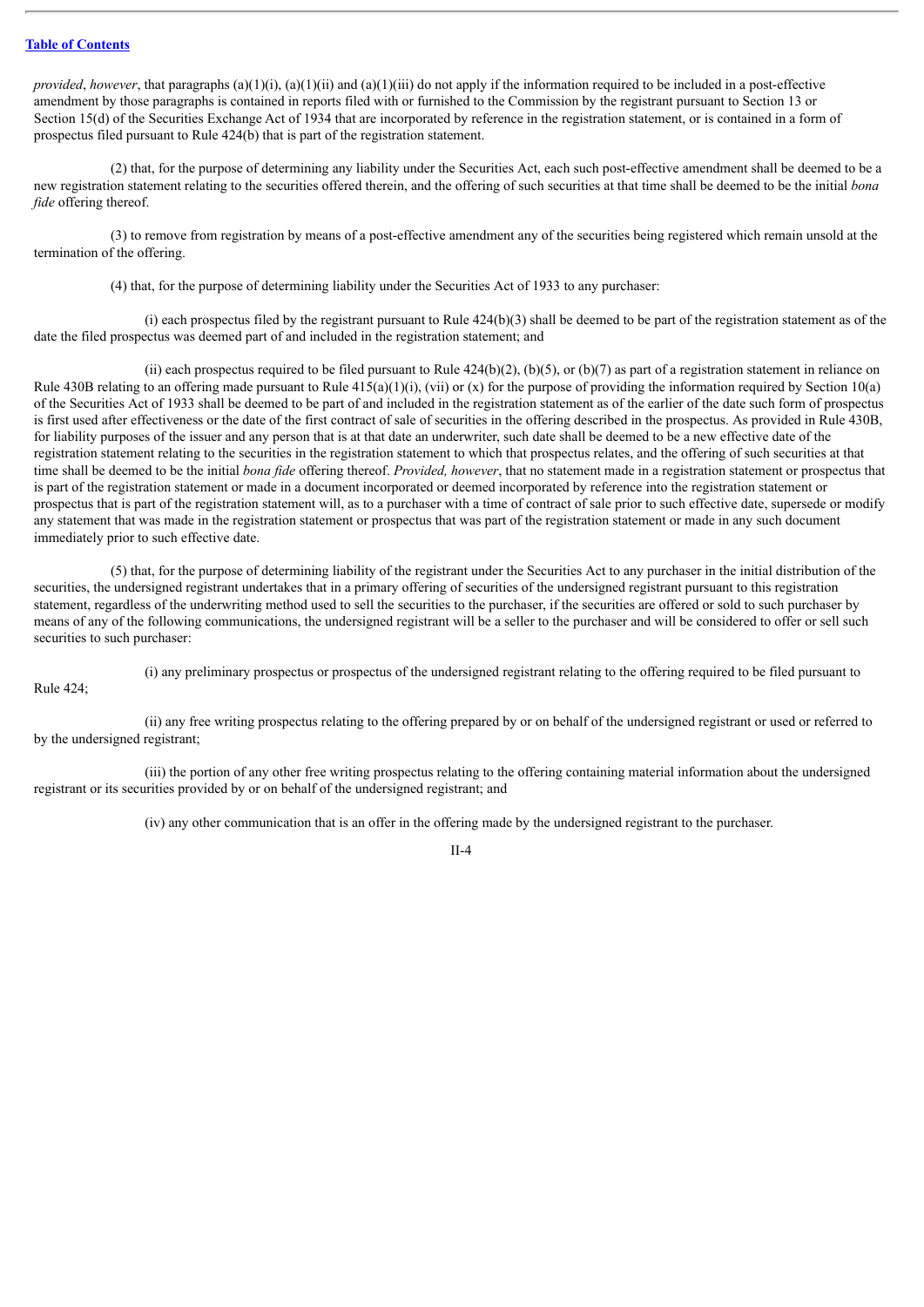(6) that, for purposes of determining any liability under the Securities Act of 1933, each filing of the registrant's annual report pursuant to Section 13(a) or Section 15(d) of the Securities Exchange Act of 1934 (and, where applicable, each filing of an employee benefit plan's annual report pursuant to Section 15(d) of the Securities Exchange Act of 1934) that is incorporated by reference in the registration statement shall be deemed to be a new registration statement relating to the securities offered therein, and the offering of such securities at that time shall be deemed to be the initial *bona fide* offering thereof.

(b) Insofar as indemnification for liabilities arising under the Securities Act of 1933 may be permitted to directors, officers and controlling persons of the registrant pursuant to the foregoing provisions, or otherwise, the registrant has been advised that in the opinion of the Securities and Exchange Commission such indemnification is against public policy as expressed in the Securities Act and is, therefore, unenforceable. In the event that a claim for indemnification against such liabilities (other than the payment by the registrant of expenses incurred or paid by a director, officer or controlling person of the registrant in the successful defense of any action, suit or proceeding) is asserted by such director, officer or controlling person in connection with the securities being registered, the registrant will, unless in the opinion of its counsel the matter has been settled by controlling precedent, submit to a court of appropriate jurisdiction the question whether such indemnification by it is against public policy as expressed in the Securities Act and will be governed by the final adjudication of such issue.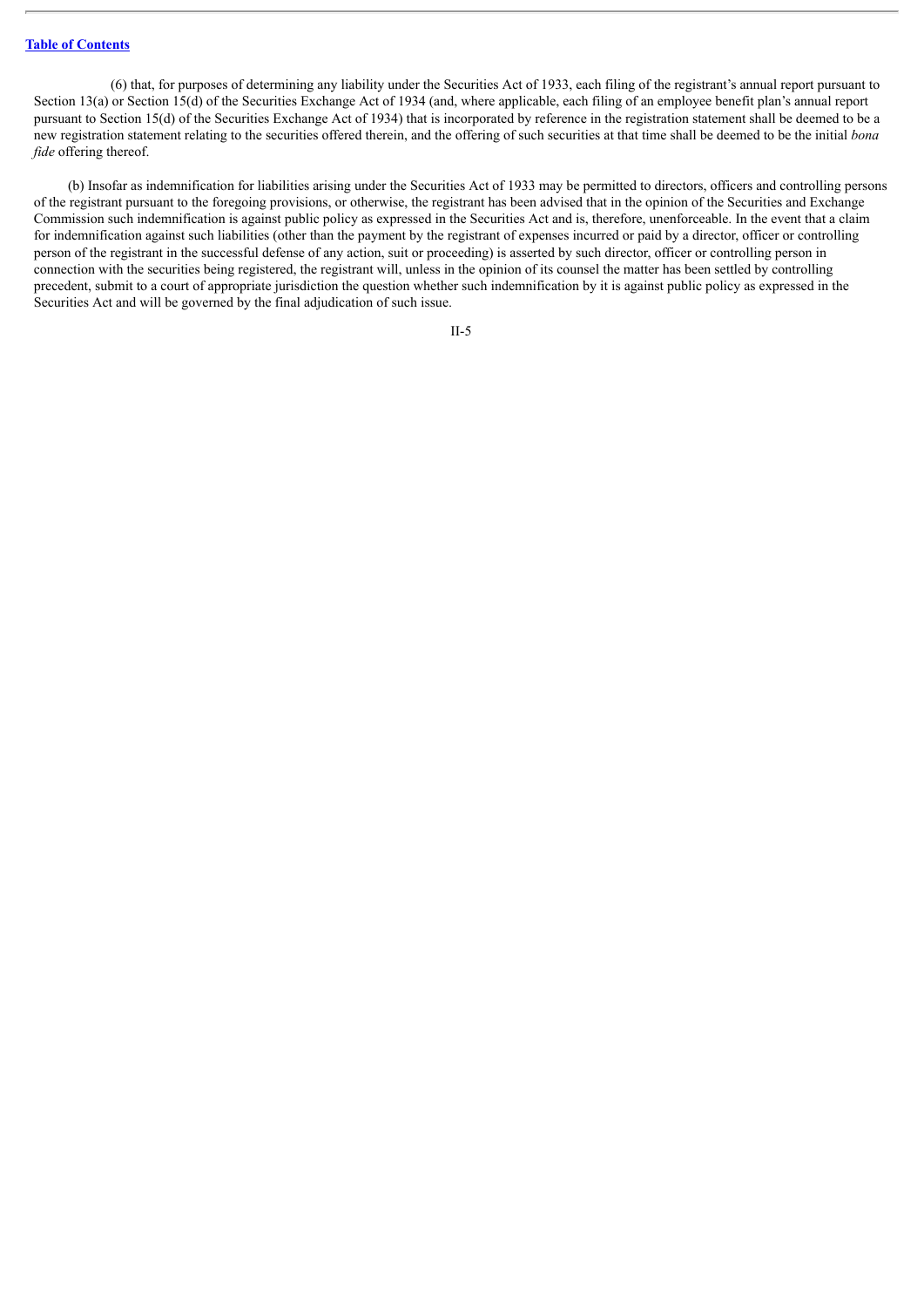#### **SIGNATURES**

<span id="page-31-0"></span>Pursuant to the requirements of the Securities Act of 1933, the registrant certifies that it has reasonable grounds to believe that it meets all of the requirements for filing on Form S-3 and has duly caused this registration statement to be signed on its behalf by the undersigned, thereunto duly authorized, in the City of South San Francisco, State of California, on May 17, 2022.

#### **STANDARD BIOTOOLS INC.**

By: /*s*/ Michael Egholm

Michael Egholm President and Chief Executive Officer

#### **POWER OF ATTORNEY**

KNOW ALL PERSONS BY THESE PRESENTS, that each person whose signature appears below hereby constitutes and appoints Michael Egholm and Vikram Jog, and each of them, as his or her true and lawful attorney-in-fact and agent, with full power of substitution and resubstitution, for him or her and in his or her name, place and stead, in any and all capacities, to sign any and all amendments to this registration statement, including post-effective amendments, and registration statements filed pursuant to Rule 462 under the Securities Act, and to file the same, with all exhibits thereto, and all other documents in connection therewith, with the Securities and Exchange Commission, granting unto said attorney-in-fact and agent and each of them, full power and authority to do and perform each and every act and thing requisite and necessary to be done in connection therewith and about the premises, as fully for all intents and purposes as they, he or she might or could do in person, hereby ratifying and confirming all that said attorney-in-fact and agent or any of them, or their, his or her substitute or substitutes, may lawfully do or cause to be done by virtue hereof.

Pursuant to the requirements of the Securities Act of 1933, this registration statement has been signed by the following persons in the capacities and on the dates indicated:

| Signature                                    | <b>Title</b>                                                                        | Date         |
|----------------------------------------------|-------------------------------------------------------------------------------------|--------------|
| /s/ Michael Egholm<br>Michael Egholm         | President and Chief Executive Officer and Director<br>(Principal Executive Officer) | May 17, 2022 |
| /s/ Vikram Jog<br>Vikram Jog                 | Chief Financial Officer<br>(Principal Financial and Accounting Officer)             | May 17, 2022 |
| /s/ Carlos Paya<br>Carlos Paya               | Chair of the Board of Directors                                                     | May 17, 2022 |
| /s/ Frank Witney<br>Frank Witney             | Director                                                                            | May 17, 2022 |
| /s/ Gerhard F. Burbach<br>Gerhard F. Burbach | Director                                                                            | May 17, 2022 |
| /s/ Laura M. Clague<br>Laura M. Clague       | Director                                                                            | May 17, 2022 |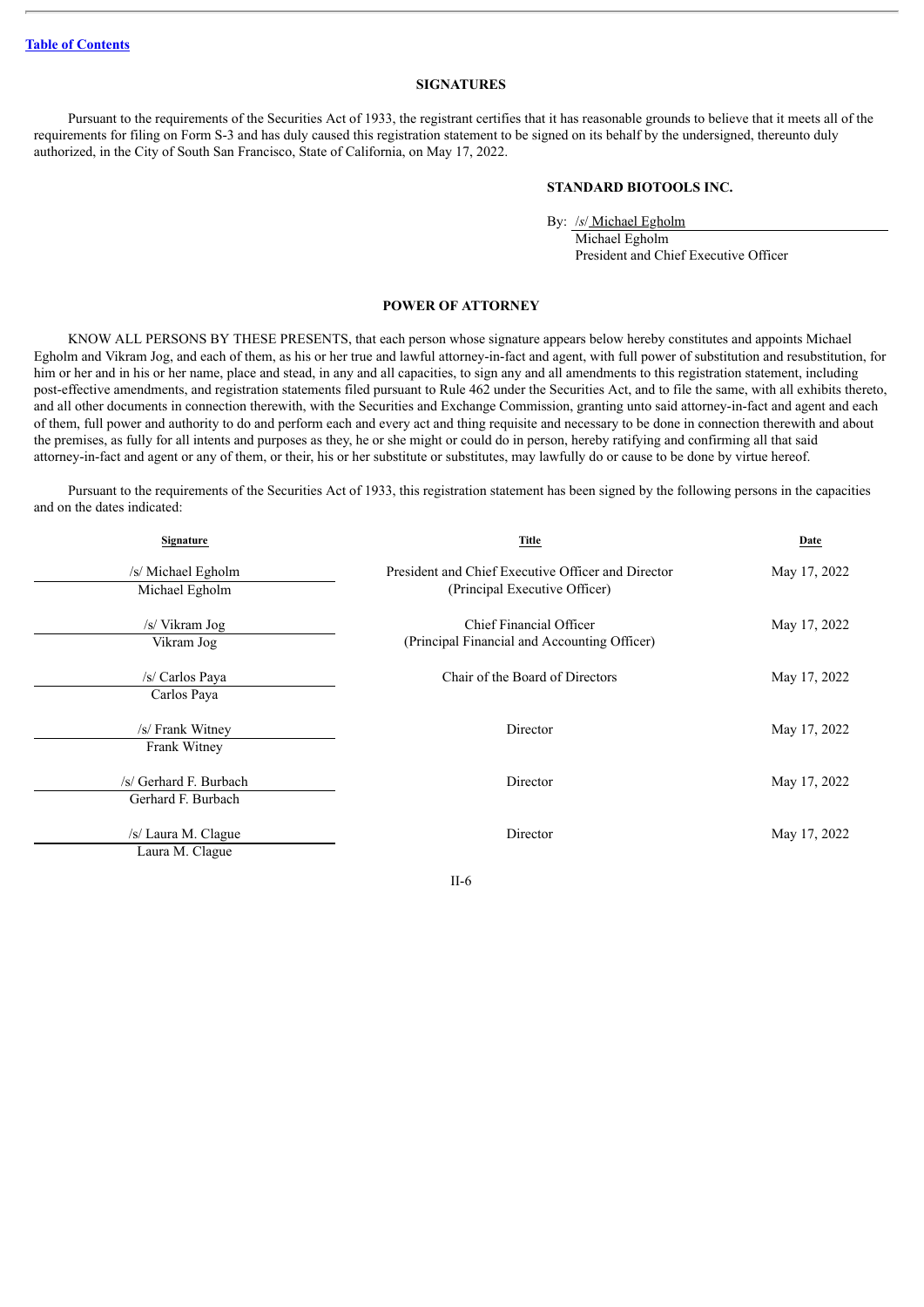$\overline{a}$ 

| Signature                              | <b>Title</b> | Date         |
|----------------------------------------|--------------|--------------|
| /s/ Bill W. Colston<br>Bill W. Colston | Director     | May 17, 2022 |
| /s/ Martin Madaus<br>Martin Madaus     | Director     | May 17, 2022 |
| /s/ Eli Casdin<br>Eli Casdin           | Director     | May 17, 2022 |
|                                        | $II-7$       |              |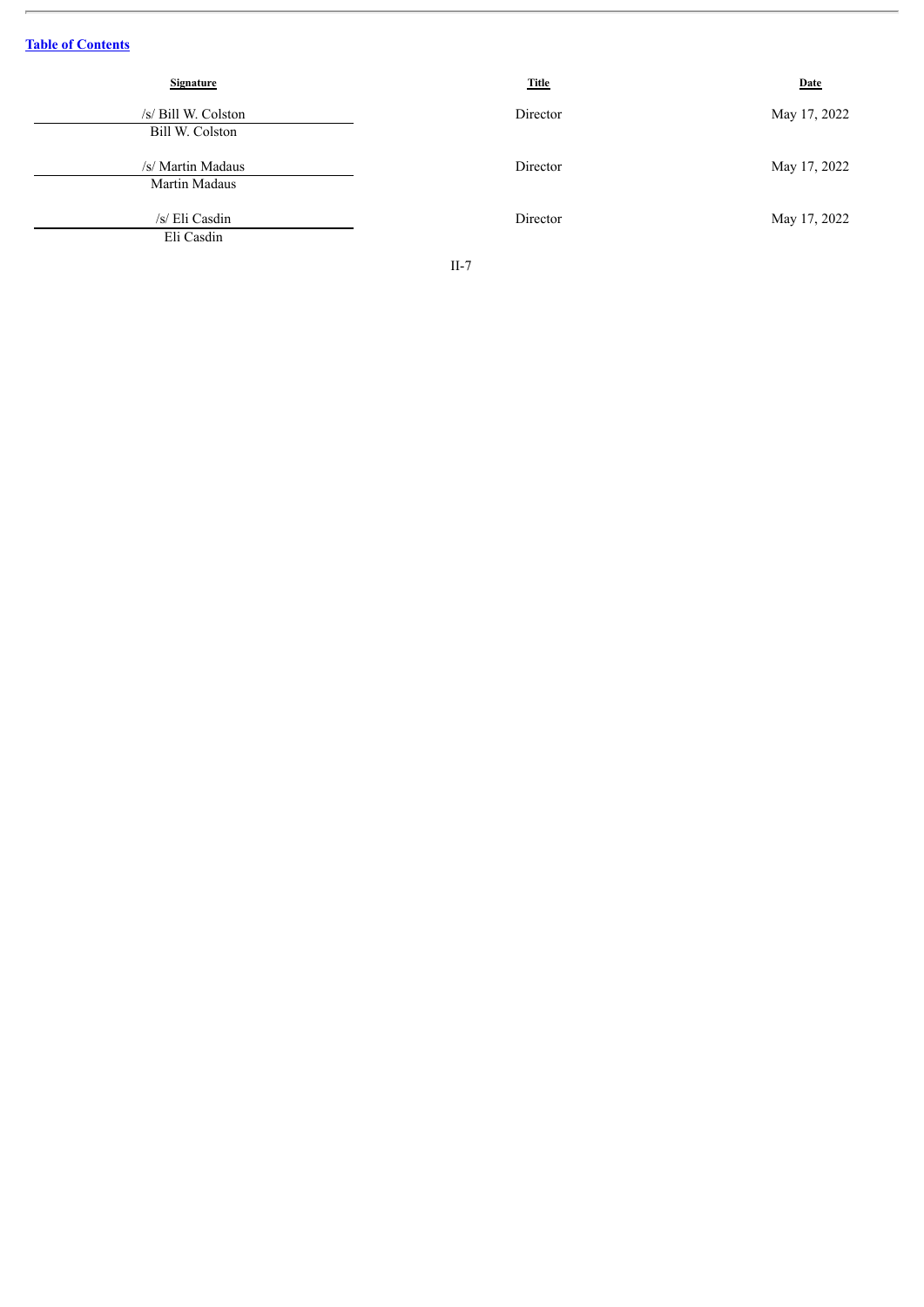Wilson Sonsini Goodrich & Rosati Professional Corporation

650 Page Mill Road Palo Alto, California 94304-1050

O: 650.493.9300 F: 650.493.6811

May 17, 2022

Standard BioTools Inc. 2 Tower Place, Ste 2000 South San Francisco, California 94080

#### **Re: Registration Statement on Form S-3**

Ladies and Gentlemen:

<span id="page-33-0"></span>**WILSON SONSINI** 

At your request, we have examined the Registration Statement on Form S-3 (the "Registration Statement"), filed by Standard BioTools Inc., a Delaware corporation (the "Company"), with the Securities and Exchange Commission (the "Commission") in connection with the registration pursuant to the Securities Act of 1933, as amended (the "Act"), of the Securities (as defined below).

The Registration Statement relates to the proposed offer and sale by the selling stockholders (the "Selling Stockholders"), from time to time, pursuant to Rule 415 under the Act, as set forth in the Registration Statement, the prospectus contained therein (the "Prospectus") and the supplements to the prospectus referred to therein (each a "Prospectus Supplement"), of up to an aggregate of 75,164,397 shares of the Company's common stock, \$0.001 par value per share (the "Securities"), which may be issued upon conversion of Series B-1 Convertible Preferred Stock, \$0.001 per share (the "Series B-1 Preferred Stock") and Series B-2 Convertible Preferred Stock, \$0.001 per share (the "Series B-2 Preferred Stock" and with the Series B-1 Preferred Stock, the "Series B Preferred Stock").

The Securities are to be sold from time to time as set forth in the Registration Statement, the Prospectus contained therein and the Prospectus Supplements.

We have examined instruments, documents, certificates and records that we have deemed relevant and necessary for the basis of our opinions hereinafter expressed. In such examination, we have assumed: (a) the authenticity of original documents and the genuineness of all signatures; (b) the conformity to the originals of all documents submitted to us as copies; (c) the truth, accuracy and completeness of the information, representations and warranties contained in the instruments, documents, certificates and records we have reviewed; (d) that the Registration Statement, and any amendments thereto (including post-effective amendments), will have become effective under the Act; (e) that a Prospectus Supplement, to the extent necessary, will have been filed with the Commission describing the Securities offered thereby; (f) that the Securities will be issued and sold in compliance with applicable U.S. federal and state securities laws and in the manner stated in the Registration Statement and any applicable Prospectus Supplement; and (g) the legal capacity of all natural persons. As to any facts material to the opinions expressed herein that were not independently established or verified, we have relied upon oral or written statements and representations of officers and other representatives of the Company.

> AUSTIN BEIJING BOSTON BRUSSELS HONG KONG LONDON LOS ANGELES NEW YORK PALO ALTO WASHINGTON, DC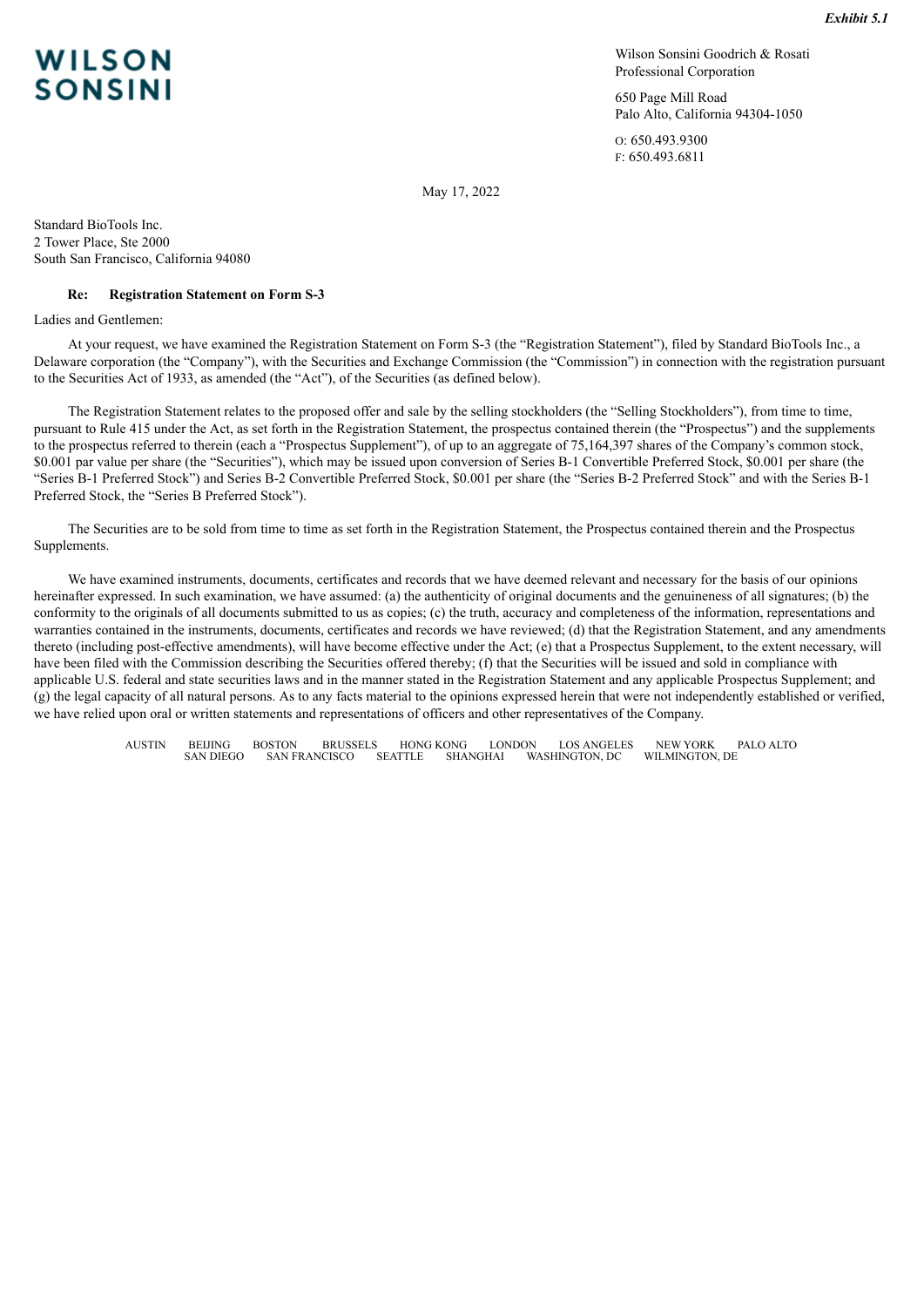#### **WILSON SONSINI**

Standard BioTools Inc. May 17, 2022 Page 2

Based on such examination, we are of the opinion that with respect to the Securities, when issued to the holders of the Company's Series B Preferred Stock, upon conversion of the Series B Preferred Stock in accordance with the terms thereof, the Securities will be duly authorized, validly issued, fully paid and nonassessable. It is understood that this opinion is to be used only in connection with the offer and resale of the Securities while the Registration Statement is in effect. We assume no obligation to supplement this opinion if any applicable law changes after the date hereof or if we become aware of any fact that might change the opinion expressed herein after the date hereof. We express no opinion as to the laws of any other jurisdiction, other than the federal laws of the United States of America and the General Corporation Law of the State of Delaware.

\* \* \*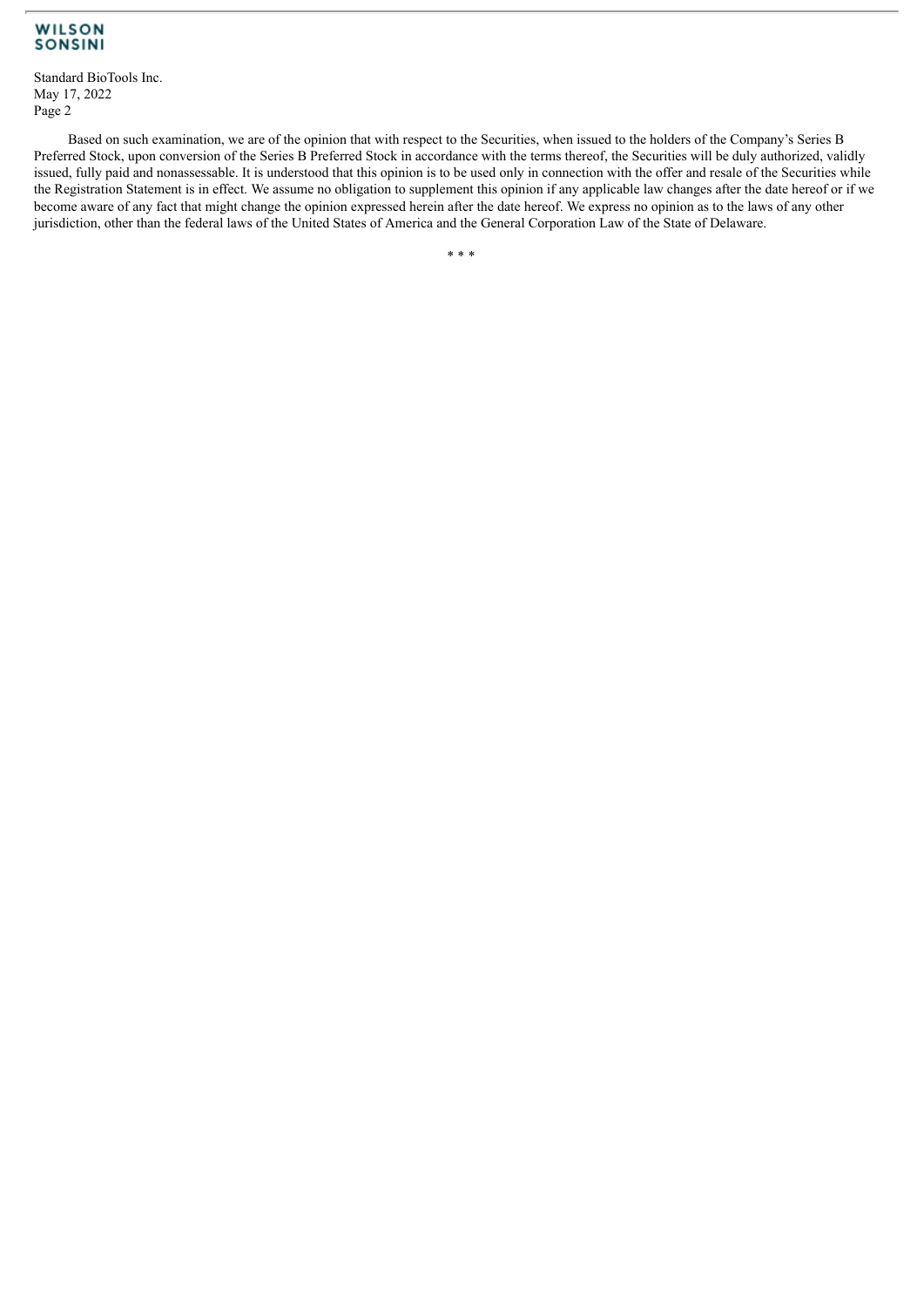#### **WILSON SONSINI**

Standard BioTools Inc. May 17, 2022 Page 3

We hereby consent to the filing of this opinion as an exhibit to the above-referenced Registration Statement and to the use of our name wherever it appears in the Registration Statement, the Prospectus, any Prospectus Supplement, and in any amendment or supplement thereto. In giving such consent, we do not thereby admit that we are in the category of persons whose consent is required under Section 7 of the Act or the rules and regulations of the Commission thereunder.

Very truly yours,

/s/ Wilson Sonsini Goodrich & Rosati, P.C.

WILSON SONSINI GOODRICH & ROSATI Professional Corporation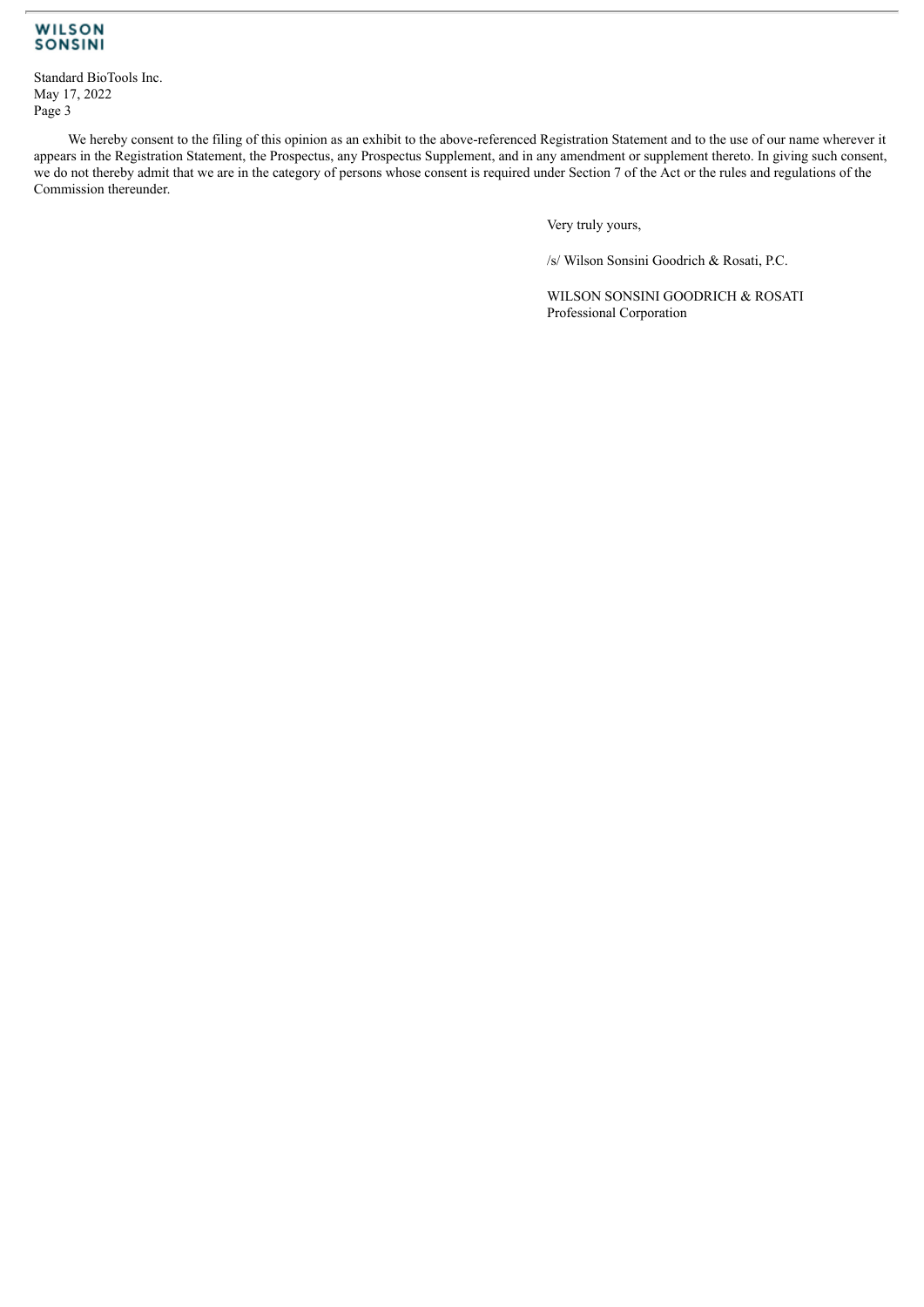#### CONSENT OF INDEPENDENT REGISTERED PUBLIC ACCOUNTING FIRM

<span id="page-36-0"></span>We hereby consent to the incorporation by reference in this Registration Statement on Form S-3 of Standard BioTools Inc. (formerly, Fluidigm Corporation) of our report dated March 7, 2022 relating to the financial statements, financial statement schedule and the effectiveness of internal control over financial reporting, which appears in Fluidigm Corporation's Annual Report on Form 10-K for the year ended December 31, 2021. We also consent to the reference to us under the heading "Experts" in such Registration Statement.

/s/ PricewaterhouseCoopers LLP

San Jose, California May 17, 2022